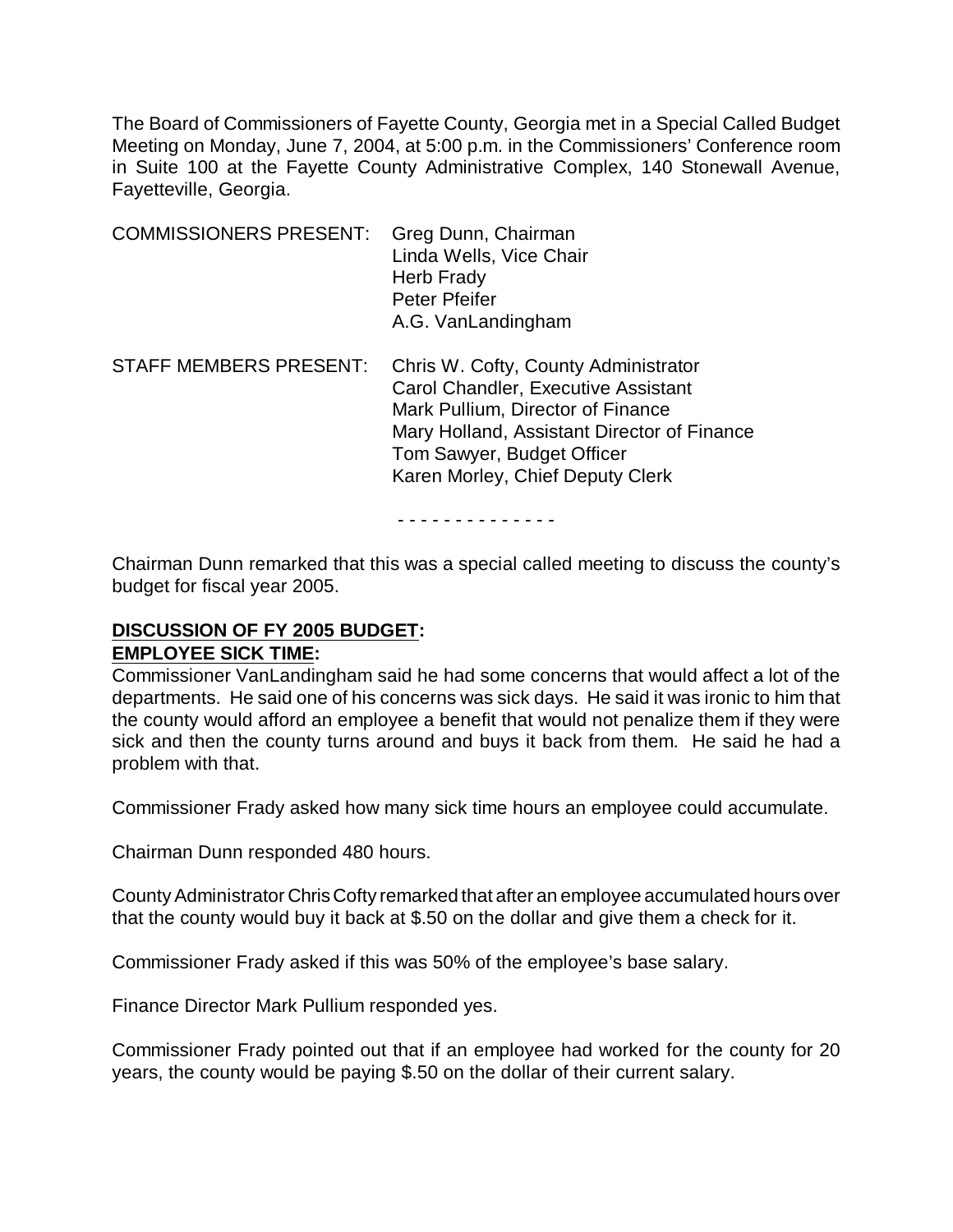Chairman Dunn interjected that an employee would be paid at their current rate and not the salary they were making twenty years ago.

Commissioner VanLandingham felt this was an issue that the Board needed to look at closely.

Chairman Dunn felt some employees were programming their sick time. He said some of the senior personnel got a hefty check at the end of every year for their accumulated sick leave. He said these employees had operated under county policy that had given them this and it just could not be taken away at this point. He said it might be bought out and stopped. He said continuing to be frustrated over this issue every year was not the way to go.

Commissioner VanLandingham said he understood what had been earned could not be taken away. He said he was looking at the future. He said this was manageable right now but the future was what he was concerned with.

Chairman Dunn asked how much the county owed in accumulated sick time.

Mr. Cofty replied that annually it was \$350,000 to \$400,000.

Chairman Dunn pointed out that on top of that, the employees would get paid for sick time when they retired and Mr. Cofty replied yes.

Chairman Dunn pointed out that employees reaching the 480 sick hours every year would be paid every year for hours over that figure and then be paid for these hours when they retire.

Mr. Cofty said when an employee retires they get a check for \$900 maximum for 480 plus sick hours.

Finance Director remarked that the annual budget on this was \$326,000 plus benefits. He said the county was spending more than \$300,000 annually on the sick leave buy back program. He said if this Board were to take action to buy this out now it would probably be approximately equal of that amount. He estimated this to be approximately \$160,000 to \$170,000 to buy it out. He said the question was if this could be bought out now or bought out in December. He felt there might be some legal questions that would need to be answered in that regard.

Chairman Dunn asked Mr. Pullium what he was suggesting that needed to be corrected. He asked if it was the 480 hours or the annual buy out above 480.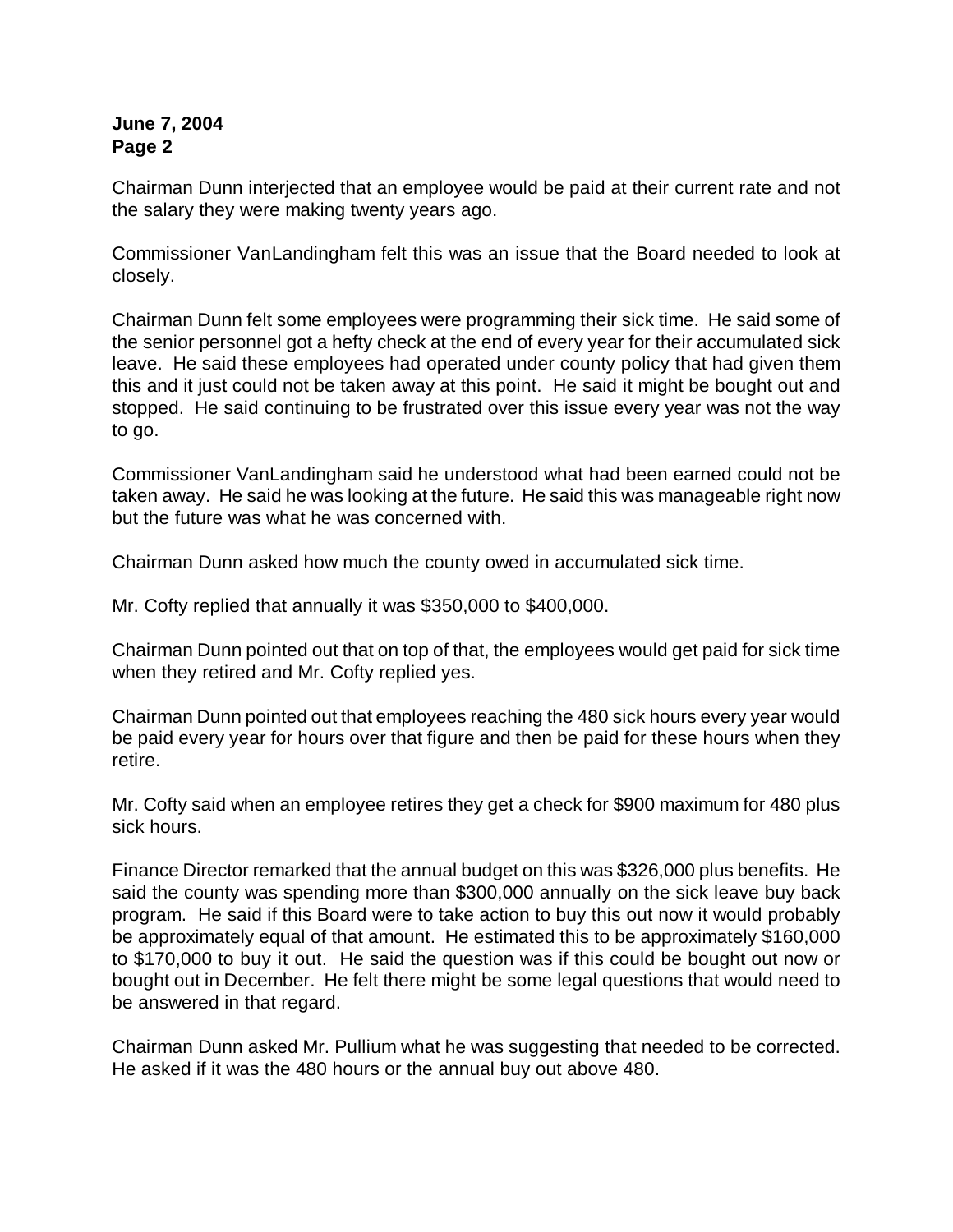Commissioner VanLandingham replied the practice itself.

Commissioner Wells suggested the hours above 480.

Commissioner Frady said he did not mind personnel accumulating their time and felt they should be able to do that but when it got to the 480 hours point it should stop. He said he was not in favor of buying that either.

Commissioner Pfeifer said it was possible that this was different in larger organizations and noted that he had typically worked for small and mid size organizations, but he had never worked any place where an employee could roll over or get credit for unused sick time. He said he could get vacation and other time off but never sick time.

Chairman Dunn remarked that in the Federal government employees could accumulate a certain amount of sick time and get paid for it but it was not an annual thing. He said the employee could get a match when they retired if they had accumulated it.

Commissioner Pfeifer said he would object to any kind of program and Commissioner Wells agreed.

Chairman Dunn said he did not have a problem with an employee accumulating 480 hours and paying that employee \$900 when they retired.

Commissioner Wells interjected that she was not in favor of paying that when an employee retired.

Mr. Pullium remarked that there was a limit on the people who would get the 480 hours. He said previous Board action had been taken so that anyone beginning employment with the county before 1998 would be eligible but any employee beginning employment after 1998 would not be eligible for the retirement portion. He recalled it was \$15 per day up to \$900 total that an employee could get.

Chairman Dunn clarified that the retirement had been resolved but the annual buy out was the issue that had not been resolved. He felt this program did not have any merit. He asked Mr. Pullium what he felt the impact would be if the county stopped doing this.

Mr. Pullium replied that one impact would be that the Board would not have to budget this cash. He said there was one other consideration and he was not sure how the employees would react. He felt what was occurring now was that employees who were sick were using annual leave instead of sick leave. He felt the annual leave would then begin to grow and there would be some shifting going on.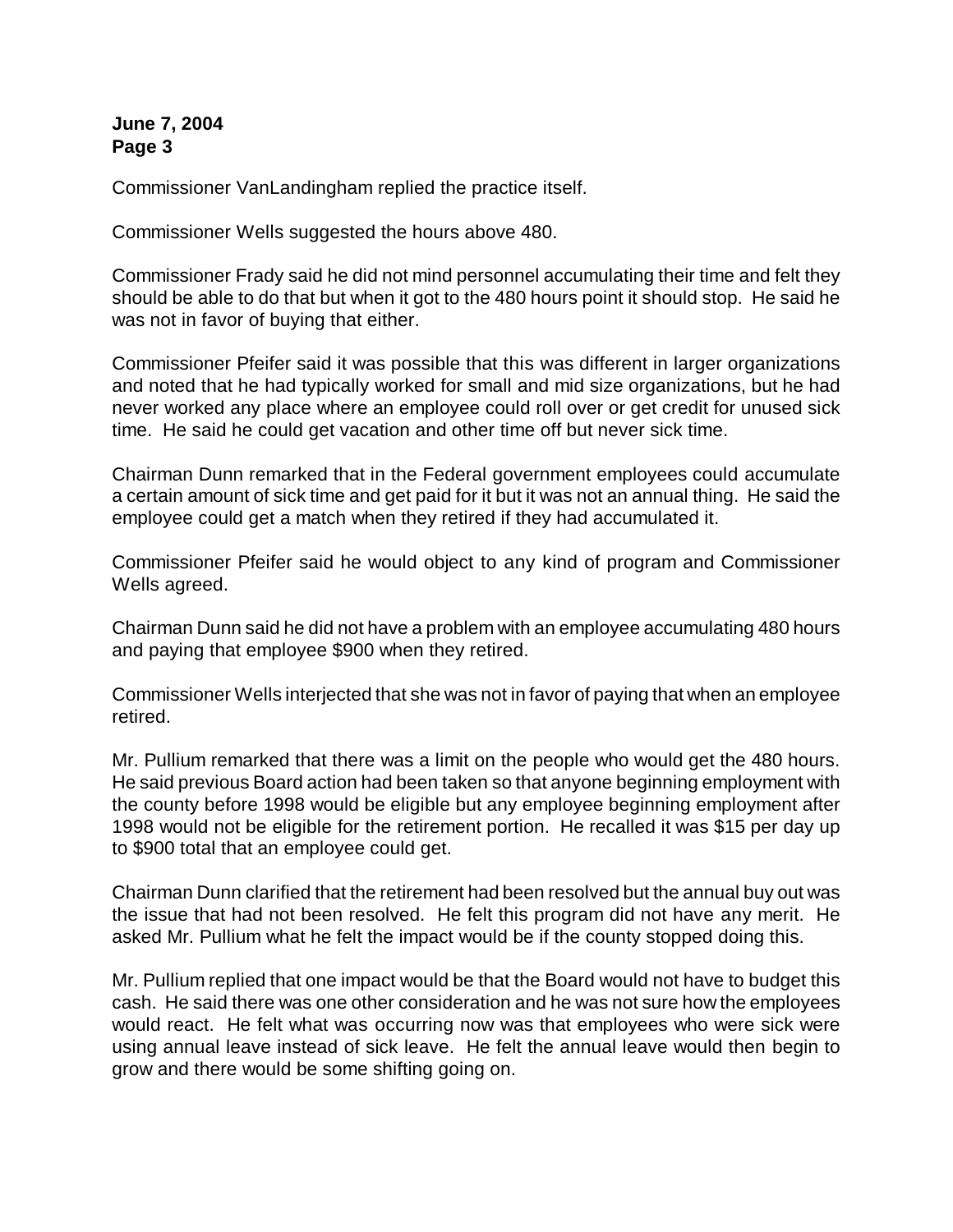Chairman Dunn asked if the county paid for annual leave when an employee retires.

Mr. Pullium replied yes and stated an employee gets paid for all of their annual leave when they retire.

Chairman Dunn asked if there was a cap on that.

Mr. Pullium replied yes there was a cap and it was based on how much an employee could earn in the current year.

Commissioner Frady asked if an employee needed a doctor's excuse for sick leave.

Mr. Pullium replied yes after five days absence from work.

Commissioner Wells said the Board could address both of these issues. She said the Board could budget in anticipation of cutting it out.

Chairman Dunn asked if the county paid more for vacation leave or sick leave that was accumulated.

Mr. Pullium responded the county paid more for vacation leave. He said the county paid 100% of the amount of vacation leave and \$.50 on every dollar of sick leave accumulated up to 480 hours.

Commissioner Frady felt vacation time should be something that should be taken within a certain amount of time. He said he did not think people should just be able to accumulate this. He said it was there for a purpose and he felt they should use it to rest, relax or whatever.

Commissioner Wells said this was there to prevent employees from burning out and getting sick.

Chairman Dunn asked how many vacation hours could be carried over.

Mr. Pullium replied that it would depend on the employee's current year earnings. He said if an employee earned two weeks vacation then they could only carry over two weeks.

Mr. Cofty said he felt the reason and whole intent of this buy back policy was to encourage people not to use sick leave when they did not need to. He said initially staff had reviewed this approximately a year ago and gave the Board of Commissioners support on that issue. He said there was no nominal difference between sick leave taken prior to the buy back policy being solved and sick leave taken now.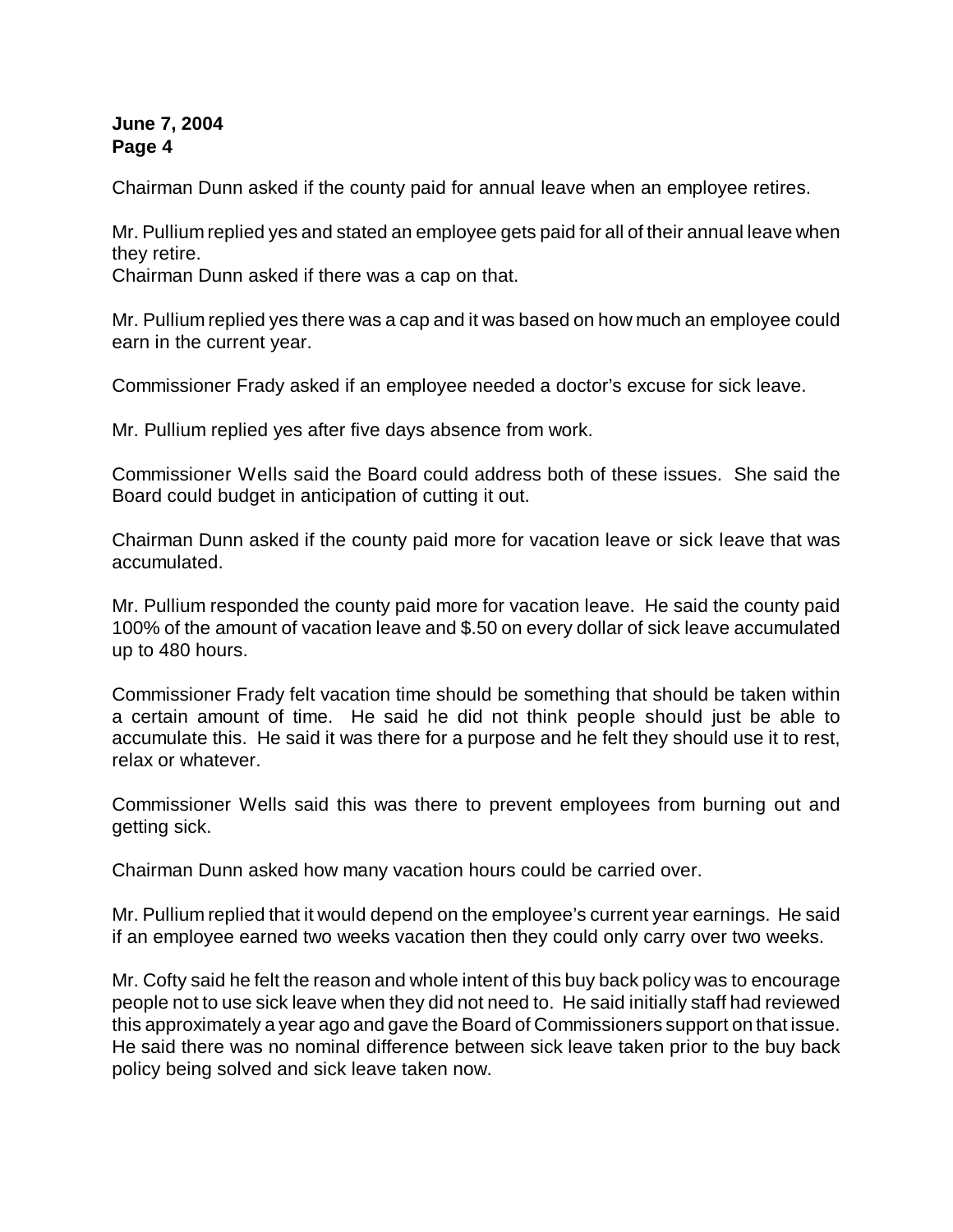Commissioner VanLandingham said this had not done anything except cost more money.

Commissioner Wells said philosophically she had a problem with it.

Chairman Dunn asked if the Board did not want to program any of this for next year and then just have a new policy in place by July.

Mr. Cofty said it was certainly the Board's discretion as to what it wanted to do.

Chairman Dunn said it would depend on just how fast the Board wanted to solve this problem.

Commissioner Wells replied by December.

Chairman Dunn asked if this would be done on a fiscal or an annual basis.

Mr. Pullium replied that it would be paid out in December and it was based on the records of January  $1<sup>st</sup>$  through December  $30<sup>th</sup>$ . He said the employees would have half a year in 2004 that had already accrued. He said to not include anything in this budget the Board would have to pay this out by June  $30<sup>th</sup>$ , 2004.

Commissioner Frady said he was not saying to cut this off now but cut it off at the end of the year.

Chairman Dunn said this was not going to change the Sheriff's Department and the Fire Department. He said some of their overtime could not be controlled.

Mr. Pullium said employees in those two departments did participate in this buy back program.

Mr. Pullium asked if the Board wanted staff to develop a policy.

Commissioner Wells responded yes.

Chairman Dunn remarked that if there was a policy in place that would start July  $1<sup>st</sup>$  then the Board would have to pay the employees what they had accumulated up to July  $1<sup>st</sup>$  or would it go to December.

Commissioner Frady remarked that an employee's year runs from January  $1<sup>st</sup>$  through December 31<sup>st</sup>.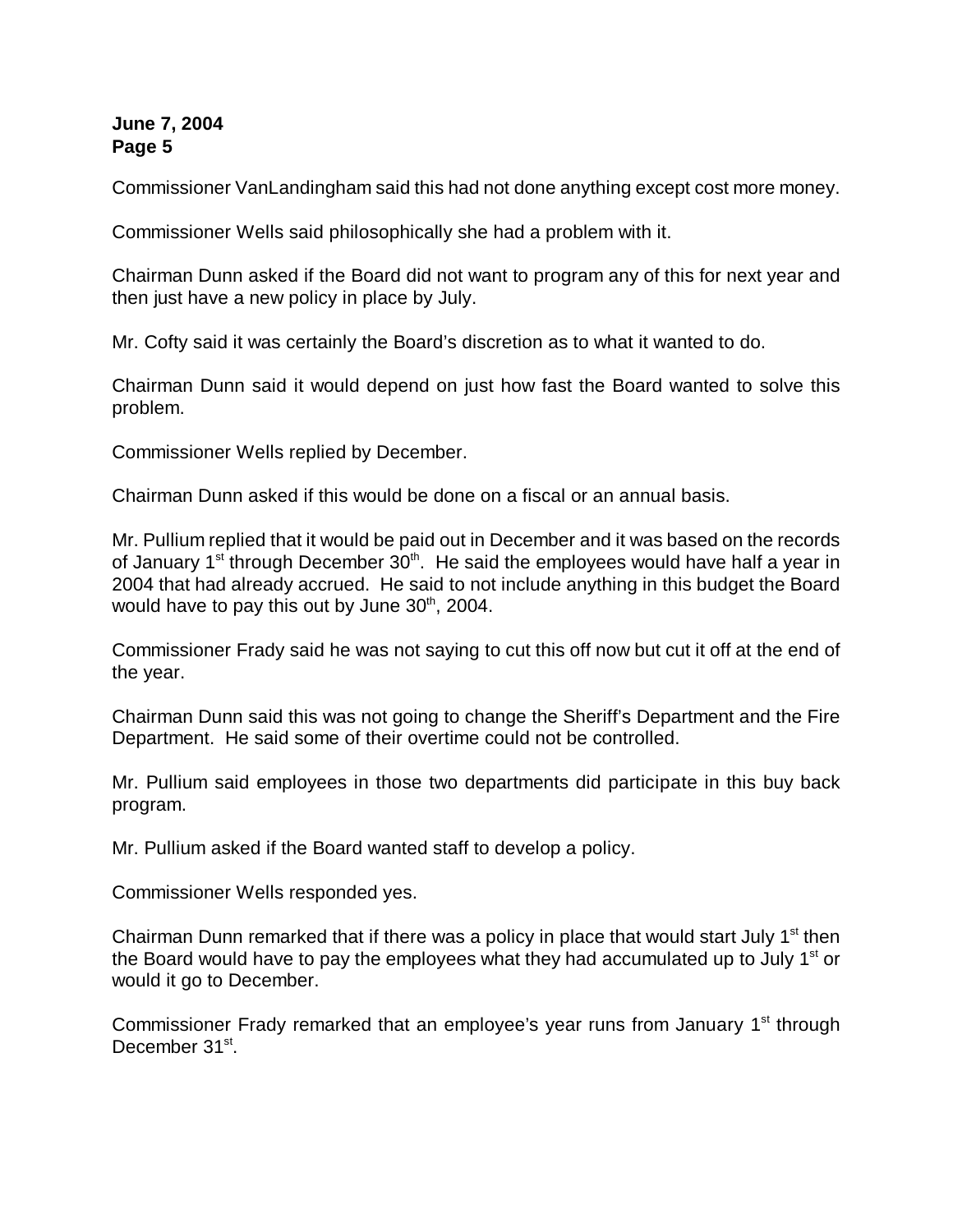Chairman Dunn clarified that the Board wanted staff to develop a policy to put an end to this program effective December  $31<sup>st</sup>$ . He said the employees would be allowed to continue to accrue the 480 hours and after that they could not accrue.

Mr. Cofty said the purpose of the 480 was to bridge the cap between disability.

On motion made by Commissioner Wells, seconded by Commissioner Frady to authorize staff to develop a policy regarding the accrual of sick time for the current program to end effective December 31, 2004 and there would be no more accrual of sick time beyond 480 hours. The motion carried 5-0.

## **EMPLOYEE OVERTIME AND COMP TIME:**

Commissioner VanLandingham remarked that the next concern he had was with overtime. He said it did not matter how many new employees there were or where they were added, overtime and comp time did not seem to decrease at all. He said he had a problem with this. He asked why personnel were being added if overtime and comp time were not decreasing. He felt this was an issue that the Board needed to review as well. He said he would like to look at overtime and comp time as the Board reviewed each department. He said he noticed through most every department that there had not been a decrease where personnel were added. He said personnel had been added to two departments for the past two or three years and there had not been any decrease in overtime or comp time. He said to him this was just not good business. He felt overtime and comp time become a way of life instead of a necessity and the Board agreed with him.

Chairman Dunn said one of the things that he had suggested in the past was not to give anyone overtime unless their exempt employee boss was present to supervise them. He said overtime would then go away. He said this was done in the Federal government and it went away.

Commissioner Frady said overtime to him was an emergency situation that would arise through attrition.

Commissioner Wells felt this should not occur on a weekly basis.

Commissioner VanLandingham said he questioned the practice of adding personnel and not decreasing overtime and comp time. He said several departments were asking for additional personnel this year but past practice had not cut overtime or comp time.

Commissioner Wells asked if the Board should address this issue department by department.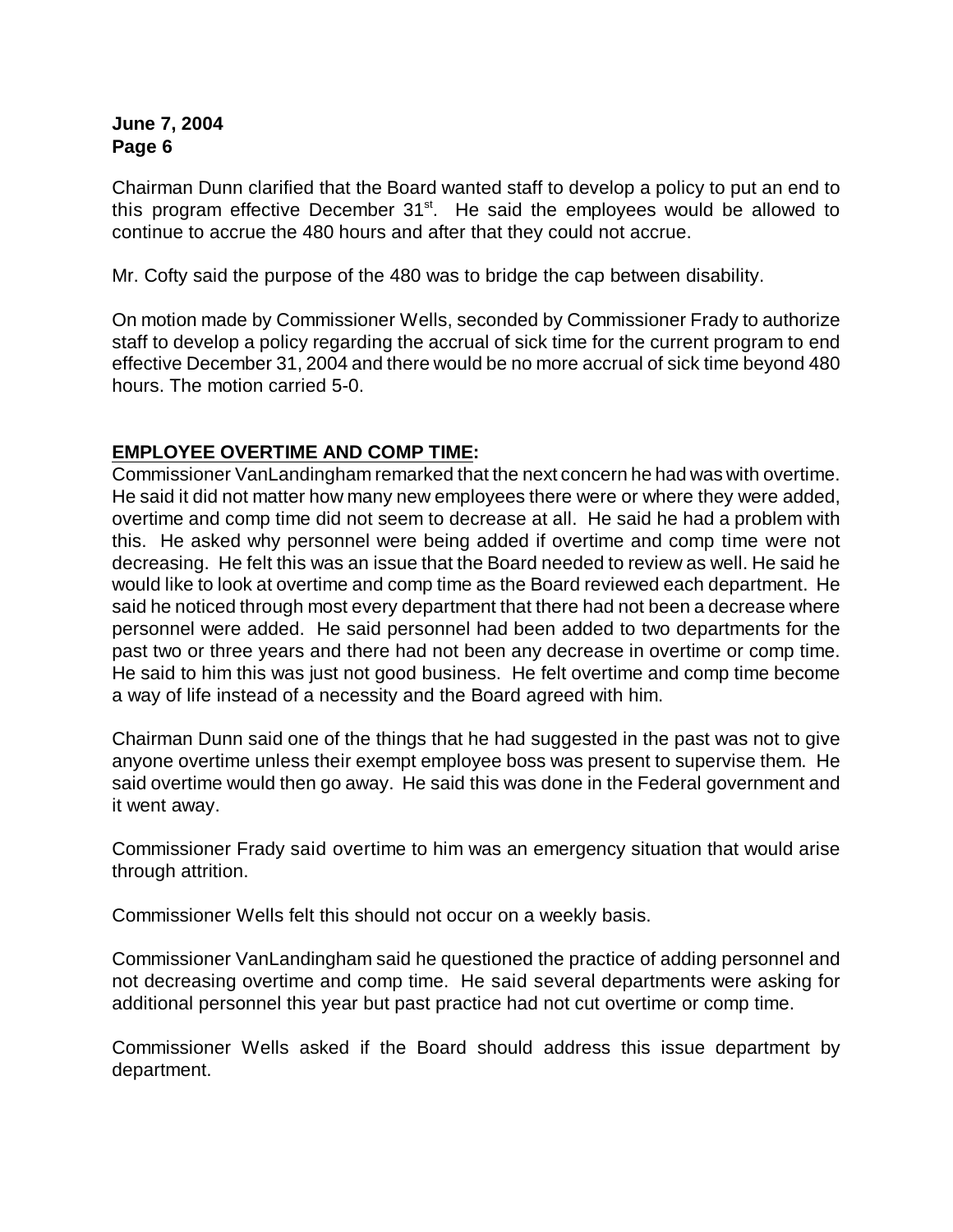Commissioner VanLandingham felt that would be the time to do it.

Commissioner Frady felt the Board had addressed this as far as the Sheriff's Department regarding the fifteen minutes overlap.

Commissioner Wells said this had not made any difference at all.

Chairman Dunn asked for the current policy on overtime. He clarified that exempt employees did not get overtime and Mr. Pullium replied that was correct.

Mr. Pullium remarked that employees who were exempt under the Fair Labor Standards Act and specifically written into the law as being exempt did not get overtime. He said staff had also eliminated comp time for people who were exempt by buying that back. He said the only employees where overtime applied were those who were specifically named or not excluded as non exempt under the Fair Labor Standards Act.

Chairman Dunn felt the supervisor or division chief was responsible to get the work done during the normal work day. He said if something happened and this could not be done, then the supervisor needed to be present when the employee was working the overtime rather than having underlings that did not know what they were supposed to be doing hanging around after hours and getting paid for it.

Commissioner Wells said the Board could address that issue department by department.

### **EMPLOYEE INSURANCE AFTER RETIREMENT:**

Commissioner VanLandingham commented on another concern that he had and that was with employee insurance after retirement. He said this was going to end up being a very costly program for the county. He said he was not sure if the county could weather this program after four or five more years when a lot of county personnel would start retiring. He said he was not sure what the answer to this problem would be but he did not want to leave an employee out there thinking that they were going to have this coverage and the county not be able to fulfill. He said the county was going to have to start carrying this as a liability under the new GASB 34 and it would have to be funded. He said this was going to be in the millions of dollars in just a few years. He felt this was not fair to the employees and not fair to the taxpayers to have a program like this that could not be funded without raising taxes of a great amount of money.

Chairman Dunn remarked that the policy currently in place stated that an employee who had worked for the county twenty five years and was age fifty five when they retired could remain in the county's insurance pool until they were eligible for Medicare. He said it was almost negligible what it had done over the last few years. He said the employee's family could stay in this plan but the employee would have to pay for their coverage. He said this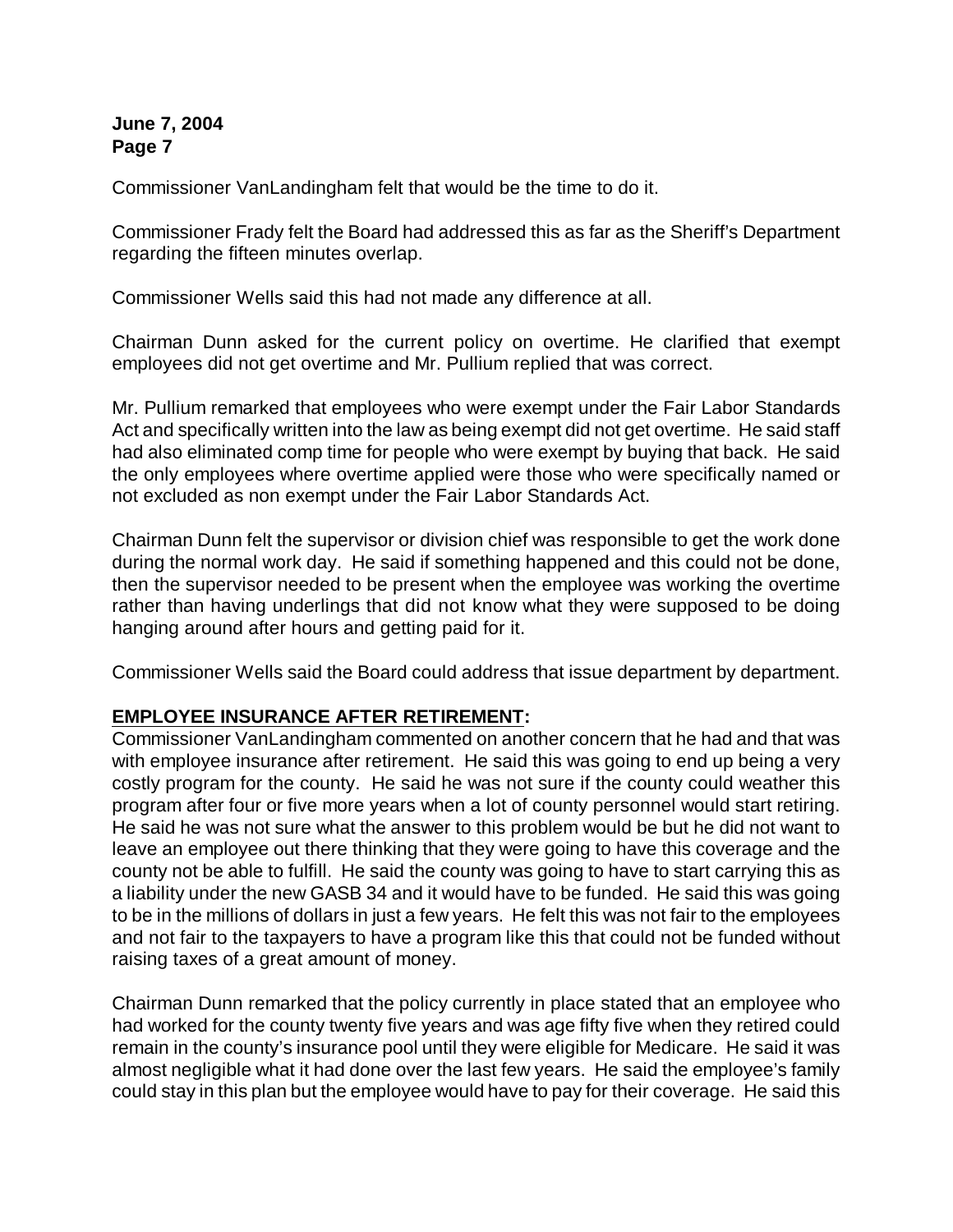did give the employee who had worked twenty five or thirty years here and still not old enough for Medicare an opportunity to stay insured. He said the county was trying to take care of the long term outstanding employee and just had a few years until retirement. He commented on the issue that had occurred that caused this to happen. He said there were a couple of firefighters and one of them was 62 years old and had emphysema so badly that he could not walk upstairs but continued to go out to fight fires. He said the only reason that he would not retire was because he could not get any medical care until he was 65 years old. He said there were two or three cases where people were hanging on just to have health care. He said the county was paying them a high salary and also paying for their health care but the county was not getting as much work out of them as it should have because of their health problems and their age. He said the Board had come up with this as a way of taking care of good employees and to help retain the good work force.

Commissioner Frady asked if this had the potential of becoming very expensive.

Chairman Dunn said he was not sure. He said the information that the Board was given a couple of years ago indicated that it would not because there were not that many people who lasted twenty five or thirty years with the county.

Commissioner Frady felt this could become very expensive. He said if a lot of people retired in three years time, the county might have to pay out millions of dollars.

Mr. Pullium said the biggest change that had come about was that when this was passed, the accounting rules for this were cash basis accounting rules. He said there had been some changes in the private sector accounting whereby some large corporations who had a similar plan in place found that they did not have enough money. He stated when the financial accounting standards board changed the accounting rules and said this had to be recognized as a liability under actualarily accrued methods. He said this meant that the liability would have to be accrued for forty years worth of layers and forty years worth of experience. He said when one goes through this process and determine the present value of the forty years worth of cost it was a huge number. He said GASB did this and said there were governments out there with this same type of plan in place. He said it made sense if the private sector was doing this that the public sector should account for this liability under the same methodology. He said GASB has adopted this procedure and that was where the new rules come into play that would require the county to have an actuarilly accounted plan to determine the liability on an actuarilly determined basis. He said this number was not known but remarked that the Board would need to take the necessary steps to either fund the program or whatever the Board sees fit. He said realistically the impact could be significant if the county had to report a liability on its balance sheet.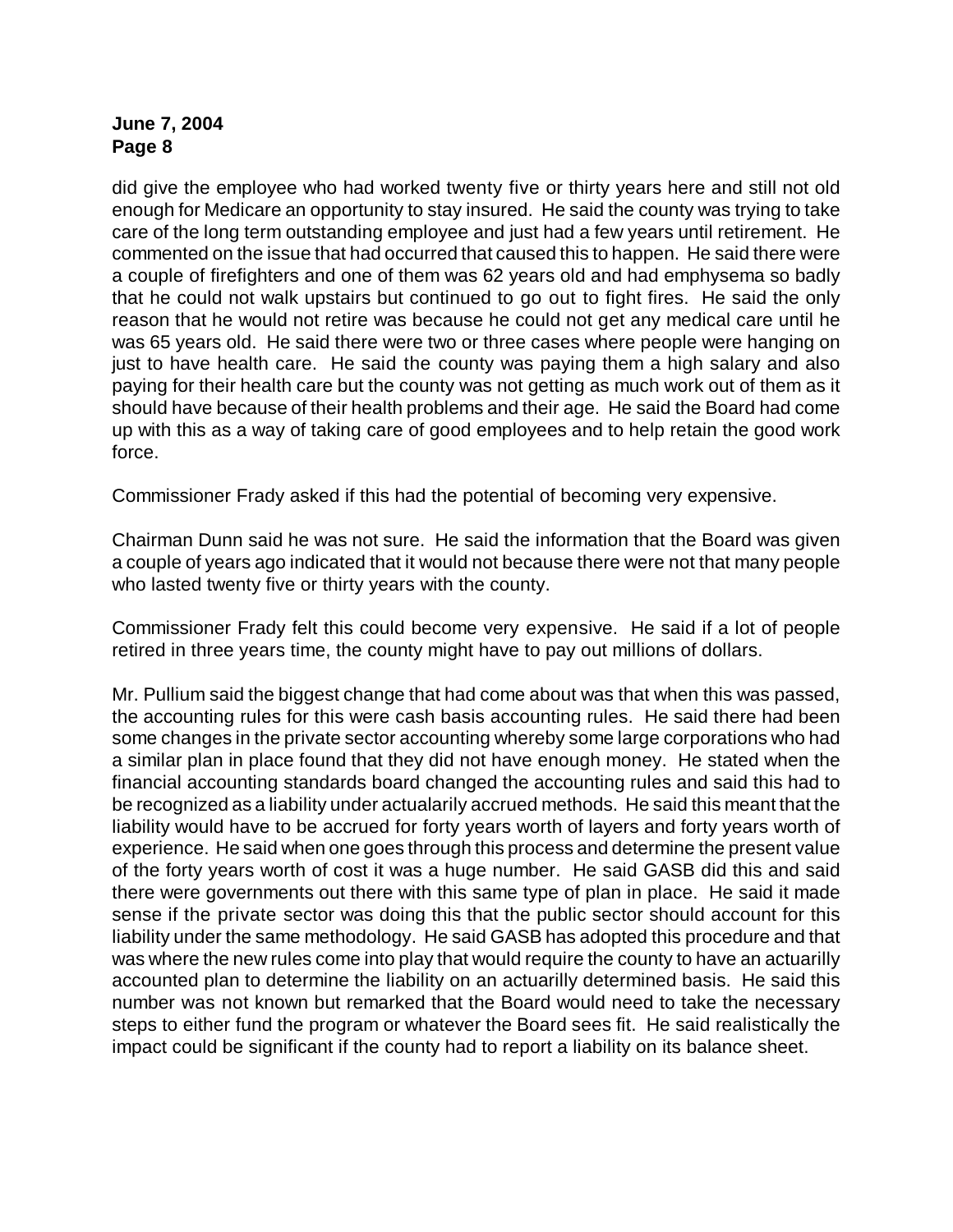Chairman Dunn remarked that the private sector was a little bit different when they were doing these kinds of things for young people as executives who were 35 years old and they would be paying them for forty years. He said the county's plan would be to pay the employee here after that employee retired and only until they were 65 years old and they must be with the county a minimum of twenty five years. He said there was a relatively small number of employees that fit in that category. He said every county employee was not part of this.

Mr. Pullium said every county employee would be eligible if they met the criteria but every employee did not meet the criteria.

Chairman Dunn said this was the information that the actuary would have to determine. He said the age of the work force would also have to be considered. He said the average age of the county work force was pretty high.

Commissioner VanLandingham said that meant that this would hit the county quicker.

Chairman Dunn pointed out that a lot of employees would retire before they were with the county twenty five years.

Commissioner Frady noted that the county had thirteen employees who had been with the county for twenty five years, twenty four employees who had been with the county for twenty years and forty one employees who had been with the county for fifteen years.

Mr. Pullium said there was a couple of other factors that would enter into this. He said the county had been fortunate here in terms of the average increase in health insurance, but the other factor that was a tremendous unknown was how much the cost of providing health insurance was going to rise. He said it was unknown what the health insurance inflation factor was going to be. He said it might be normalized at 2%, 3% or 4% or would it be the double digit numbers that had been seen over the last three or four years. He said this was probably the biggest wildcard in this entire scenario.

Chairman Dunn said it would be hard to know what to do with the elderly employees who were not capable of doing their job and he felt there would have to be some kind of plan that was a bridge.

Mr. Pullium agreed that was a good point. He commented that he and Mary Holland had attended a workshop in regard to the new GASB. He said one of the points that was made by the presenter was that there was a social factor from employees who have had long term service and now who need this coverage to get them from age fifty five to the Medicare eligibility. He said this Board would have that issue to work on and how it could be addressed.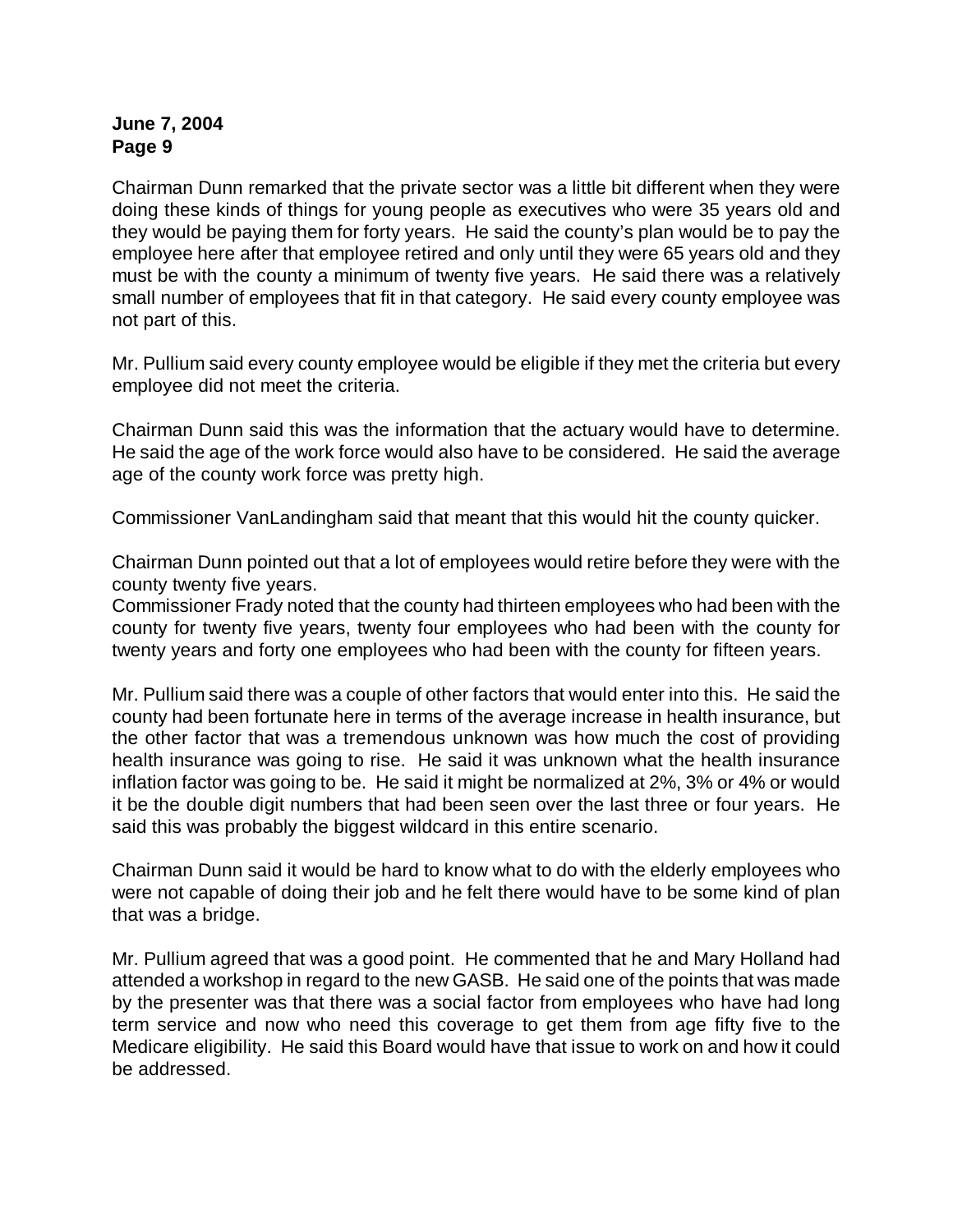Chairman Dunn remarked that based on new accounting procedures this was a change that the Board would need to review. He said when the Board was presented the data it was not noxious at all.

Commissioner Frady and Commissioner Wells disagreed and said that it was certainly noxious. They said they had voted against it.

Commissioner Frady reminded Chairman Dunn the way in which this had come about. He said it regarded a discussion of firemen who were older and still going into a fire. He said it was his belief that a fireman who was older and not able to go into a fire could certainly change the hoses on a fire hydrant. He said these employees could have other jobs that they could do.

Chairman Dunn remarked that as the conversation was expanded back then it became obvious that every employee with a situation would have to be covered. He said some employees might get cancer and would not be able to work but could not afford to retire.

Commissioner Wells felt there was a general consensus of the Board that they would like staff to obtain the actuarial facts and get this information back to the Board in a short period of time. She said then the Board would have all of the data and could make a decision.

Chairman Dunn said the Board would definitely have to look at this issue.

Mr. Pullium said there was a budgetary figure to do an actuary study. He said the figure that was quoted was approximately \$20,000. He said he would be getting competitive bids from various firms.

Commissioner Wells said she would not want this to languish. She said it could be put on a list and just keep getting put off.

Mr. Pullium said the Board and staff could not afford to let this issue to languish. He said decisive steps needed to be taken to minimize any liabilities and to keep the county's balance sheet looking strong. He said this would be in the best interest of the county.

Chairman Dunn said there was also a balance of keeping good employees long term.

Commissioner Frady said he wanted to make it clear that he was not trying to get rid of employees. He felt they could be put in other positions so that they can work if they can work. He said he was not trying to put employees out to pasture before they had to.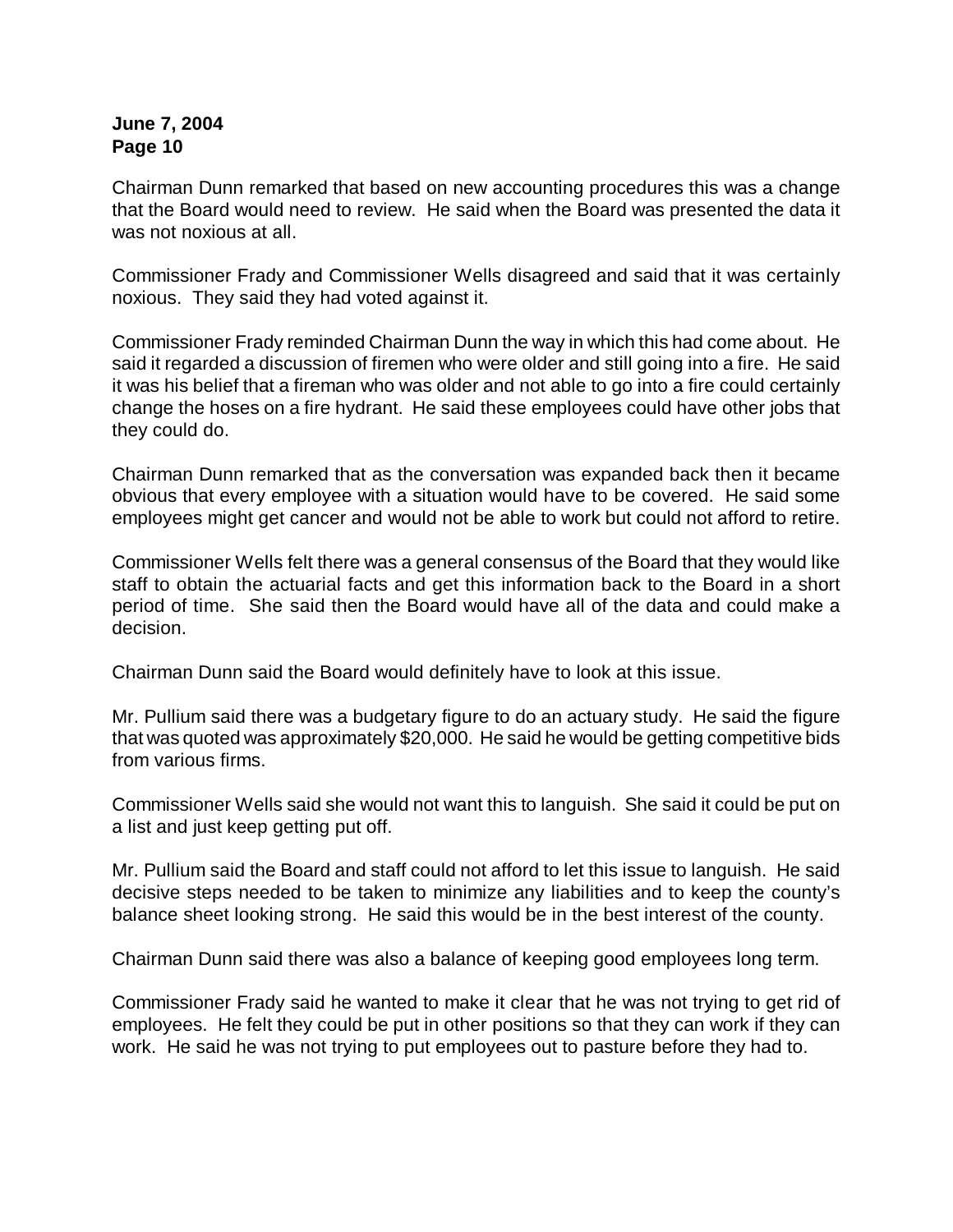Chairman Dunn remarked that funding for this was in the budget. He said it would first have to go out for bid.

#### **ADMINISTRATION**

Commissioner Wells questioned an item in the public relations category on page 11. She questioned the \$10,500 for cost of art work design and printing of an annual report to be distributed to the public. She said she was not in favor of spending \$10,000 to tell the public how wonderful everything was in color and print.

Mr. Cofty said he had put this in the budget. He remarked that this was a popular report that showed the state of affairs for our government. He felt the county did not do a very good job of telling people about Fayette County and how fiscally strong the county was. He said this was a report that would not be mailed but a report that would distributed to departments that could be handed out. He said the report was called a Popular Report. He said a lot of governments used these. He said he had put the money in this budget to try and tell the citizens of Fayette County what a good job the county was doing. He said most citizens did not distinguish the difference between Fayette County government and Fayette County Board of Education or the Mayor and Council. He said he constantly hears from people who say that the county had raised taxes and the county had not raised taxes in four years.

Commissioner Wells said she was not sure that handing this out through the departments was the way to go. She commented that most people coming into the county departments had a gripe and a complaint.

Mr. Cofty felt a lot of new citizens who come in to get permits or build homes and did not know a lot about Fayette County could pick up these brochures and would utilize them.

Commissioner Frady felt Carol Chandler could get with John Thompson at The Citizen Newspaper and draw up one of these about once every month.

Commissioner Wells said she would much rather see the county's money being spent in the newspaper so that it would reach a wider number of people.

Executive Assistant Carol Chandler remarked that money for that was built in the Board of Commissioners' budget.

Chairman Dunn clarified that this would be the same type of report that Chief Krakeel had prepared for the Fire Department every year.

Commissioner Wells agreed and said she found this offensive.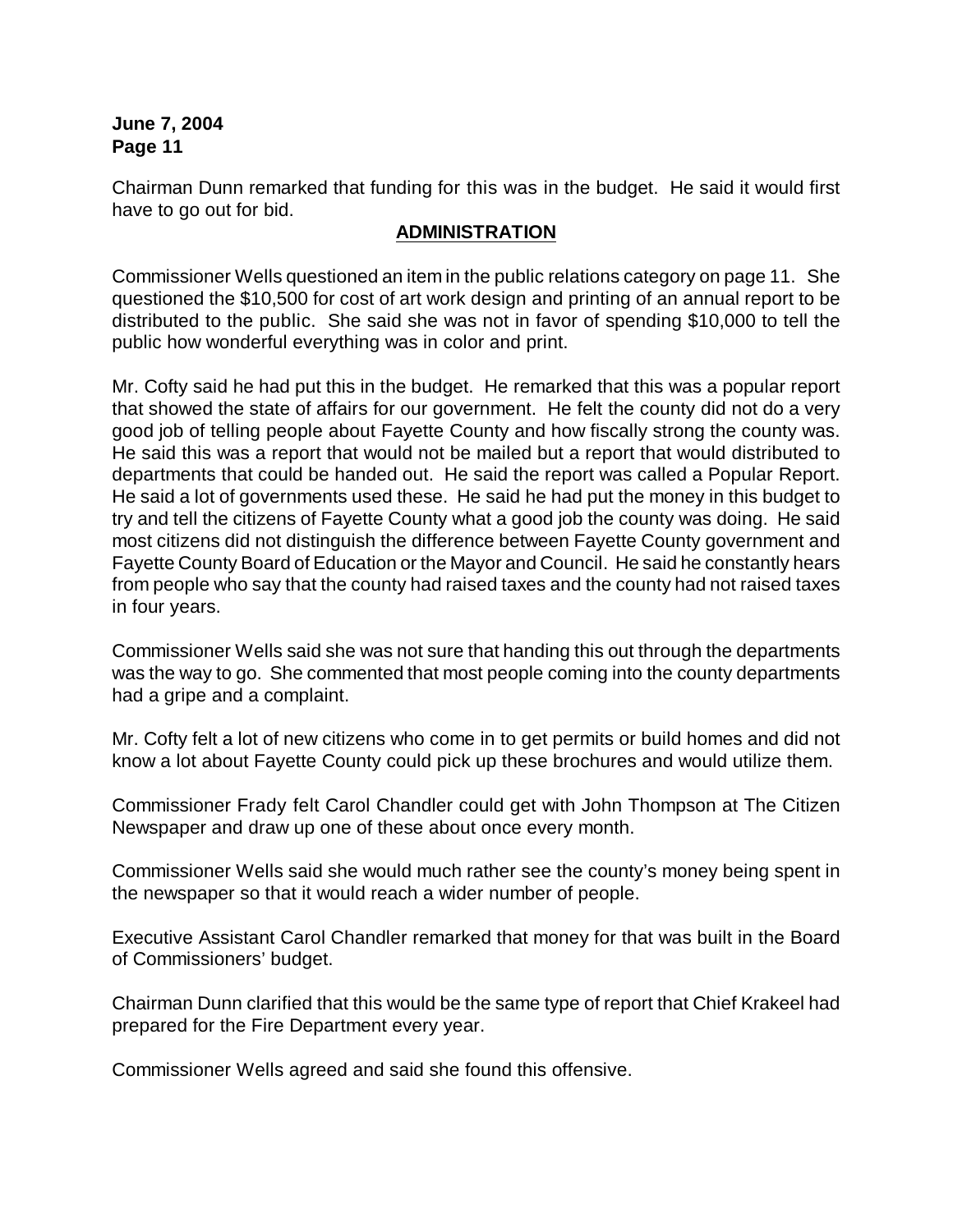Commissioner Pfeifer commented that most people did not know how good their county was and there needed to be some way to tell them.

Commissioner Wells said she did not feel that this was the way to do it. She said if she was a new citizen and went to the Tax Commissioner's Office to get her tag and then off to the City of Fayetteville for something else, they would be giving her pamphlets and she would just be putting this stuff in a pile. She said she would plan to try and read it but she might be in the process of moving. She said most people would never have time to read this.

Commissioner Frady said this should not be something that would take someone thirty minutes to read. He said it should just be something that would be flashed in front of you.

Chairman Dunn felt the money would be better spent if reports were just sent to the newspaper or even space purchased in the newspaper.

Commissioner Wells said glossies could even be put in residents' water bills.

Commissioner Frady said that would only reach 24,000 citizens.

Commissioner Wells questioned how many people would come to the administrative offices and pick up this report and read it.

Commissioner Frady felt this should just be allowed to happen as an experimental thing.

Commissioner VanLandingham said he agreed with Commissioner Wells on one point. He said he definitely did not think this report should tell the citizens just how great the County Commission was but he felt the citizens needed to know how great the county was operating and the reason it was operating that way. He said this was because the citizens were allowing the Commission to do it. He felt the report should contain the county's future plans and how these were going to be accomplished. He said he did not feel this could be done in the newspaper. He said part of it certainly could and there were plans for that.

Commissioner Frady said they get everything done in the newspaper.

Commissioner Wells said there could be a County Manager's corner and the newspapers could be contacted and on a regular basis and articles could be put in.

Commissioner Frady remarked that the former City Manager of Peachtree City used to write a letter to the newspaper about once a month or so.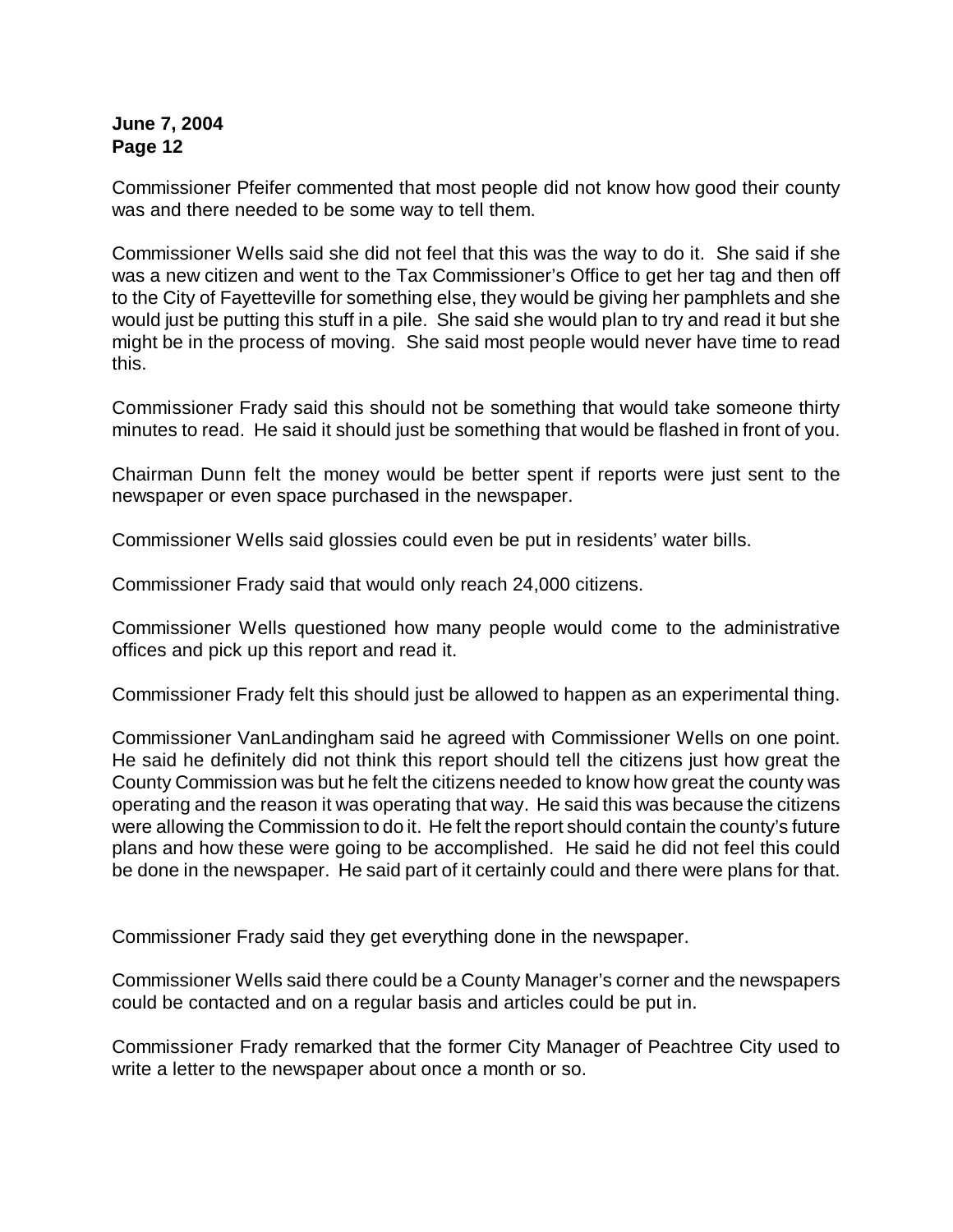Mr. Cofty said the whole concept of the popular report was not just to tell how great the government was but to give people an insight as to what they can do for recreation and so forth.

Chairman Dunn interjected that the county already had those publications.

Mr. Cofty said this was just more of a glossy effort. He said it was certainly up to the Board as to what it wanted to do. He said he had been hearing for years people saying that they did not know a lot about Fayette County and could not distinguish between some things. He felt this was an effort to try and do something different and to promote the good job Fayette County does in managing its resources that it has.

Commissioner Frady said the issue of having a place in the county for various organizations to hold meetings was being discussed. He felt this would be something that could go in the article.

Chairman Dunn said he recalled one of the issues that he and Commissioner Wells had objected to when they were running for office. He said that issue was the \$250,000 public relations program that both of their predecessors were supporting. He said he referred to this as the "I love me stuff" and it was in the amount of \$250,000.

Commissioner VanLandingham felt the county needed to be promoted. He said this was a very inexpensive way to do it.

Chairman Dunn asked how much was already in the budget for newspapers.

Mr. Cofty said there was \$10,000 in the Commissioners' budget for newspaper ads and this would make another \$10,000 here for a total of \$20,000.

Commissioner Frady said some of the articles might come from The County Line.

Commissioner Wells said this information could also go on the website and the Fayette County government television channel.

Commissioner Pfeifer remarked that at the Chamber of Commerce meeting that he had just attended they had asked him if Fayette County was making any plans if something were to happen with Delta Airlines or base closing. He said as a county government, the Commission could not really affect base closings or the closing of Delta Airlines. He said Fayette County had overcome other closings such as Eastern Airlines was by substituting that business for another business. He felt the Fayette County Development Authority had done precisely that. He said the Development Authority had tried to shift the focus. He said one of the things that he had said was that it was marketing this community to let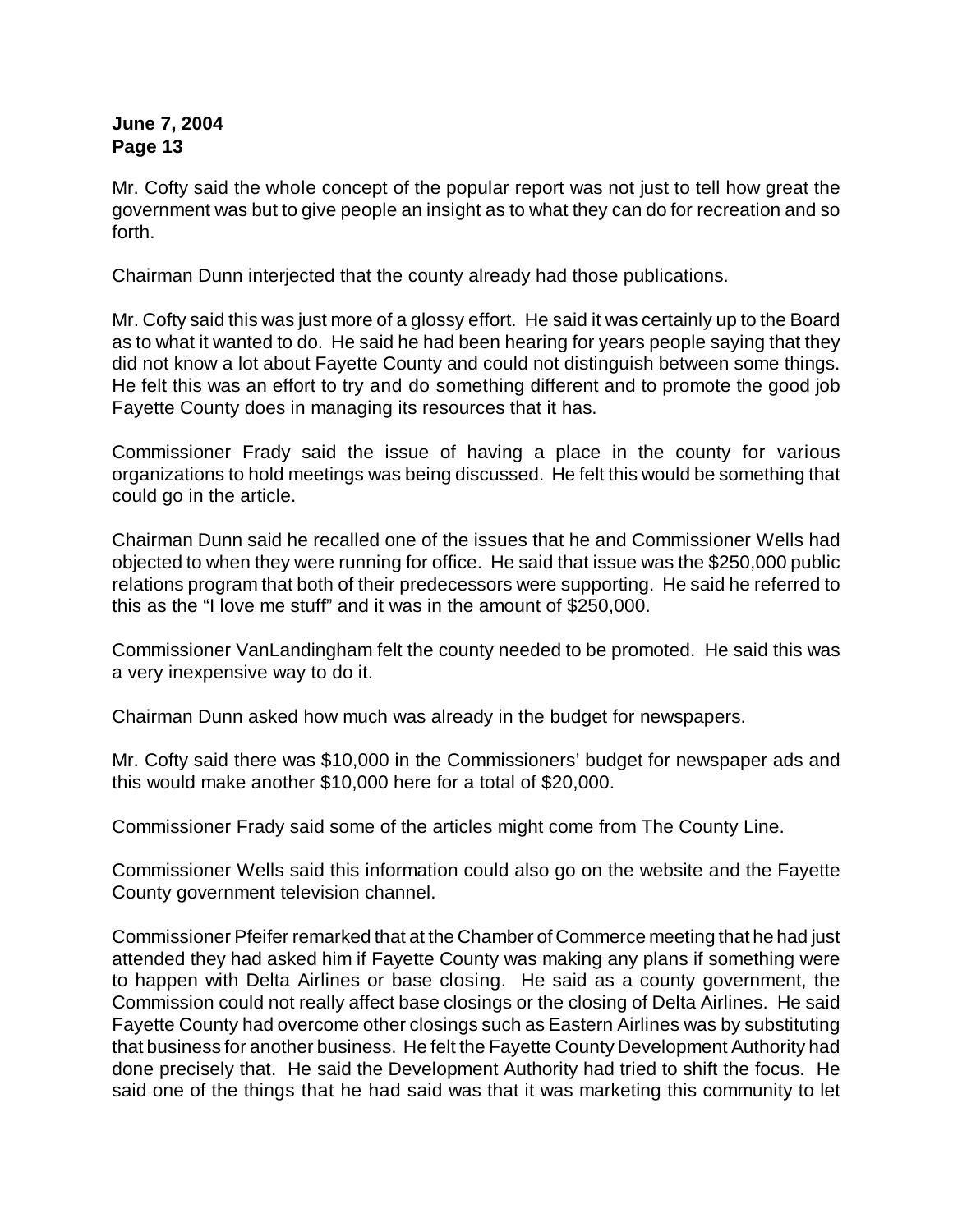everybody know how good it is. He said if there were people coming in to relocate their business or whatever and their concern was education, then they would know that it was the best in the State. He said people need to know what was great about this county.

Commissioner VanLandingham felt it would be a good idea to have the Chamber of Commerce and the Development Authority enter into this report.

Carol Chandler interjected that these organizations already had publications.

Chairman Dunn remarked that there were a lot of little reports being done and there were four or five already being done by county staff. He said at this price, he did not have any trouble trying this for just one year.

Chairman Dunn said he had a question on page 10 regarding the automobile allowance for the County Administrator. He asked where they had gotten the figure of \$12,000 for Mr. Cofty's automobile.

Mary Holland responded that this figure was based on a pre-tax basis.

Chairman Dunn said Mr. Cofty was receiving \$600 and Ms. Holland remarked that figure was the net.

Chairman Dunn asked why it cost the county \$12,000 to pay Mr. Cofty the \$600 monthly car allowance. He said this was \$7,200.

Mr. Pullium responded that this was the way this had been calculated in the HR area.

Chairman Dunn said Mr. Cofty receives \$600 total for the car every month.

Mr. Cofty remarked that it was \$600 after tax. He said this was the way this had always been.

Chairman Dunn said it was intended that Mr. Cofty walk away with \$600 each month but questioned why it cost \$12,000 to accomplish that.

Mr. Pullium replied yes, it did.

Chairman Dunn asked how much tax the county was paying on \$600 per month.

Commissioner VanLandingham said the county was paying \$4,944.

Commissioner Frady said the highest rate was 36% and it would not be backward.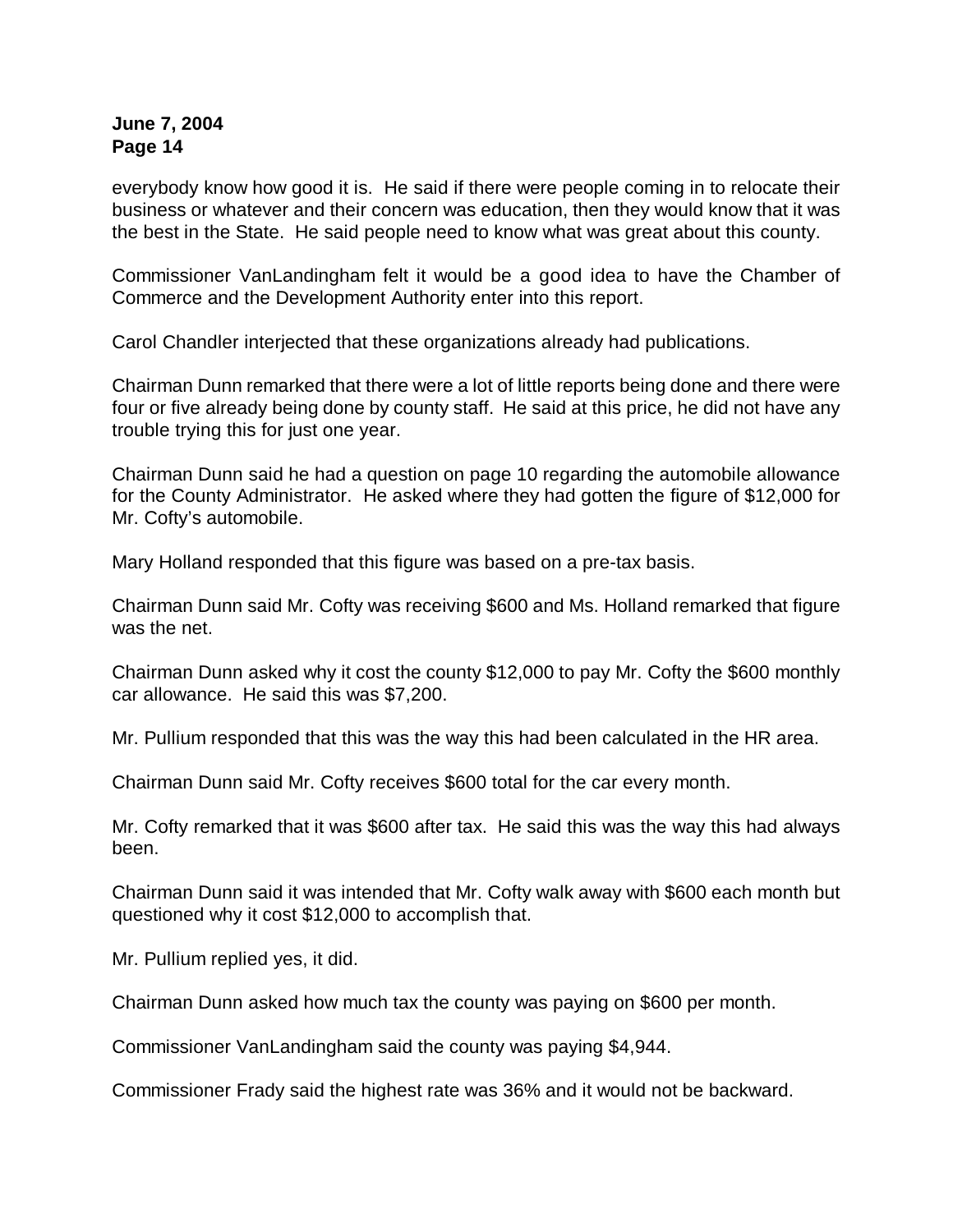Mr. Pullium said this figure was not backward when Federal and State were taken into consideration.

Chairman Dunn asked for clarification that the county was not paying Mr. Cofty more than \$7,200 each year and Mr. Pullium said that was correct. He questioned it costing \$12,000 each year for Mr. Cofty to receive the \$7,200 car allowance.

Mr. Pullium remarked that this was the way it was done under the Georgia State laws and the I.R.S. for Mr. Cofty to net \$600.

Commissioner VanLandingham remarked that this was costing the county \$4,944 in taxes if this was what was being done.

Chairman Dunn said he found this hard to believe that the county would have to pay these kinds of rates.

Mr. Cofty said he wanted to make it very clear that he was not netting anything from this but \$600 per month.

Chairman Dunn said he did not want anyone in the public sector to read this document and think that the county was paying Mr. Cofty \$1,000 per month for a car.

Chairman Dunn questioned why staff had recommended \$1,075 in the Administrator's budget which was more than he had requested.

Chairman Dunn said \$600 more was put in office equipment, \$225 more in communication services and \$250 more in miles and parking.

Commissioner VanLandingham said he also had a question on page 14 regarding furniture. He asked how much Mr. Cofty had spent last year.

Mr. Pullium responded that Mr. Cofty had spent \$470.

Mr. Cofty said if any chairs were broken during the year then it would cost this much to replace them and this was his reasoning.

Commissioner VanLandingham said he noticed it because of the decrease from last year and no expected needs for furniture.

On motion made by Commissioner VanLandingham, seconded by Commissioner Frady to approve the Administration budget. The motion carried 5-0.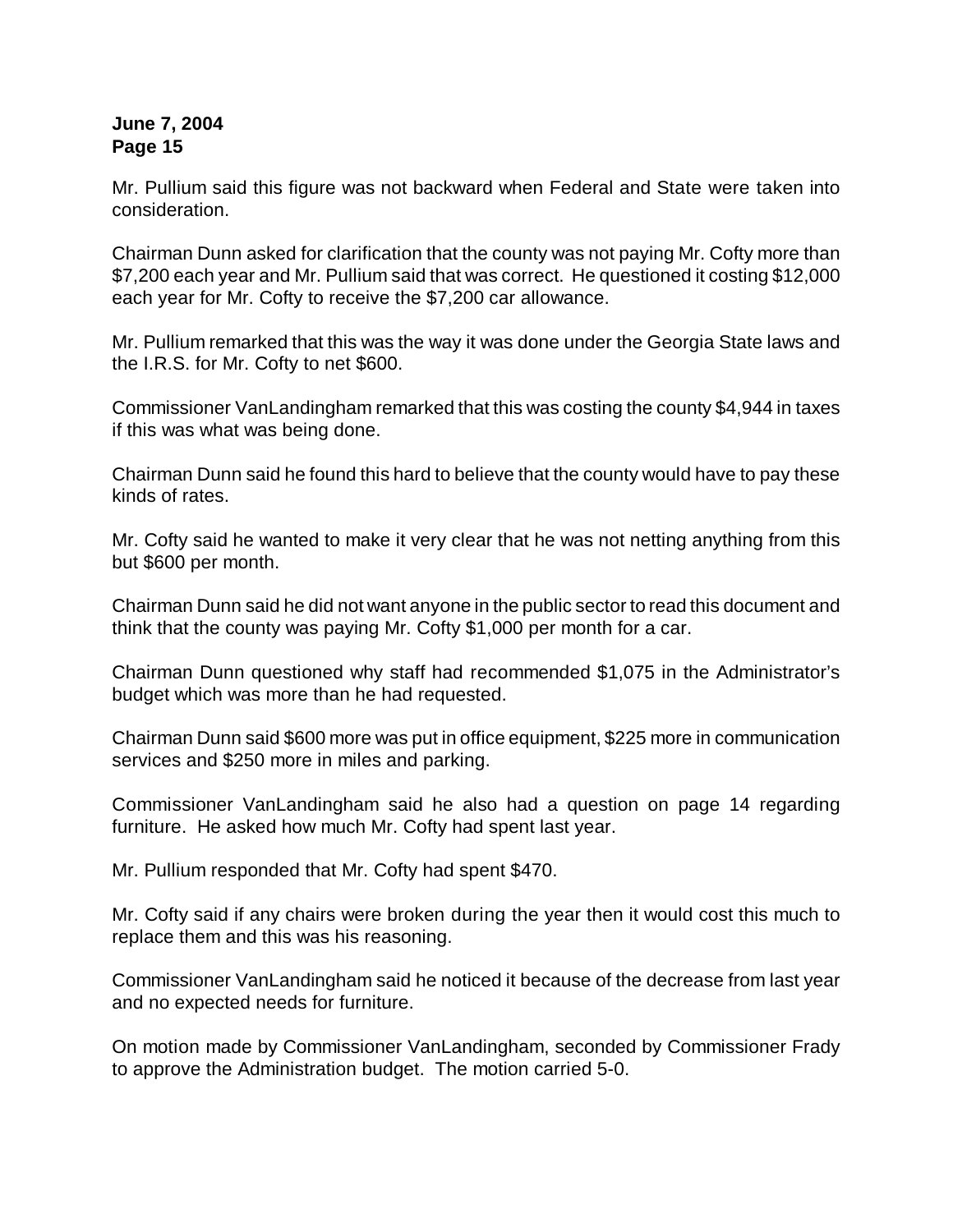## **Animal Shelter**

Commissioner VanLandingham said he had some questions regarding account no. 523400 and 531114 and printing, binding and office supplies. He remarked that both categories included ticket books.

Budget Officer Tom Sawyer said he had received a call today from Donna at the Animal Shelter who indicated that no money was actually spent out of office supplies for ticket books and that she had inadvertently included that text. He said she felt they would need the \$600 for the office supplies.

Chairman Dunn asked if the ticket book cost had been added into both categories.

Commissioner VanLandingham replied no and said this was just wording and no money involved.

Mr. Pullium felt a note needed to be made delineating that ticket books could only be purchased out of the printing category.

Chairman Dunn suggested that ticket books wording be taken out of office supplies.

Commissioner Pfeifer questioned the category gas vendor on page 272. He asked how gas costs were being tracked.

Mr. Cofty replied that when they fuel the cars up the employee must use a key that they need to insert into the pump. He said the key was coded to a certain vehicle. He said the employee must log in their social security number as well as their mileage.

Commissioner Pfeifer remarked that the cost of gasoline was currently very high. He asked if any adjustments had been made for higher per gallon cost.

Mr. Pullium said when the departments had prepared their budgets the dollar level of gasoline had not gone to the current level. He said there would need to be an adjustment for inflation. He felt that rather than delineate this in each department that it be reviewed at some point later in the year in a contingency fund similar to what had been done in the past when the potential of rising cost was anticipated. He felt the contingency fund was sufficient to cover this need.

Chairman Dunn asked if any monies would have to added to the contingency for this purpose and Mr. Pullium replied no.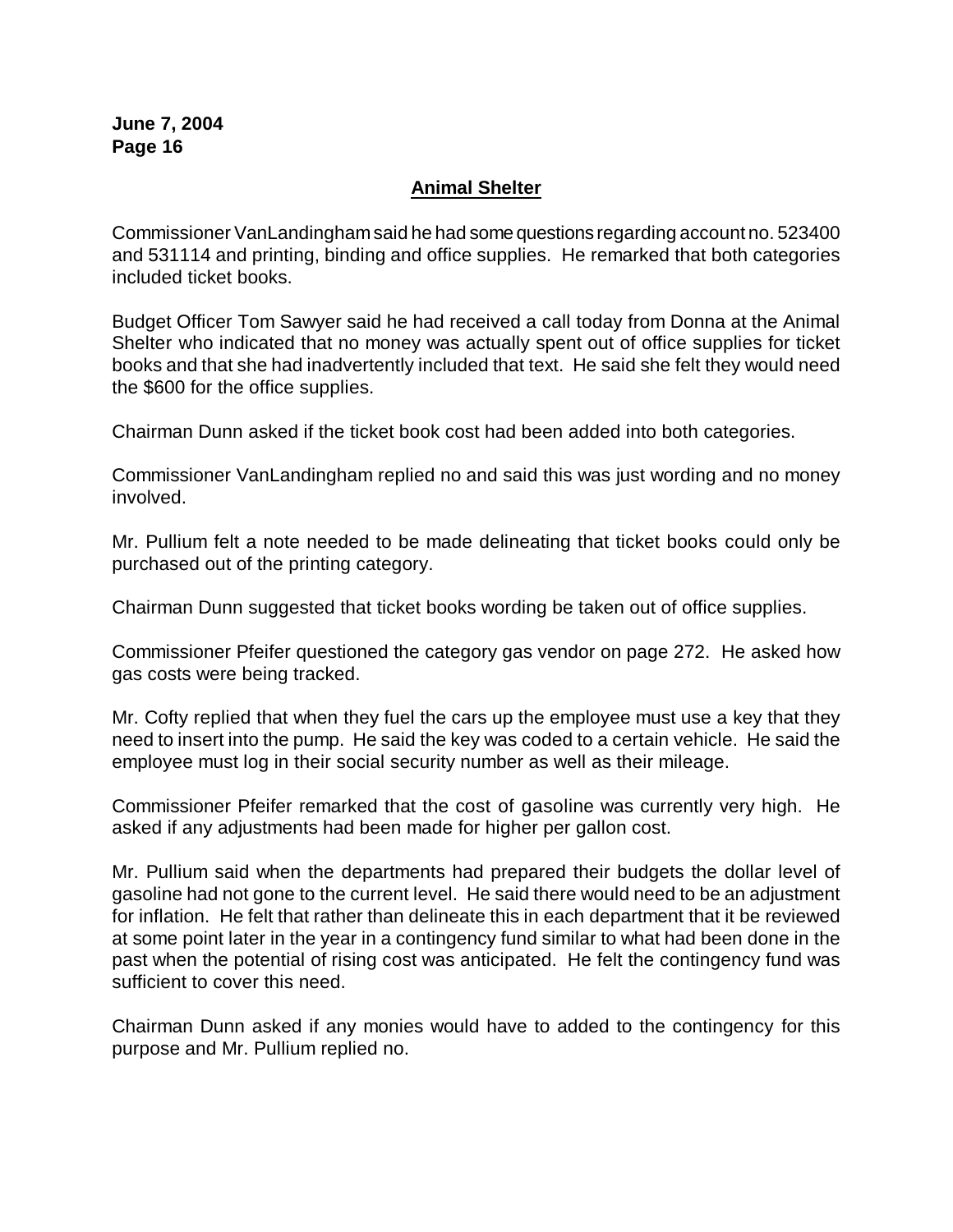Mr. Cofty interjected that \$480,000 had been programed in the contingency fund. He said the Board of Commissioners also had an emergency contingency fund that only the Board could touch but it was significantly higher.

Chairman Dunn said the money would be there if any departments justified the need for additional funds for gasoline.

On motion made by Commissioner Wells, seconded by Commissioner Frady to approve the Animal Control budget as recommended. The motion carried 5-0.

## **Building and Grounds Maintenance**

Commissioner Pfeifer said a lot of over time was indicated in this budget.

Commissioner Wells commented that \$2,000 was listed for over time. She said this was not a tremendous amount and the personnel were on call to work after hours.

Commissioner VanLandingham said there were certain departments where over time was not a serious problem but there were some where it was serious.

Commissioner Pfeifer asked if this was a case where a supervisor would need to be present in order for the employees to be paid for over time.

Chairman Dunn said it was obvious to him that if maintenance personnel were on over time that their boss would definitely need to be with them and not have them working alone.

Mr. Cofty said he agreed and commented that some of this particular over time was not because this department had not achieved what they needed to achieve during a normal forty hour work week. He said these were things such as pressure washing this particular building. He remarked that this could not be done during the normal working business hours.

Commissioner VanLandingham said he had a question on page 71 regarding heating and cooling. He said this figure was almost double and he did not see a real reason for this. He stated a replacement program had been started and he asked if that program was going to be accelerated.

Commissioner Frady said he did not know if this program would continue but his personal heating and air conditioning had more than doubled.

Commissioner VanLandingham pointed out this was the maintenance category for the heating and air conditioning. He said this was for replacement of units.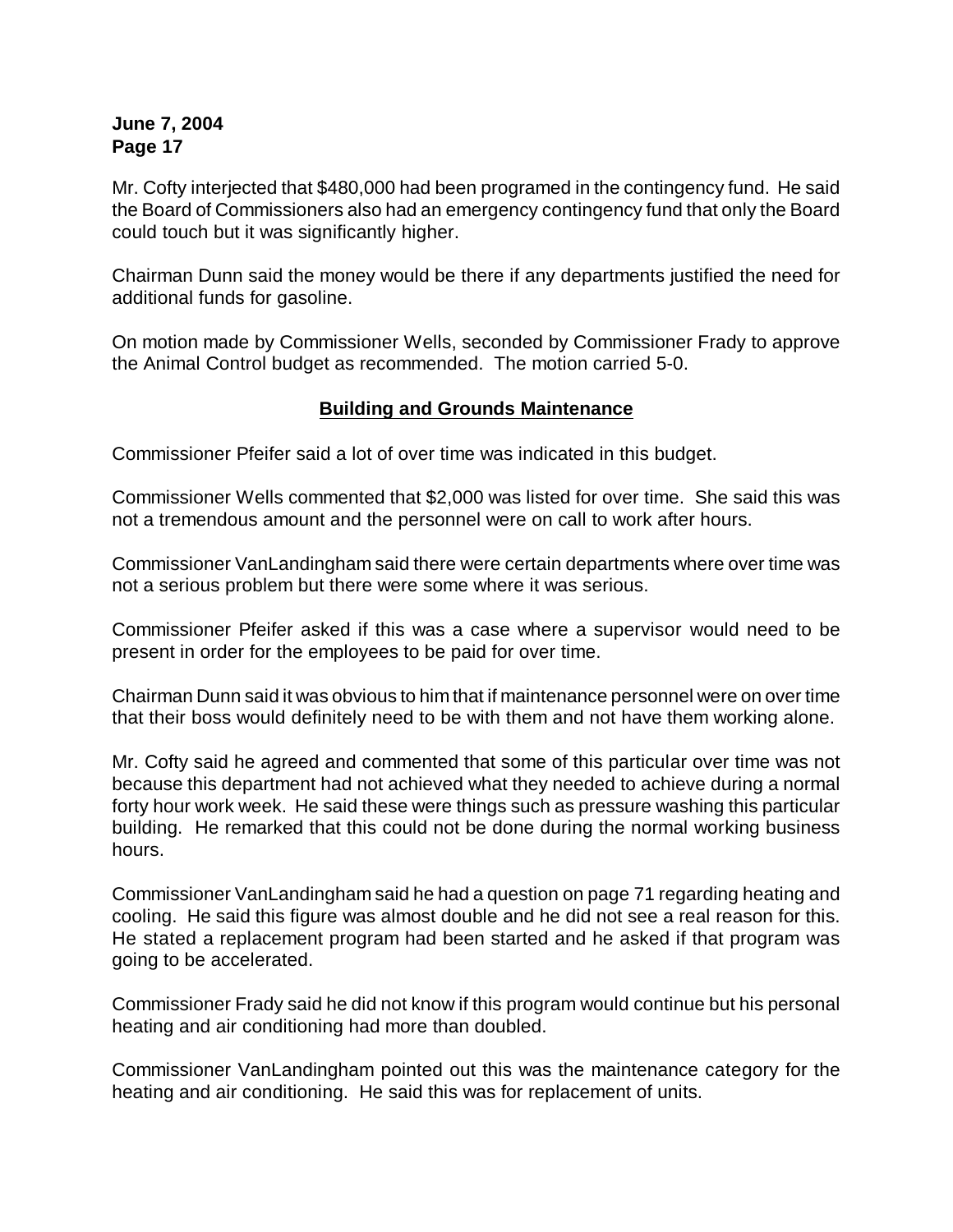Commissioner Wells remarked that it stated that currently only units that failed were being replaced. She said, however, that it was anticipated that \$30,000 would need to be spent based on the fact that 90% of the 55 units at the Administrative Complex were at least fourteen plus years old. She said this was an anticipatory budgeting.

Chairman Dunn said this was also for maintenance as well.

Commissioner Wells responded yes, for maintenance and replacement. She commented on the number of units being that old and added that the units at the old courthouse were over thirteen years old.

Mr. Pullium interjected that at the current time there was \$7,738 expended.

Chairman Dunn remarked that in last year's budget it started out at \$40,000 for that category and only \$15,000 was used.

Commissioner Wells asked if this budget needed to be adjusted.

Commissioner VanLandingham said he would not put \$25,000 in it. He felt that would be excessive.

Commissioner Frady asked if one air conditioning unit cost \$7,738.

Chairman Dunn said he was not sure but a new unit had been installed in the Commissioners' Office last week. He said the old unit had totally gone out.

Chairman Dunn said he had no problem leaving this at \$25,000.

Commissioner VanLandingham said he would love to see it cut to \$15,000.

Chairman Dunn said in the budget this department was saying that these old units were going to start going out and would need replacement.

It was the consensus of the Board to go with \$15,000 for the heating and air conditioning category.

Commissioner Wells commented on page 72 under communication services. She remarked that this category involved the building and grounds maintenance personnel and \$5,350 was being budgeted for cell phones, pages and long distance calls. She felt this was excessive for this particular department. She asked how many phones this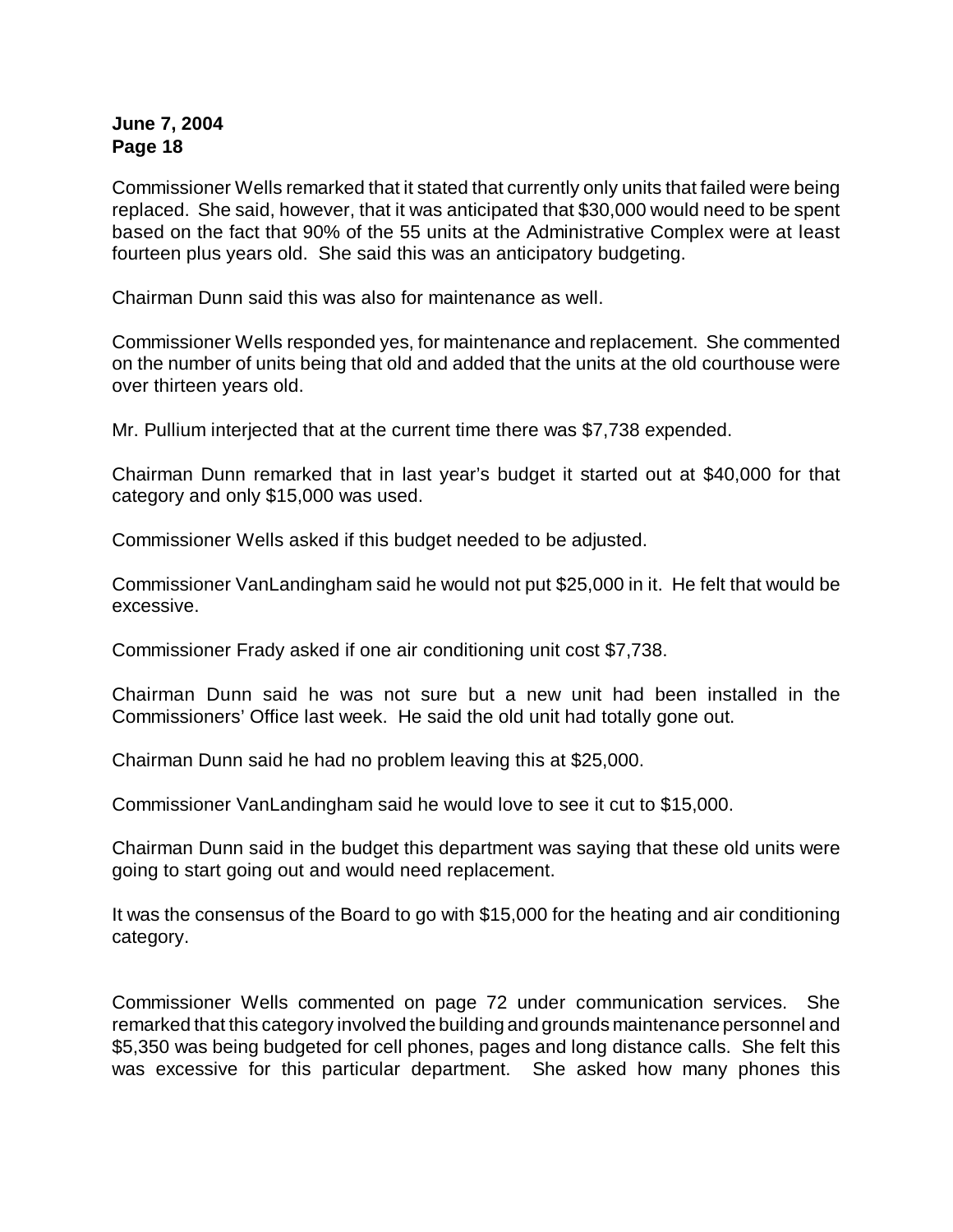department had and how many long distance calls were being made when working outside on ground maintenance.

Mr. Cofty replied that there were very little long distance calls.

Mr. Pullium agreed that long distance was negligible but there were four cell phones for the supervisors. He said they used the cell phones to communicate with vendors. He said it was his understanding that when these individuals were out in the field and they needed something that they sometimes would contact a vendor about a job. He said they also communicated to vendors regarding deliveries.

Commissioner Frady asked why this could not be done at the office.

Commissioner Wells agreed and commented this was a lot of money for four cell phones.

Mr. Cofty said the maintenance crew also used the cell phones to communicate with each other on sensitive issues.

Commissioner Frady interjected that he could not think of one issue.

Commissioner Wells said she had looked at a lot of the departments and the number of people who were using cell phones. She felt this was excessive for four people in this department.

Chairman Dunn questioned why these employees would need cell phones and pagers.

Mr. Cofty said there were some other issues included. He said there were some non departmental budgets included and the maintenance department had picked these up as well. He said this included non departmental costs, cell phones, long distance, Ultimate Security monitoring plus any repairs that Ultimate Security would have to do.

Mary Holland pointed out the fact that the Building and Grounds Maintenance department was a separate building they were able to charge that department directly with their Bell South for some other departments in this complex.

Commissioner VanLandingham remarked that the Building and Grounds Maintenance Department's phone, security system and cell phones were also included in this category.

Chairman Dunn questioned why anyone this day and age would need both pagers and cell phones.

Commissioner Wells pointed out that these employees had both pagers and cell phones.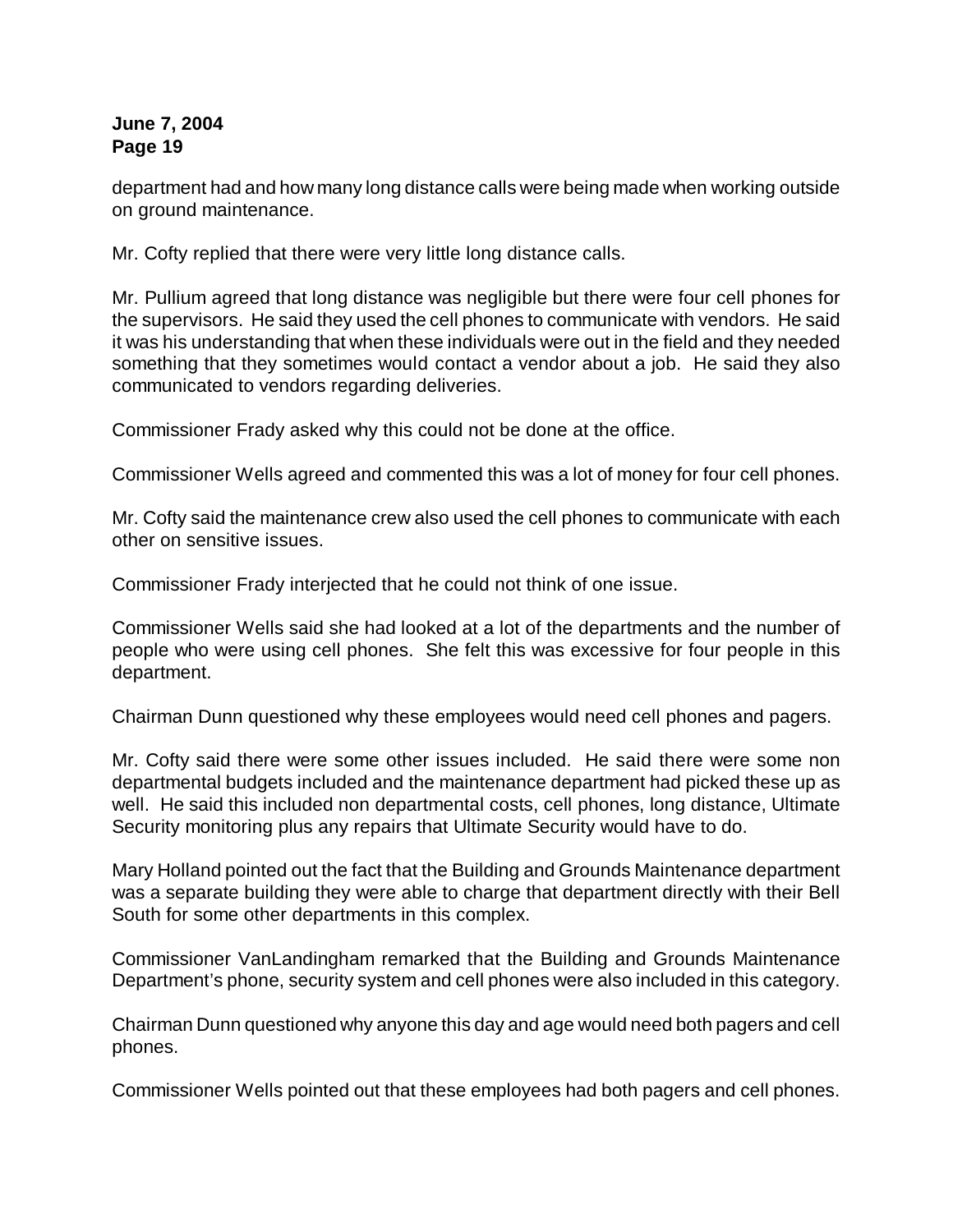Mr. Cofty replied that he had both. He said when he gets a voice mail on his office phone, he would be paged immediately.

Commissioner Pfeifer asked why Mr. Cofty's voice mail would not page his cell phone.

Mr. Cofty said they had tried to accomplish this via cell phone but it was too costly for text messaging. He said it was significantly cheaper to have a pager and a cell phone.

Chairman Dunn said this came to over \$1,200 for each person.

Commissioner Wells said this was excessive compared to the other departments. She said this was costing the county \$201 per month.

Mr. Cofty replied that this was for all four cell phones.

Chairman Dunn pointed out that Ultimate Security had a lot of costs included too and they were \$230 minimum per month.

Commissioner Wells questioned page 73 under seminars and dues. She said this department had requested \$2,550 and staff had approved \$4,025.

Mary Holland remarked that three maintenance personnel were scheduled to go to school to be playground inspectors. She said that would cost \$465 each.

Chairman Dunn questioned the need for three people to be trained for playground inspectors and asked how many playgrounds there were.

Ms. Holland said they needed back ups.

Commissioner Wells said the Board had no justification for funding this and the request was for almost twice as much.

Ms. Holland said the Maintenance Department had actually submitted separate paperwork for the training. She said the four Level I management classes were also included for \$1,800. She said there were also some accounting classes for the new director in the amount of \$550. She said there were additional dues for the Georgia Turf Grass dues for \$205.

Chairman Dunn asked what had happened to their request for \$2,000 last year.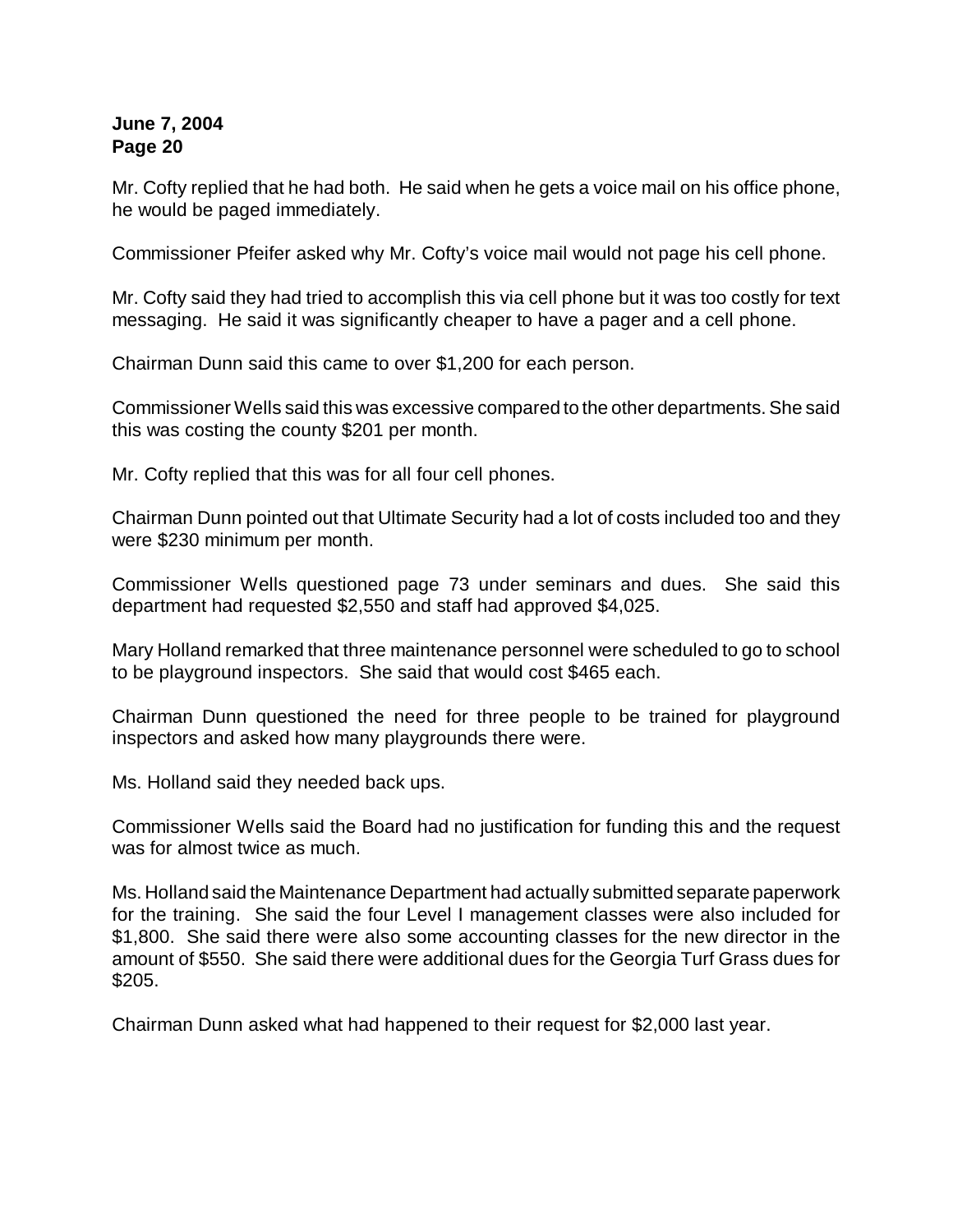Mr. Pullium said the Maintenance Department had made a clerical error in the paperwork that they had submitted. He said their request had not added up to \$4,025 with the paperwork they had submitted. He said for whatever reason staff had not notated that and the Finance Department took full responsibility for that error.

Chairman Dunn asked what this department had requested last year and what they had actually used.

Mr. Pullium said they had asked for \$2,000 in 2004 and Chairman Dunn interjected that they had only used \$912.

Chairman Dunn remarked that now their request was going from \$912 to \$4,000.

Mr. Cofty remarked that these were for different programs.

Commissioner Wells questioned the Finance Officer Program Level class. She asked what this was for.

Mr. Cofty responded that the department head was going to the G.F.O.A. at the Carl Vinson Institute at U.G.A.

Commissioner Wells and Commissioner Frady asked why they would need to go.

Mr. Cofty replied so they would be familiar with how to put a budget together so the Board would not ask questions.

Commissioner Wells interjected that it was the Board's responsibility to ask questions.

Chairman Dunn said next year this department would want to hire somebody because they would have people in training all the time.

Commissioner Wells asked about the department head who would attend this finance officer training program. She asked who this person was.

Mr. Cofty replied it was Greg Ownby.

Commissioner Wells said her next question was on page 75 under other supplies. She said \$6,500 for replacement of expendable items under \$100 such as hand tools, wrenches, sockets, tool boxes, screw drivers, blades, bits, electrical tools, etc. She felt this was a bit excessive and questioned allowing personnel to lose things of this nature on a regular basis so that every year they need to budget \$6,500 for them to lose them. She questioned what kind of accountability there was there. She said if these employees go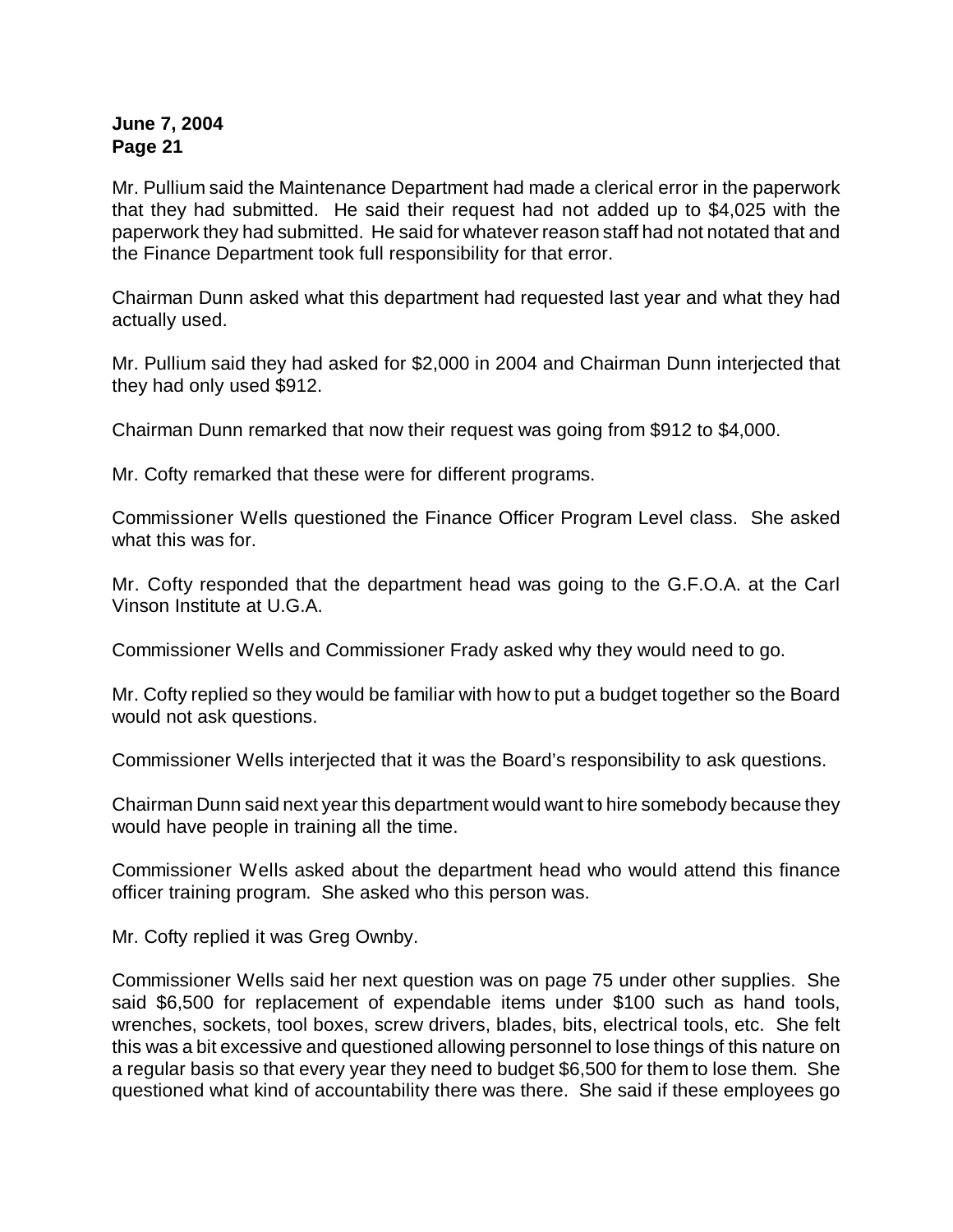out with tools in the morning then they should come back with tools in the afternoon. She said if these tools break or wear out then that was one thing but to just disappear was another.

Commissioner Frady said the employees could be issued the tools and if they lost them they would have to buy them.

Commissioner Wells remarked that in 2003 the figure was \$8,000 and now this year it was \$6,500. She felt these individuals were being encouraged to be irresponsible.

Commissioner Frady interjected that Delta Airline mechanics get a tool box and they have to purchase their own tools and you can be sure that they lock them.

Commissioner Pfeifer noted that some items such as blades and bits would wear out.

Commissioner Wells questioned \$6,500 worth of these items wearing out.

Chairman Dunn asked how many new tool boxes an individual would need.

Commissioner Wells felt there needed to be some type of accountability for that and felt these employees were being encouraged to be irresponsible.

Commissioner VanLandingham questioned \$900 for medical supplies. He said it was his understanding that nothing was done except for band-Aids. He said he had a serious question about the county's liability when medical aid was applied to somebody. He said he was in favor or gauze pads to stop blood flow and surgical gloves for protection but questioned \$900 for medical supplies.

Commissioner Wells said she would like to see that cut in half and also see an accountability set up for those type of tools.

Commissioner VanLandingham asked if this department could come up with some type of program. He asked how many people were in the building and grounds department.

Mr. Cofty replied 30. He said this department did provide more than just band-Aids and medicine. He said bee sting kits, eye flush kits and so forth were also included.

Chairman Dunn felt the employees needed to sign a hand receipt for the tools that they receive. He said if these employees lose these tools then they should buy them.

Mr. Cofty said he was only speculating but felt this pertained to cutting saws and so forth where the blades wear out. He said they did not last too long cutting concrete.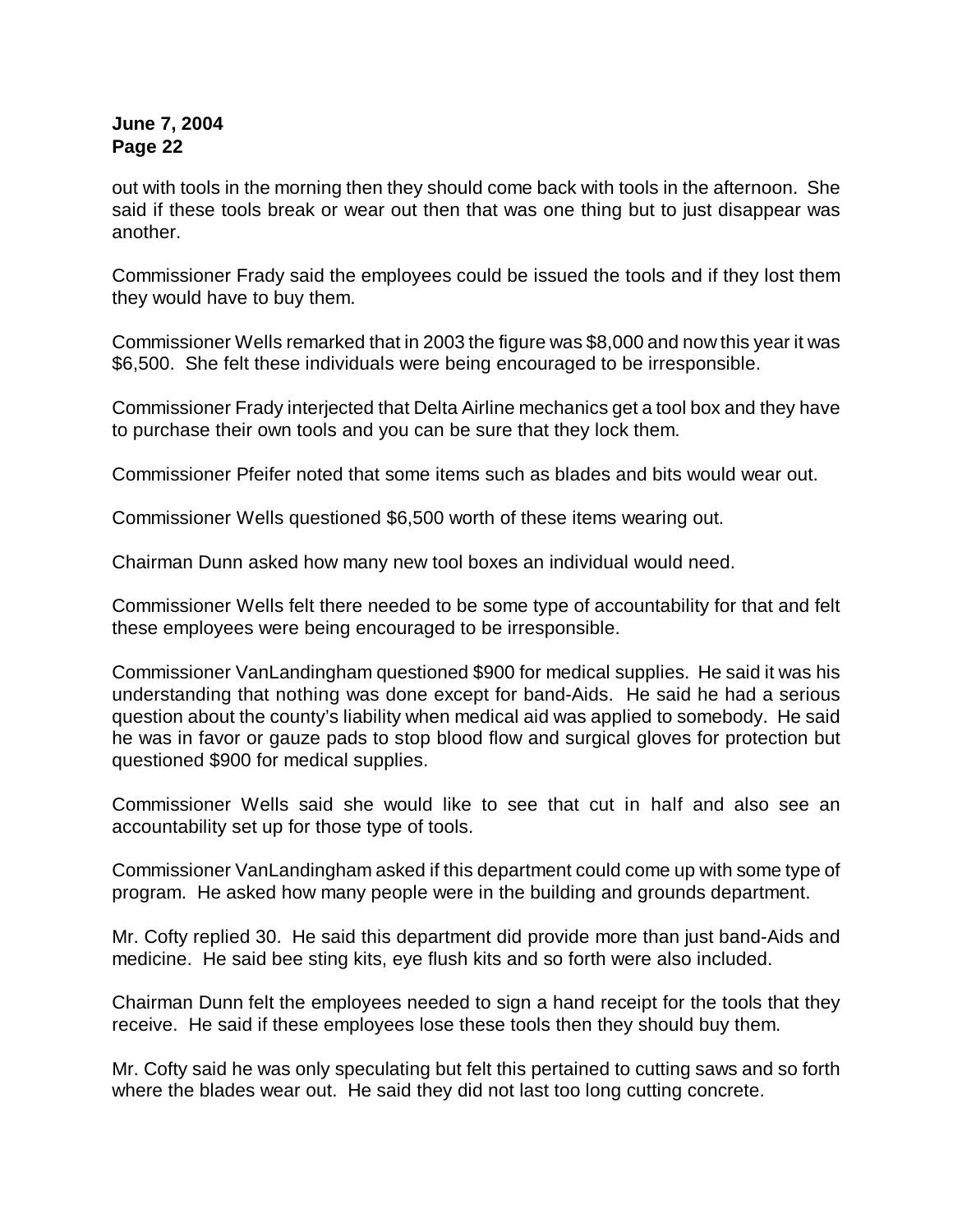Commissioner VanLandingham asked Mr. Cofty to get a breakdown on what this money had been spent for.

Commissioner Wells pointed out that thirty employees in this department were each averaging \$220 per year every year on throw away items.

Commissioner Frady asked if this department provided an inventory every year and Commissioner Wells replied no.

Commissioner Wells said she would like to have further information on this.

Commissioner Wells questioned the replacement of four vacuum cleaners, two blowers, three weed eaters, drills, saws and various other electrical equipment costing over \$100. She asked if it was known for sure that all of these items had already worn out. She said she just did not want this to become an annual request and assume that these items needed to be purchased every year.

Mary Holland said she had spoken with Greg Ownby today and he said that they had ten vacuum cleaners of which two were new and the rest were 1999 models. He said they were looking this year to do a couple of replacements.

Commissioner Wells asked if these vacuum cleaners were being replaced because they were 1999 models or because they did not work.

Ms. Holland said Mr. Ownby had stated they were basically worn out and non functional.

Commissioner Frady noted that this department had only spent \$2,400 last year and asked why staff was recommending \$4,000.

Commissioner Wells expressed concern in giving a lump sum here and not being accountable. She said she would like it much better if money was put under safety supplies for replacement of safety glasses, goggles, vests, gloves, back belts and things of that nature. She said only \$1,000 was being budgeted there and there were 32 employees.

Commissioner Wells said she would like further information on these items. She said she would like to implement a sign in and sign out sheet for these tools.

Commissioner Pfeifer said he had a question on page 76 regarding propane. He said they had used \$1,460 thus far and staff was recommending none based on a three year average.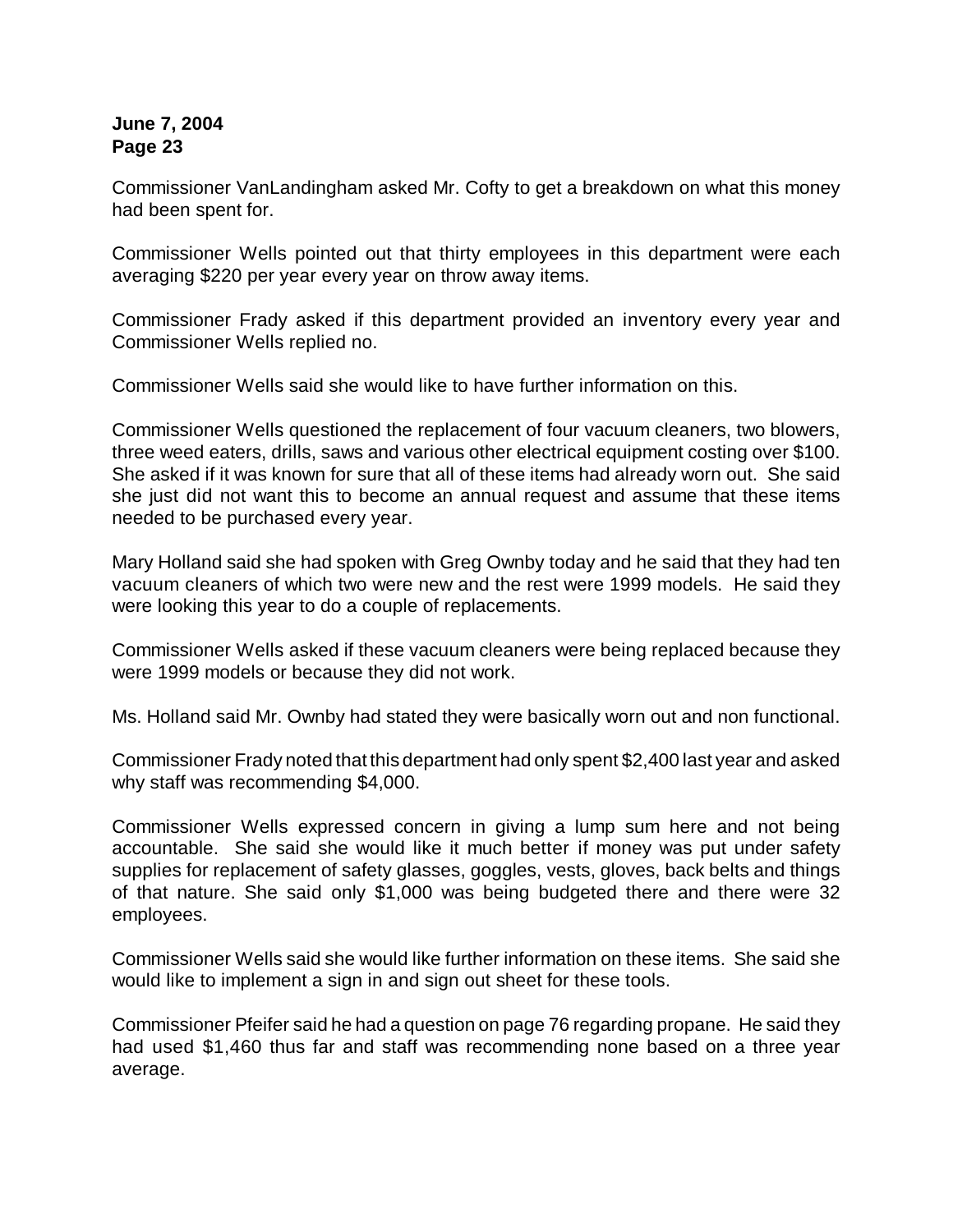Mr. Pullium said this was a non departmental item.

Commissioner VanLandingham questioned the uniform category,

Commissioner Wells said there were 32 uniforms and this came to \$11, 648 per year.

Mary Holland remarked that this was for cleaning of the uniforms.

Chairman Dunn said he had a question on page 77. He asked why business machines had gone down to zero. He said this department was counting on getting the copy machine from the Zoning Department.

Mr. Pullium interjected that with the remodeling of Planning and Zoning there would be a consolidated copy room.

On motion made by Commissioner Wells, seconded by Commissioner Frady to adopt the Building and Grounds Maintenance budget as presented with the caveat that an inventory would be started on the items under \$100 in order that next year there would be greater accountability; and also to reduce the heating and air conditioning category to \$15,000. The motion carried 5-0.

### **Confiscated Federal Property**

There was no discussion on this budget.

## **County Commission**

Commissioner VanLandingham said he had a question about the airfare category.

Commissioner Wells asked who was going to Hawaii.

Commissioner VanLandingham said it needed to be determined who would be going so that this could be budgeted.

Chairman Dunn said he recalled the three individuals going to Hawaii were Chris Cofty, Commissioner VanLandingham and Commissioner Frady.

Commissioner Wells interjected that the last N.A.Co. meeting she had attended was held in Las Vegas and she thought it was the biggest boondoggle that she had ever been on in her life. She said she would not go at taxpayers' expense again.

Commissioner Wells noted that one round trip ticket would cost \$1,600.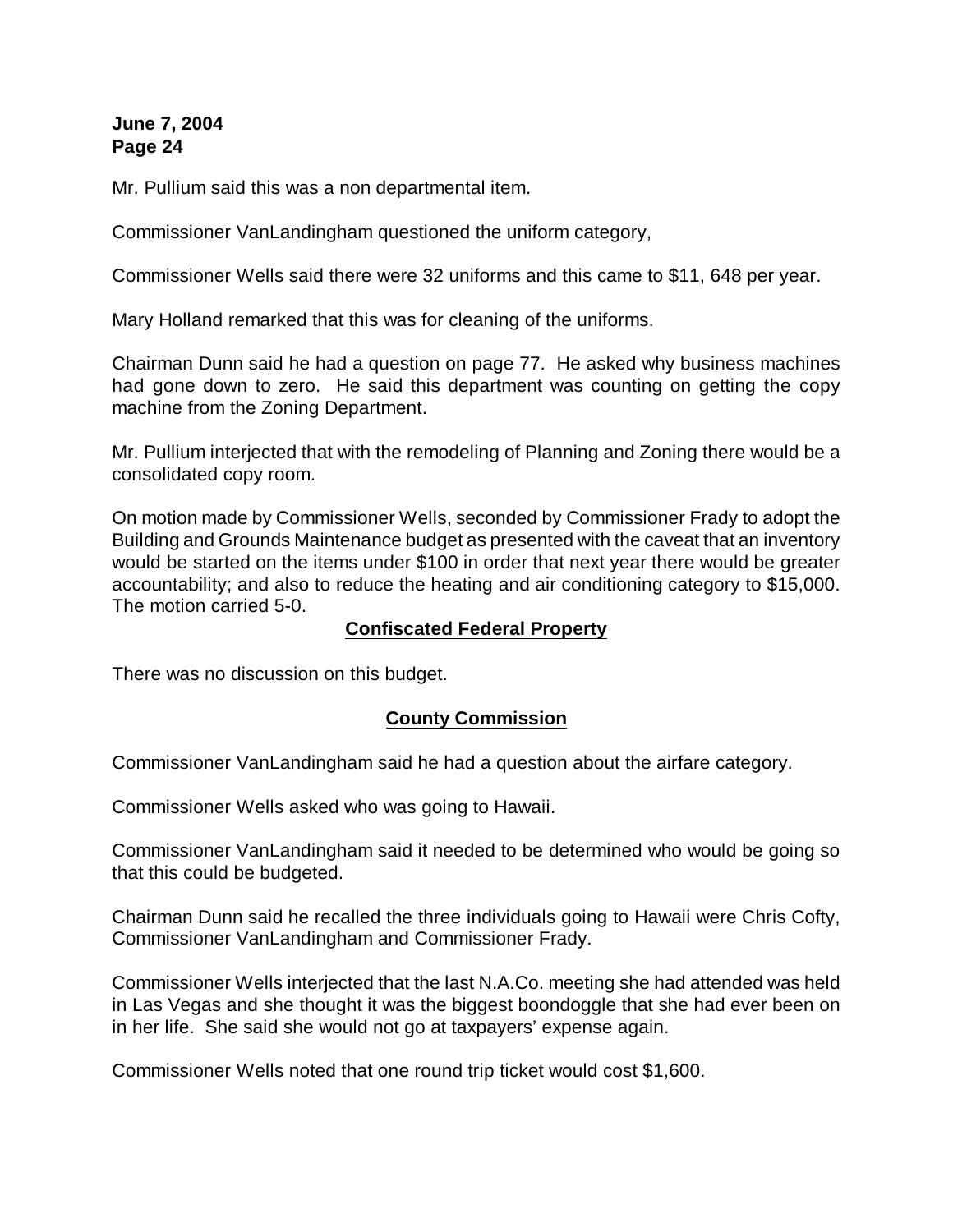On motion made by Commissioner Wells, seconded by Commissioner VanLandingham to adopt the County Commissioners' budget as presented. The motion carried 5-0.

# **CORONER**

Commissioner Wells questioned \$17,000 for Coroner's Blue Cross/Blue Shield.

Mr. Pullium interjected that the coroner had three employees and the county was paying for his and the employees' family coverage. He said the county pays a portion of the dependent coverage. He noted that the three coroner employees were working for his private business and were also county employees.

Chairman Dunn asked why there were positions for deputy coroners. He said one coroner was elected and he asked if there cold be deputy coroners.

Mr. Pullium said the county had authorized the positions that the coroner had working for him. He said this was not new. He said these individuals were authorized and were employed by the county.

Mr. Pullium remarked that the three year average on insurance was \$14,600.

Chairman Dunn commented that the previous budget indicated zero and Mr. Pullium replied that had to be a clerical error.

Mr. Pullium said the county had always covered the Coroner's staff who were authorized and worked full time and were bonafide employees of Fayette County. He said these employees used to have a PPO and now that they had HMO coverage the rates had decreased.

Commissioner Wells questioned technical services listed on page 266 regarding funds to cover ambulance trips. She said this was to pick up bodies. She commented that in 2004 it was \$2,500 they had made in their base request and they were approved for \$4,000.

Mary Holland said they had spent \$3,800 to date and this was how the \$4,000 was arrived at.

Chairman Dunn asked who had developed the Coroner's budget and Mr. Cofty said staff had prepared his budget.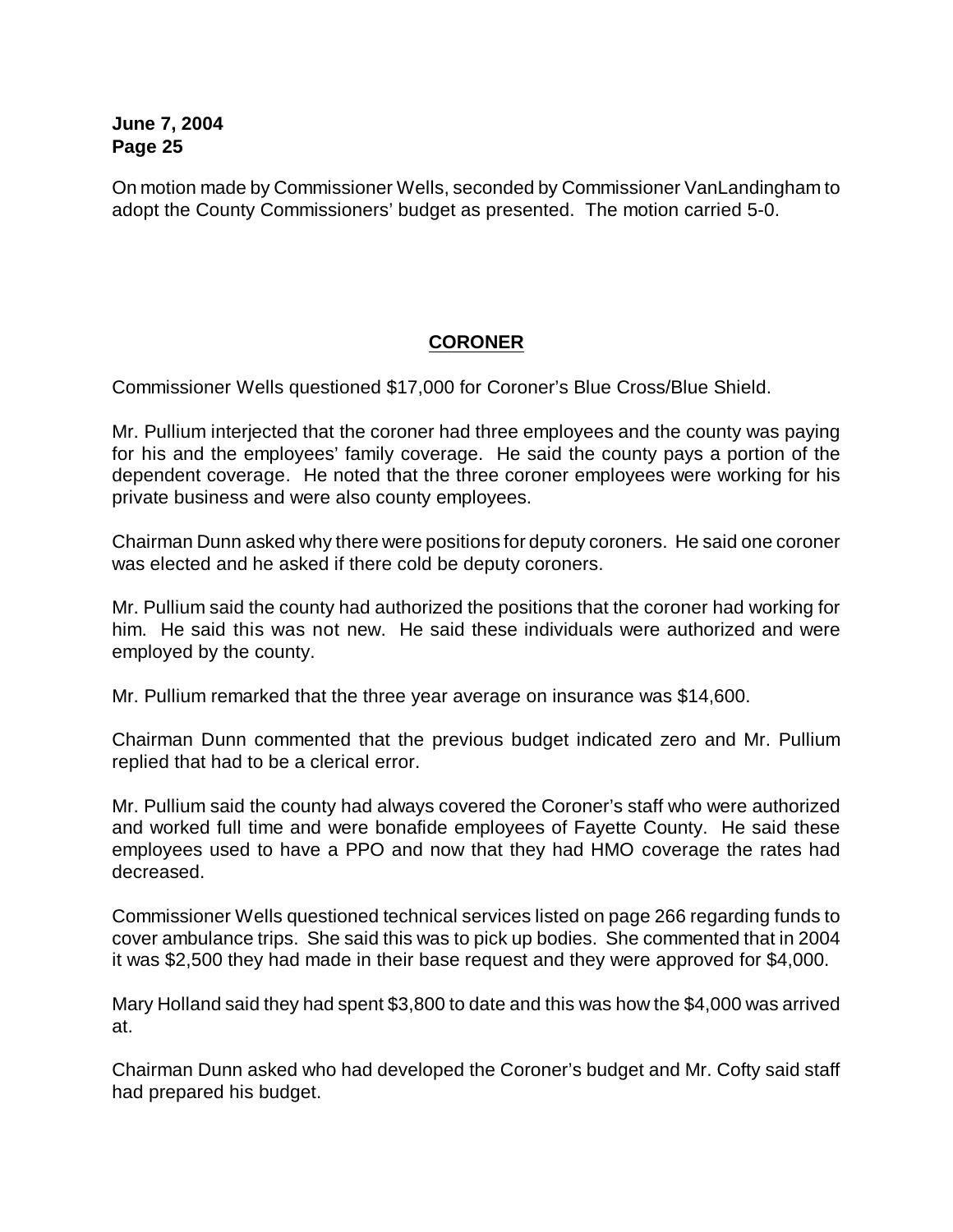Chairman Dunn said the Coroner needed to understand that he needed to submit a budget.

Mr. Pullium said he was the person who had prepared the Coroner's budget based on history.

Commissioner Wells said the Board had previously agreed that anyone who did not submit a budget in a timely fashion that staff would create one and that department would have to live with it.

On motion made by Commissioner Wells, seconded by Commissioner VanLandingham to approve the County Coroner's budget as presented. The motion carried 5-0.

## **COUNTY EXTENSION**

Commissioner Pfeifer said he had a question on page 338. He said staff was recommending zero dollars for travel and so forth because they used county vehicles. He said he agreed that normally this would be the best policy for the extension office employees, however he felt the County Extension Service was unique amongst all of the other departments in the kinds of people that they were using and what they asked them to do and where they asked them to go. He felt reimbursing them for travel if appropriate would be appropriate here.

Commissioner VanLandingham pointed out that Sheldon Hammond also received calls at home and he goes out and takes care of the problem. He said a lot of that occurred on weekends. He said Sheldon would have to drive to the complex to get the vehicle and then drive back which would probably take three times as long.

Commissioner Pfeifer agreed and said he would not want to give the Extension Service county vehicles.

Commissioner VanLandingham remarked on the 4-H supplies on page 339. He said these were the awards that the Extension Office gives out. He said the banquet was scheduled for some time next month. He said Sheldon had requested that this be reinstituted because they had not spent any money this year but they were going to.

Commissioner Pfeifer said the awards had just been purchased and did not show up in the budget when it was prepared.

Commissioner Wells asked how the mileage had been handled in the past.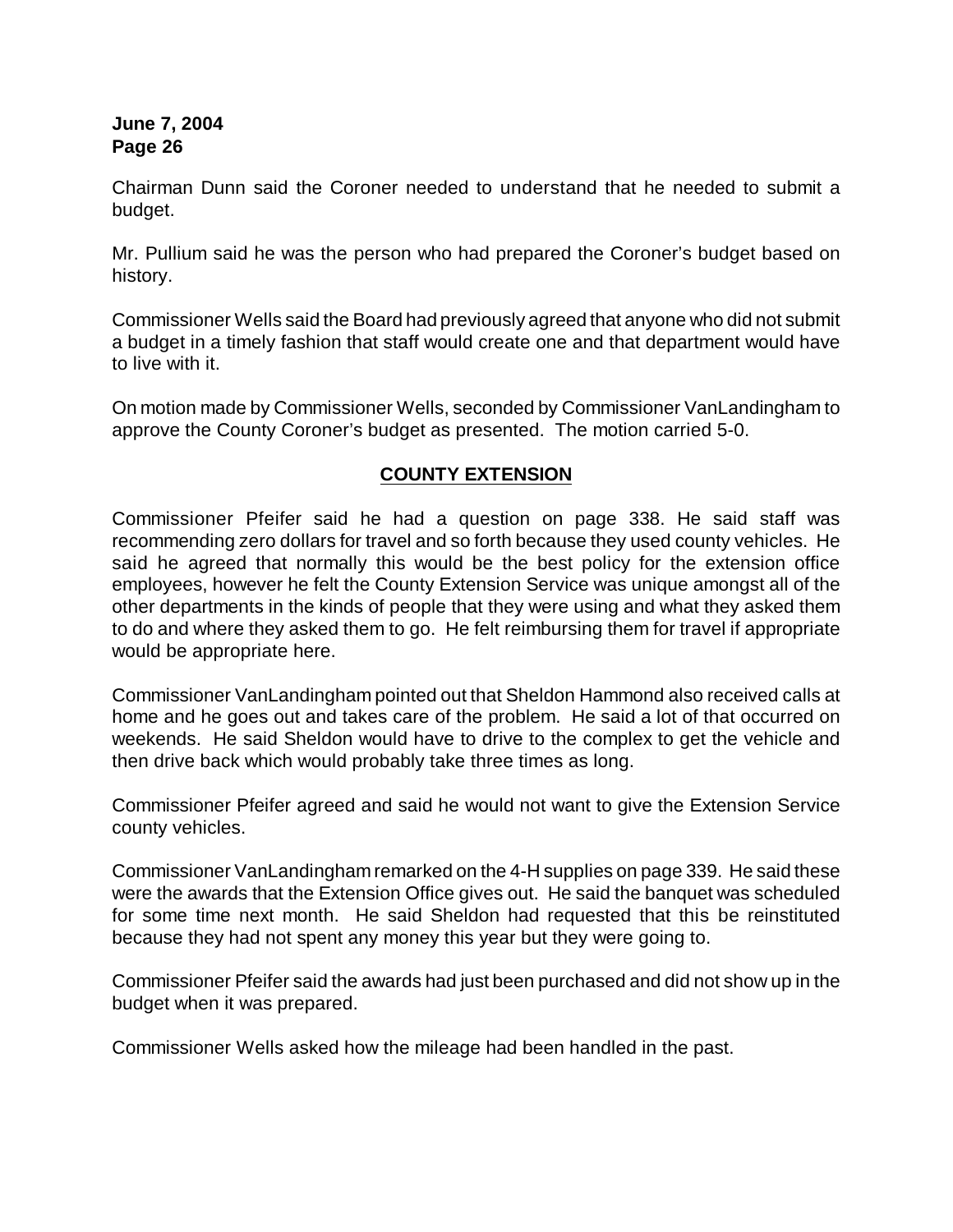Chairman Dunn said the Extension Office personnel had been paid for using their own cars. He said Mr. Cofty was saying that staff was recommending that the Extension Office have county cars for use.

Mr. Cofty interjected that this was the recommendation that staff had made with everybody in the budget. He pointed out that this would save the county significant tax dollars. He said there were vehicles available to give them. He said he could understand on occasion if Sheldon got called out. He said he would like to see more justification from Sheldon in terms of how often he gets called out and had to use his own vehicle. He said in terms of seminars there were plenty of vehicles that Sheldon could use and the county not have to pay him \$.37 per mile for his vehicle.

Chairman Dunn asked why the county paid \$.37 per mile and Mr. Cofty responded that was the I.R.S. regulation.

Mr. Cofty felt this amount was going to increase significantly because of the current cost of gasoline.

Mr. Cofty remarked that several other parties utilized county vehicles as well and these individuals were covered as long as the Board authorized them to use the vehicles.

Chairman Dunn asked Mr. Cofty if he meant the employees would come to work in their private cars and while at work use the county vehicles and then return home in their private vehicles and Mr. Cofty agreed.

Commissioner Pfeifer said some employee did not come to the complex to go on duty. He said some of the Extension Office employees report to work at a school. He said these employees used their private vehicle to go to the school but if they had to come to the complex, they would get a vehicle and then drive to the school. He said then after work that employee would have to drive the county vehicle back to the complex and then get in their car and drive home.

Mr. Cofty said normally he would drive to the complex and get a county vehicle to drive. He said Sheldon had not mentioned this issue to staff.

Commissioner Pfeifer asked if this item could be put on hold until further explanation could be obtained from Sheldon.

Chairman Dunn said if one of the Commissioners wanted to postpone an item then this could certainly be done. He said it was the consensus of the Board that this item be postponed for further discussion.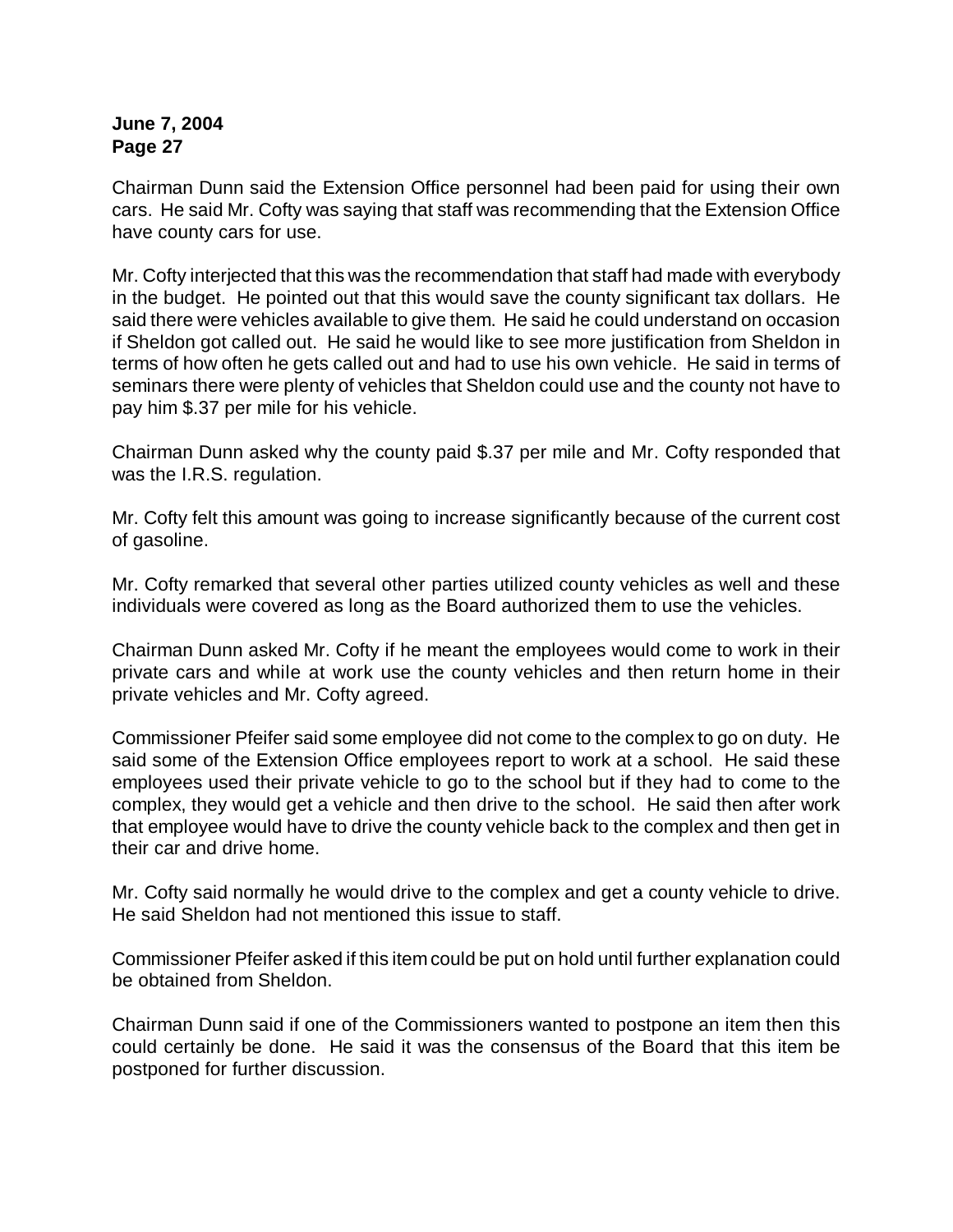## **CRIMINAL JUSTICE CENTER**

Chairman Dunn remarked that this just applied to the bond and Mary Holland agreed.

On motion made by Commissioner Wells, seconded by Commissioner Frady to approve this budget. The motion carried 5-0.

## **DEVELOPMENT AUTHORITY**

Chairman Dunn and Commissioner Wells said they had no problems with this budget.

On motion made by Commissioner Wells, seconded by Commissioner VanLandingham to adopt the Development Authority's budget. The motion carried 5-0.

## **STATE COURT CLERK**

Sheila Studdard and Susan Thompson appeared to discuss this budget.

Sheila Studdard remarked on account 522231 regarding office equipment. She said she had an issue on the copier maintenance. She said \$200 per month for twelve months was average for this item.

Susan Thompson pointed out that during the first several months all of this was taken out of Superior Court instead of State Court. She said she had spoken with TriCopy and they were splitting this invoice. She noted that the amount of \$611 actually turned out to be repairs on the time filing clocks and the postage machines.

Chairman Dunn said the problem Finance had was when these come in and there was an invoice against a certain line item in the budget.

Commissioner VanLandingham remarked that postage meters were everywhere. He asked if there was a central area where the mail was delivered and dispersed.

Ms. Studdard replied that there used to be a mail room but it was now a maintenance storage room.

Commissioner VanLandingham asked if there could be a central area or two or three locations to stamp the mail instead of having a meter in every department.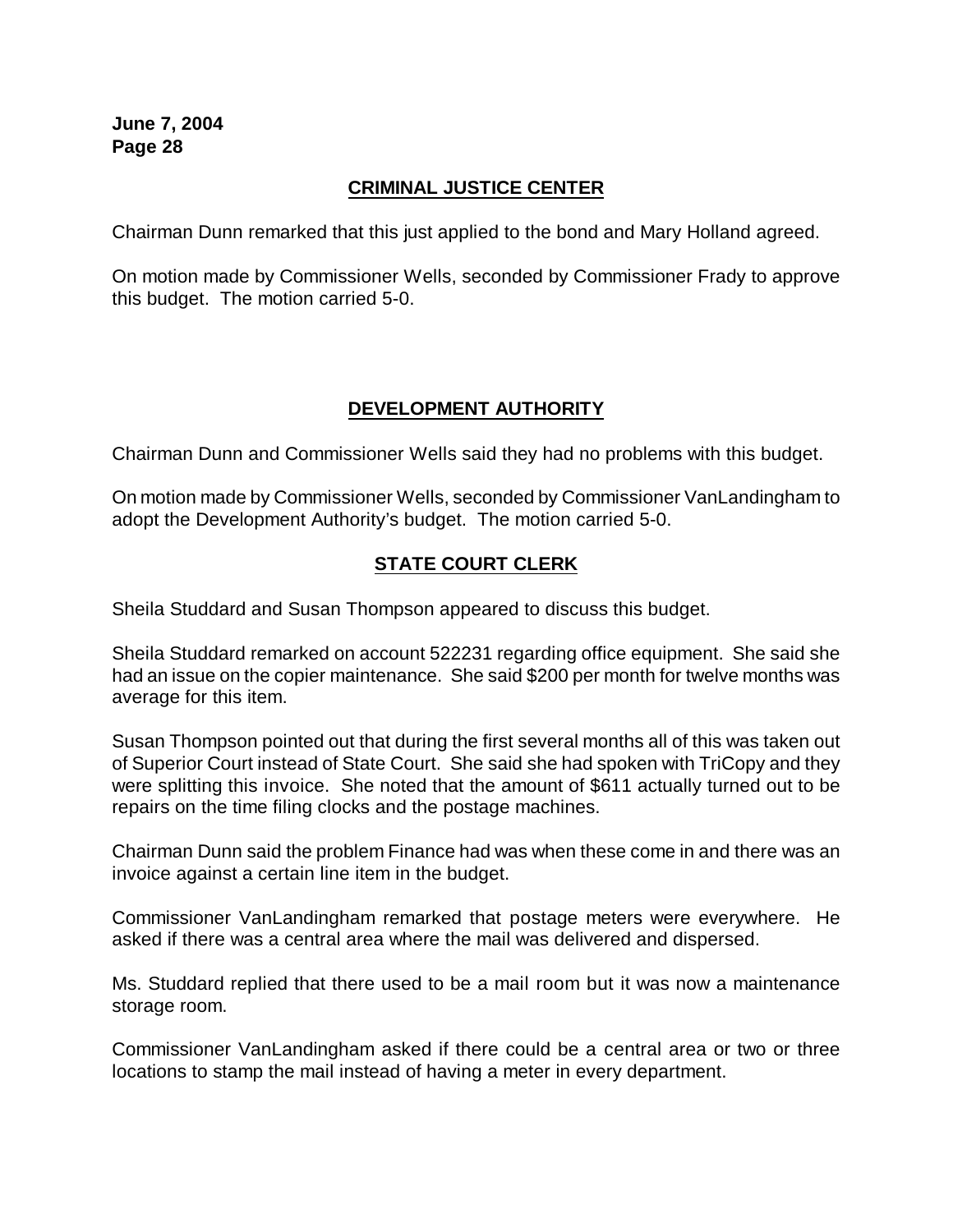Ms. Studdard said her department had a post office box and this was where their mail was delivered. She said she had discussions with the Fayetteville Postmaster. She said the Post Office wanted to come and drop the mail when it came into the building and they did not want to go to individual departments. She said U.P.S., Fed Ex or whoever would not do this either. She said any mail was left on the table just inside the front door.

Ms. Studdard remarked that there were more copiers in Superior Court than in State Court.

Commissioner Wells clarified that the \$2,400 of that \$4,500 was the other part of the TriCopy agreement.

Ms. Studdard said she had six copiers in Superior Court.

Mr. Pullium remarked that as of this date, \$5,316 had been spent in both courts and staff had recommended over \$10,000 in budget for these two line items. He said it may be too much or it may not be enough but it certainly appeared that it was enough to fund these two areas at this time.

Commissioner Wells said she had a question about pens and pencils. She noted that in the recent past there were some pens that had Ms. Studdard's name on them specifically and there had been some discussion here that this was personal advertising. She asked if those pens and pencils were going to have advertising on them this next year.

Ms. Studdard replied that nothing came out of State Court for that and the answer was no. She said the pencils just said Fayette County Superior Court Clerk. She said this was the same language on her letterhead.

On motion made by Commissioner VanLandingham, seconded by Commissioner Pfeifer to approve the State Court budget as presented. The motion carried 5-0.

## **SUPERIOR COURT CLERK**

Sheila Studdard questioned the building maintenance category on page 95 which was 522235. She remarked that the Finance Department had modified this fund to zero. She said there had been some suggestion that this money come from the bond money. She asked if this was correct and Mr. Pullium replied yes.

Ms. Studdard commented on the software budget on page 96 which was category 522236. She said this was an annual contract maintenance agreement and this was the contract for the next fiscal year. She said she did not have any control over that. She said the contract was going to be in the amount of \$3,024 this year.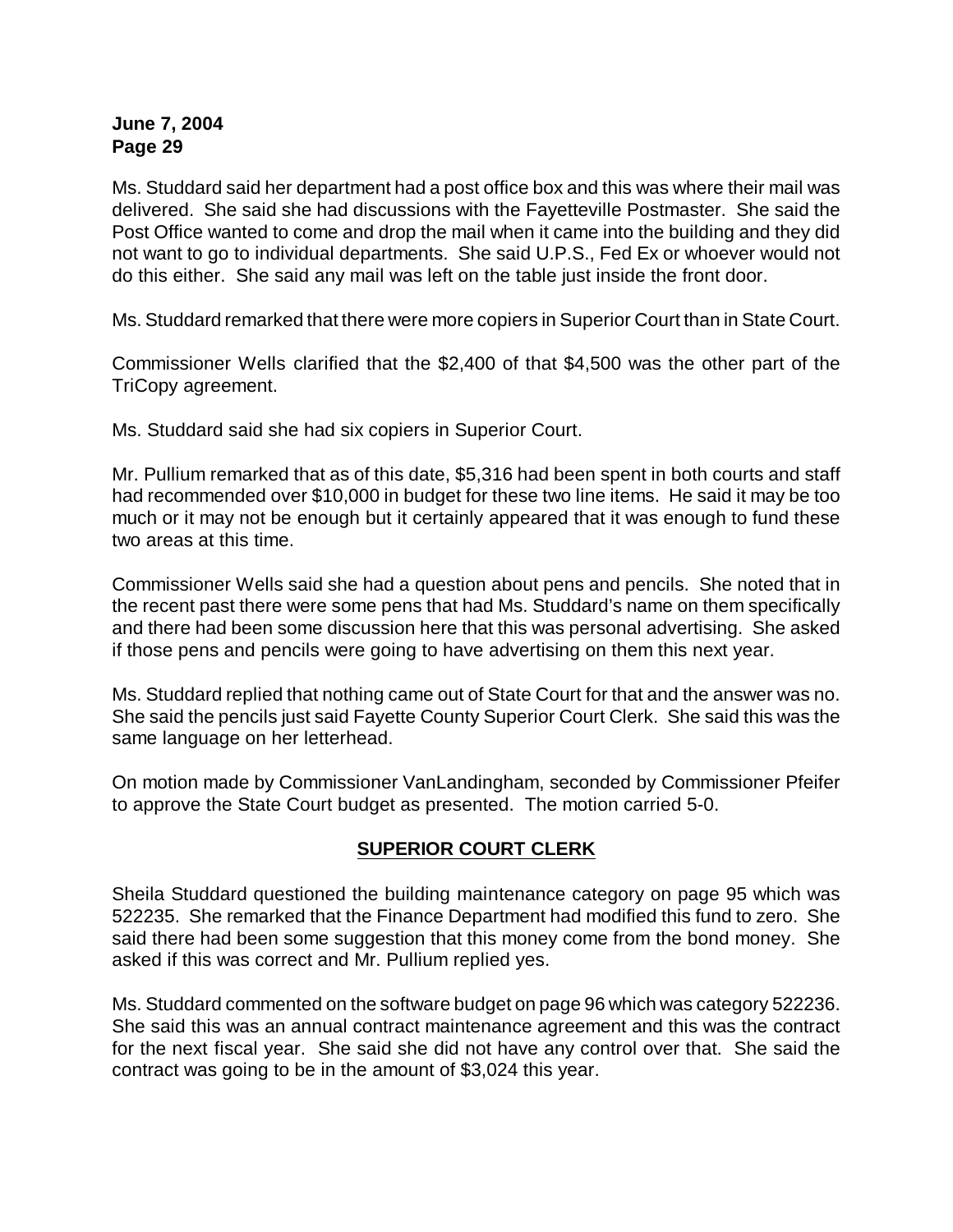Mr. Pullium said he was in support of putting the \$3,024 back in the Superior Court Clerk's office based on this information.

Ms. Studdard commented on category 523591 for lodging and meals. She said Finance had recommended \$1,500 based on a three year average. She said when she had pulled her averages she had figured \$1,845 as the average. She said in the current 2004 year there was one outstanding conference that she had not attended and that money had not been used yet.

Mr. Pullium apologized and stated that he had used a four year average.

Ms. Holland remarked that it would be \$1,800 if a three year average was used.

The Board agreed on the \$1,800.

Ms. Studdard remarked that on item 523593 meals and parking. She said the three year average would go to \$684 from \$600.

Ms. Studdard said Susan Thompson had a fantastic idea about category 531114 regarding office supplies. She said the first issue was deed books. She asked if it would be possible to pull the deed books out of the office supplies so that its growth could be watched up and down. She said this was what took most of her money. She said they had used 372 at \$140 each which was \$52,080. She said if the Board was only going to allow her \$57,000. She said she gets 550 pages in each book.

Commissioner Wells noted that the current actual was \$71,000. She asked why \$57,000 was being recommended.

Chairman Dunn noted that the \$57,000 was a three year average.

Mr. Pullium said Finance would be glad to separate this out from the rest of the Clerk's budget. He said if real estate sales continued climbing, staff could review this budget mid year to determine if there needed to be a supplemental appropriation.

Ms. Studdard said they had experienced a decrease in filings in February and March but they went right back up in April.

Mr. Pullium said there was information out there that indicated the Federal Reserve Board might raise interest rates. He felt this would not occur until after the election in November.

Chairman Dunn noted that last year Ms. Studdard had requested \$70,000 and the Board recommended \$50,000. He said she had spent over \$70,000.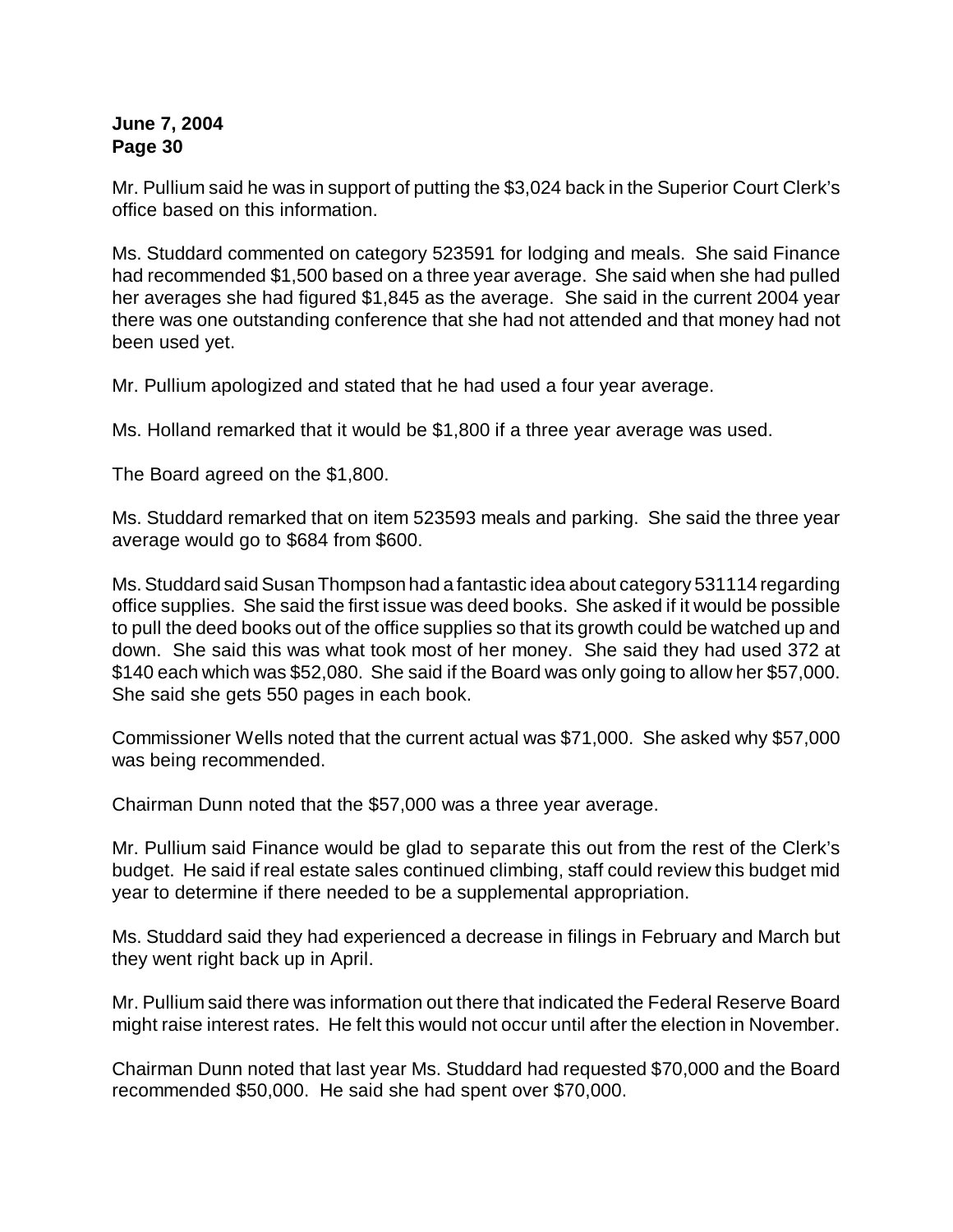Commissioner Frady asked Ms. Studdard how many books she had in inventory.

Ms. Studdard replied there were twenty that would get her through the end of the month. She said she would not need to make another deed book purchase before this fiscal year.

Mr. Cofty said this amount could be budgeted and break out the deed books and then do a supplemental budget if necessary.

The Board said that would be fine with them.

Chairman Dunn wanted it make clear that if the deed book requirement increases then the Board would supplement her budget.

Ms. Studdard felt this would give a better representation to the office supplies that she uses.

Commissioner Wells said she had a problem with having pencils printed up with the Clerk's name on them. She felt this was advertising with county money.

Chairman Dunn asked if this was campaign paraphernalia.

Ms. Studdard replied if the pencils said vote for her then it would be.

Chairman Dunn asked Ms. Studdard why she had to identify herself on the pencils.

Chairman Dunn said no one else did that.

Ms. Studdard replied yes they do. She said the District Attorney did.

Chairman Dunn asked if the county was funding the District Attorney's pencils and Commissioner Wells said the Board would be reviewing that budget too.

Ms. Studdard remarked she had only had a pencil order twice since she was elected.

Chairman Dunn said the discussion had been if any of the Commissioners were running for office in a certain year and order pencils with their names on them and handed them out that people would really get upset.

Susan Thompson interjected that a people tended to walk off with pencils and pens with nothing printed on them.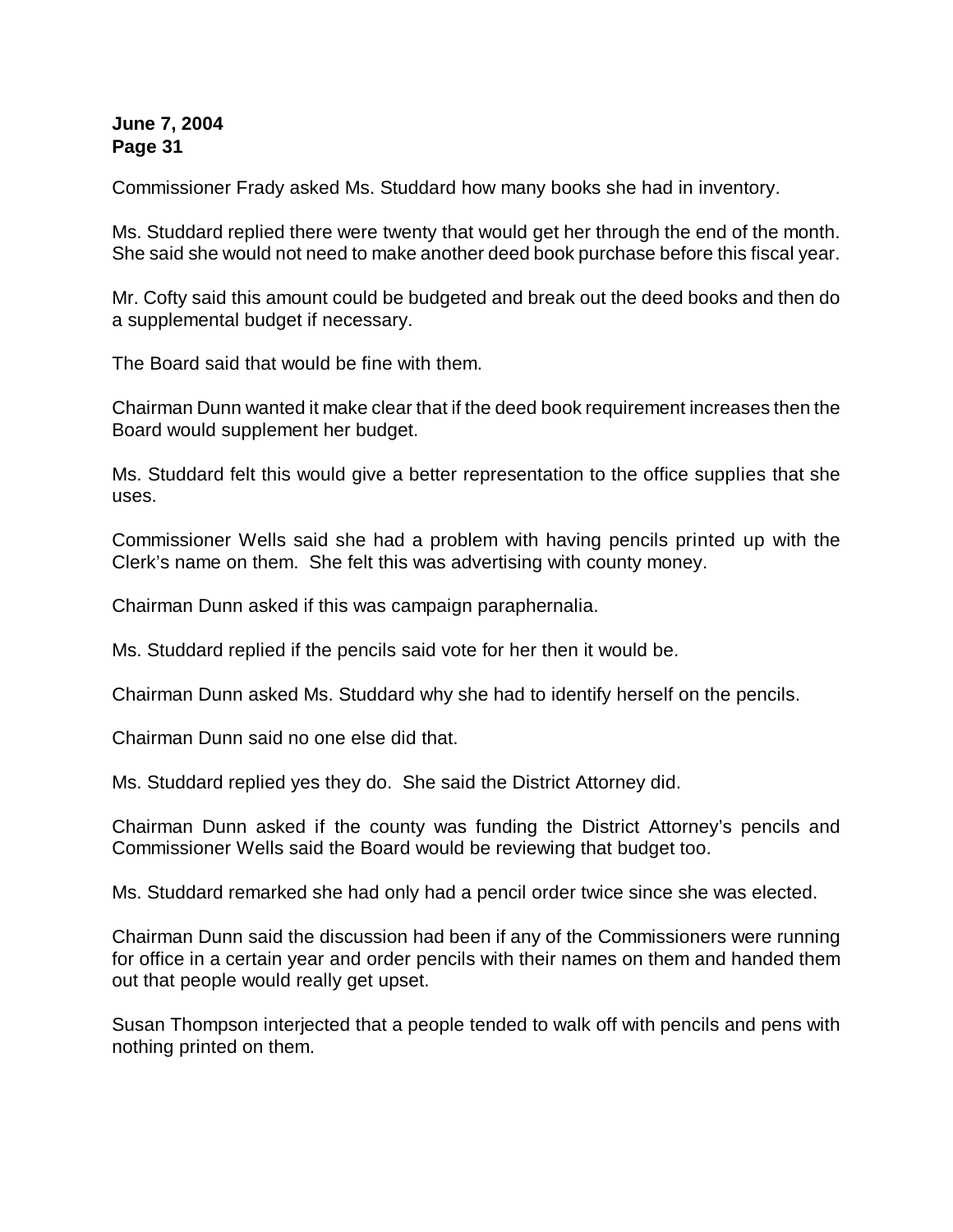Commissioner Wells said to have Clerk of the Superior Court printed on the pencils would be fine but not to have a specific person's name on it. She said this was just advertising. She said this would be campaign material paid for with county money.

Mr. Pullium remarked that staff was proposing that \$36,000 be set aside in the line item for deed books and \$21,000 in the line item for office supplies for a total of \$57,000. He said subject to a mid year review in terms of the need for deed books.

Ms. Studdard said that would be fine. She said she could review her figures in December.

Ms. Studdard questioned category 542391 which related to furniture. She said she wanted to discuss the plat cabinet. She said she wanted to make sure to ask for this out of the bond money.

Chairman Dunn said the recommendation stated to use existing resources. He asked if there were any plat cabinets that were not being used.

Commissioner Wells asked if all of the money had been spent for these cabinets.

Mr. Pullium responded that all of the money had already been spent for this item. He said when they had gone through the budget there was some money left in the budget but apparently this department was over budget at this point in time.

Ms. Studdard remarked that this was because of office supplies. She said this had put her over \$22,000.

Commissioner Wells asked why this occurred since the money had not been budgeted.

Mr. Pullium said the biggest thing was the deed books in the amount of \$21,000. He said this department was also over because of some additional employees that were brought on board.

Ms. Studdard remarked that it was a temporary employee.

Mr. Pullium remarked that under other supplies which would include the deed books there was \$50,000 budgeted and the department had expended \$71,000. He felt it would be appropriate to add some money to those deed books out of the contingency. He commented on the overtime and the regular salaries. He said those two line items were over and had not been budgeted. He said the regular salary was over \$10,000 and the overtime was over \$8,400. He said those were the two major categories.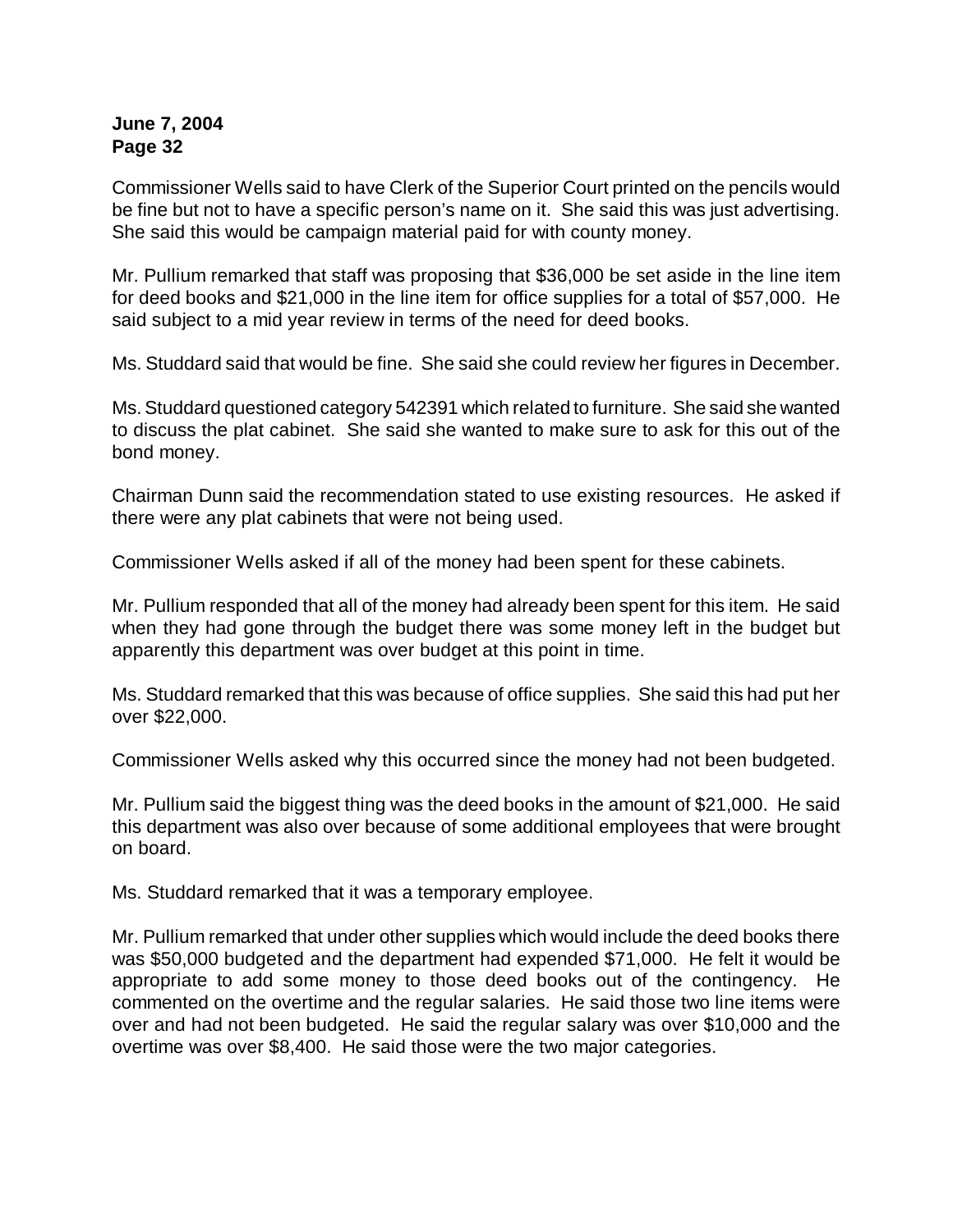Commissioner Wells said the supplies and deed books were one issue but she felt the overtime and salary were quite another.

Chairman Dunn pointed out there were other line items where the Clerk was under budget and she had the right to move the money anyway she wanted. He said the key was to not go over the budget.

Ms. Studdard said she was aware that there had been some mistakes made with an employee's money. She asked if all of these had been corrected because that money had been coming out of her budget and also out of the Commissioners' budget.

Ms. Holland said she would have to check and make sure the budget dollars were added for this employee.

Susan Thompson questioned if the Clerk's budget had received the correct amount to begin with.

Ms. Studdard said she was showing a surplus when this took place. She said they had seen a huge jump in the budget and it was said that this was a result of this certain employee.

Chairman Dunn pointed out that the total budget was over spent by \$14,000 at this point. He asked Mr. Pullium if he was saying that \$21,000 was a result of deed books. He noted that Ms. Studdard would have no control over the deed books.

Mr. Pullium replied yes that was exactly what he was saying.

Chairman Dunn said even if the Clerk had hired somebody, she would have been under budget. He said as a constitutional officer, Ms. Studdard could certainly move her budget around as long as she did not go over. He noted that there was still a couple of weeks left to go in this budget.

Mr. Cofty remarked that there would probably need to be more money than just that.

Ms. Studdard interjected that sometimes Human Resources had taken out the monies for this employee out of her budget instead of the Commissioners' budget. She said then her department had a huge credit. She said then she saw that Finance had recommended that position permanently be put at the Superior Court. She said she then called Mr. Sawyer and was informed that there had been some accounting mistakes with this employee.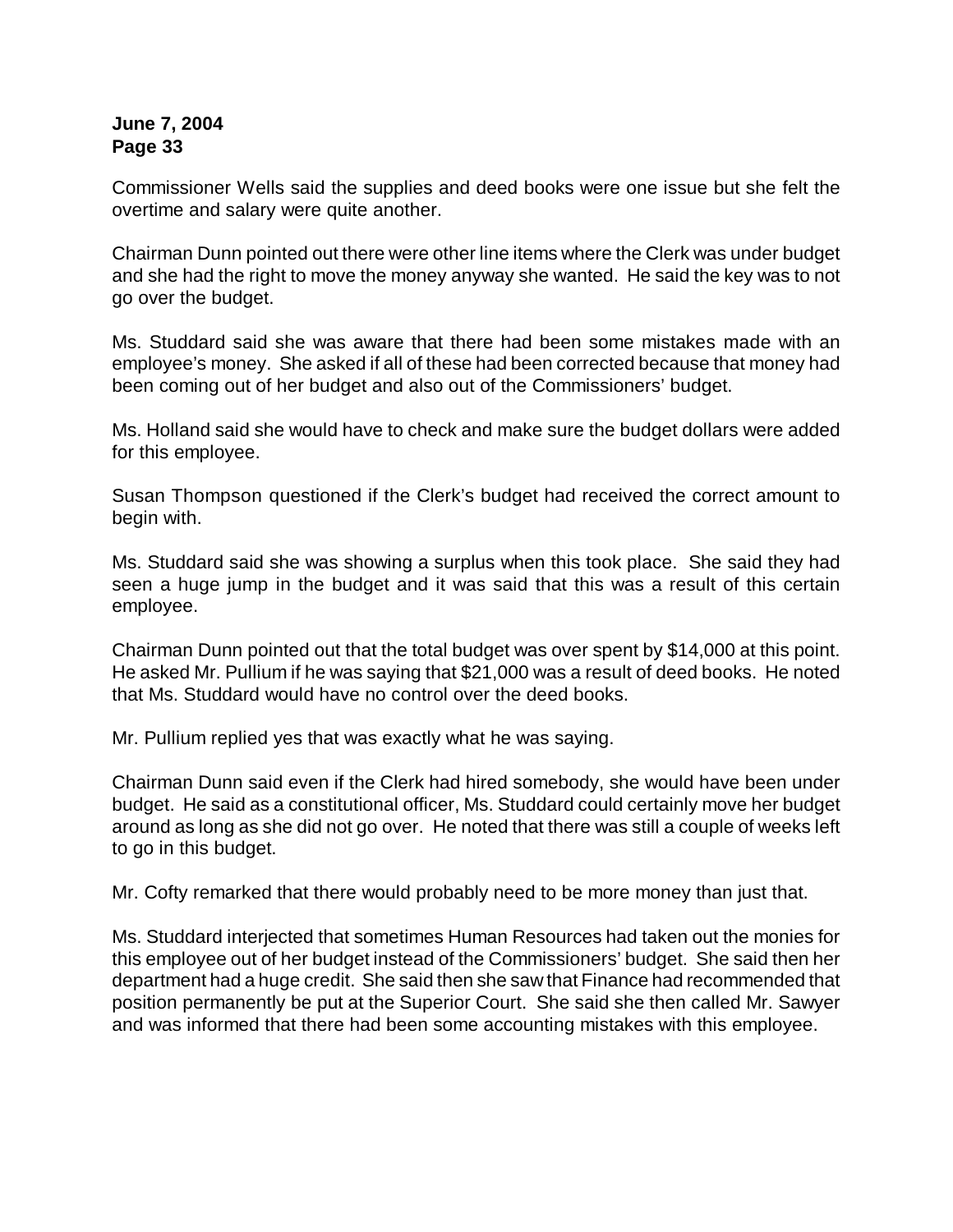Commissioner Wells felt it would be helpful in the future if the Clerk saw that she was going over her budget significantly in one area and she might not be able to cover it in another area, she could make staff aware.

Ms. Studdard replied that she certainly agreed with that.

Commissioner Wells clarified that this budget was going to be over the \$21,000 but the figure was known at this time.

Chairman Dunn felt it might not be either. He said with this employee's salary it might be fine. He said the difference was going to be very minor. He said it was agreed to pay for the rest of the deed books.

Commissioner Wells asked what was being recommended as far as employees whether part time or full time.

Mr. Pullium responded one full time employee and three part time employees.

Chairman Dunn asked if the Clerk was able to get the work caught up with the part time employees, would she plan to eliminate these positions.

Ms. Studdard said that was what she was about to propose. She said when they revisit the deed book issue, the temporary positions could also be reviewed.

Susan Thompson interjected that one was for the criminal division.

Chairman Dunn asked if these positions were 29 hour positions and Ms. Studdard replied yes.

Chairman Dunn pointed out that there would be no benefits for someone working 29 hours a week. He commented that thirty hours a week would qualify an employee for benefits.

Commissioner Wells questioned the hiring of new personnel and overtime still being paid and anticipated. She said these new people were added but the request for overtime was double what it was last year. She felt if personnel were added, the overtime should decrease.

Commissioner VanLandingham asked where the overtime occurred.

Ms. Studdard replied the majority this year was in the real estate division with the conversion. She said she had also had some in civil and criminal court but not near as much as real estate. She commented that all of the new employee positions would be for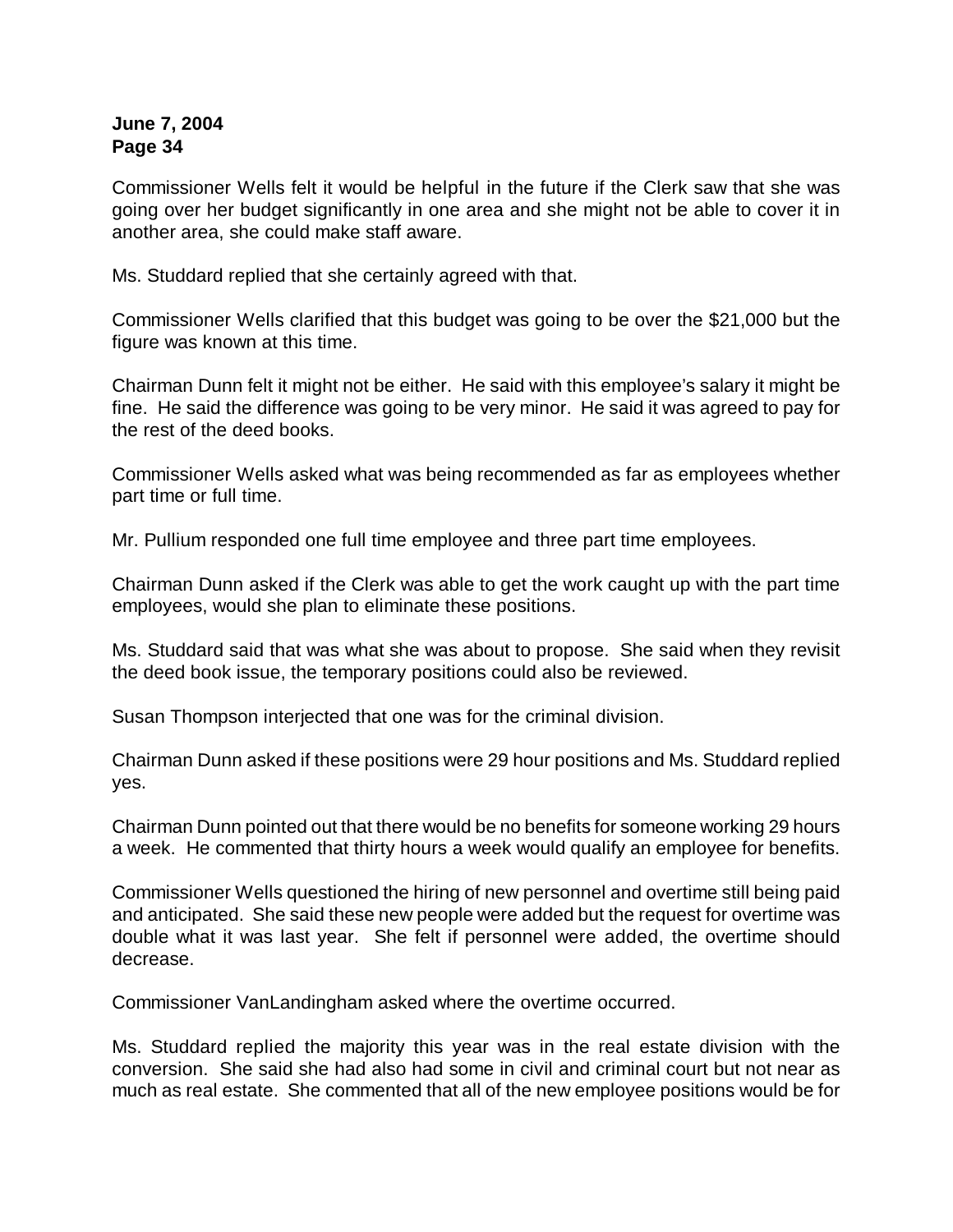real estate except for one and that would go to the criminal division. She said she really worked hard to have an 8:00 a.m. to 5:00 p.m. office.

Commissioner VanLandingham felt the amount of overtime should be reduced as much as possible.

Ms. Studdard asked if this would be an issue that the Board would be willing to revisit with the people and the deed books in six months.

Commissioner VanLandingham said if it was reduced now then it could be revisited.

Commissioner Wells said the Board had discussed this at the beginning of the budget meetings. She said every department that was budgeted overtime and then asking for additional employees would be given serious review.

Commissioner Frady felt this budget could be reduced by \$5,000 and see how it works.

Ms. Studdard replied that she would agree with that.

Chairman Dunn asked Tom Sawyer to recap what had been decided on this budget.

Mr. Sawyer replied that the software maintenance be brought back up \$424 with the contract with Icon. He said lodging and meals was adjusted up to \$1,800 for a three year average. He stated that office supplies was changed to \$21,000 and a new account would be set up for the various deed books and minute books. He said the \$36,000 would go into that account with a note to address this mid year based on the volume. He said overtime would be reduced from the recommended \$10,000 down to \$5,000 and also to address that issue at mid year. He said the mileage category went to \$684.

Commissioner Frady exited the meeting at this time.

Chairman Dunn asked what these figures would do to the total budget amount.

Commissioner Wells asked what resources would the cost of the plat cabinet come out of.

Chairman Dunn said there was enough money in the furnishings category to take care of the plat cabinet.

Mr. Sawyer remarked that the Superior Court was actually going to be reduced by \$4,192.

Ms. Studdard said she would bring the issue of the deed books in December for further review.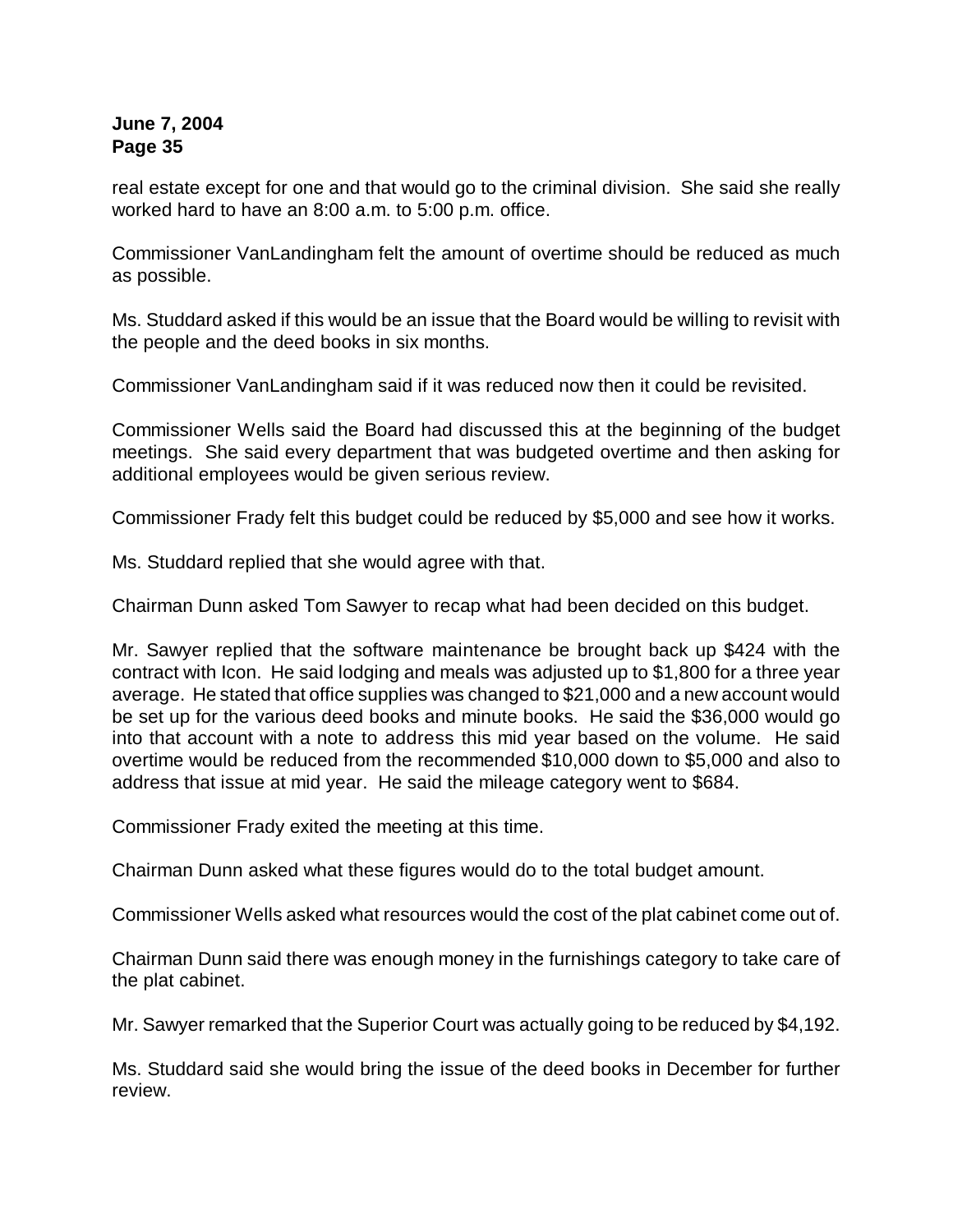On motion made by Commissioner Wells, seconded by Commissioner Pfeifer to adopt the Superior Court Clerk's budget as discussed and agreed upon. The motion carried 4-0. Commissioner Frady was absent.

Chairman Dunn noted that Commissioner Frady had just stepped out of the room for a few minutes but said Commissioner Frady did not object to this motion but he was not present for the vote.

Ms. Studdard commented on House Bill 1EX concerning indigent defense. She remarked that 51 issues had changed.

Commissioner Frady re-entered the meeting at this time.

## **SHERIFF'S OFFICE - ADMINISTRATION**

Ms. Holland stated this was listed on page 153.

Chairman Dunn remarked that staff was recommending \$39,000 less than what was asked for.

Linda Jones of the Sheriff's Office said she would like to discuss their request for a records clerk 511105. She said they currently had two ladies working in records who handled all of the arrest booking reports, incident reports, traffic citations, crash reports, deal with the public, handle requests from insurance companies, help with administrative duties and so forth. She said the large reception area in the new building was totally unmanned and would probably have to remain that way for a while. She said there was currently a switchboard operator who was acting as a receptionist and helping with some clerical duties. She said when this person was out, they have to take a person from the records division to fill in for the receptionist. She said recently they had been so short of help that she and Olivia had to work the switchboard for her. She said there was just not enough help to cover everything. She said she had some statistics on the amount of work that was being done in that division. She said basically these two ladies were handling all of the work for all of the deputies in the patrol division. She said this was a \$20,000 a year position that was being requested. She asked for the Board's consideration to approve this position.

Chairman Dunn pointed out that staff had cut that position because there was not enough information.

Mr. Pullium said each department had been asked to justify any position requests in terms of service delivery and the impact on the department if it was not approved. He said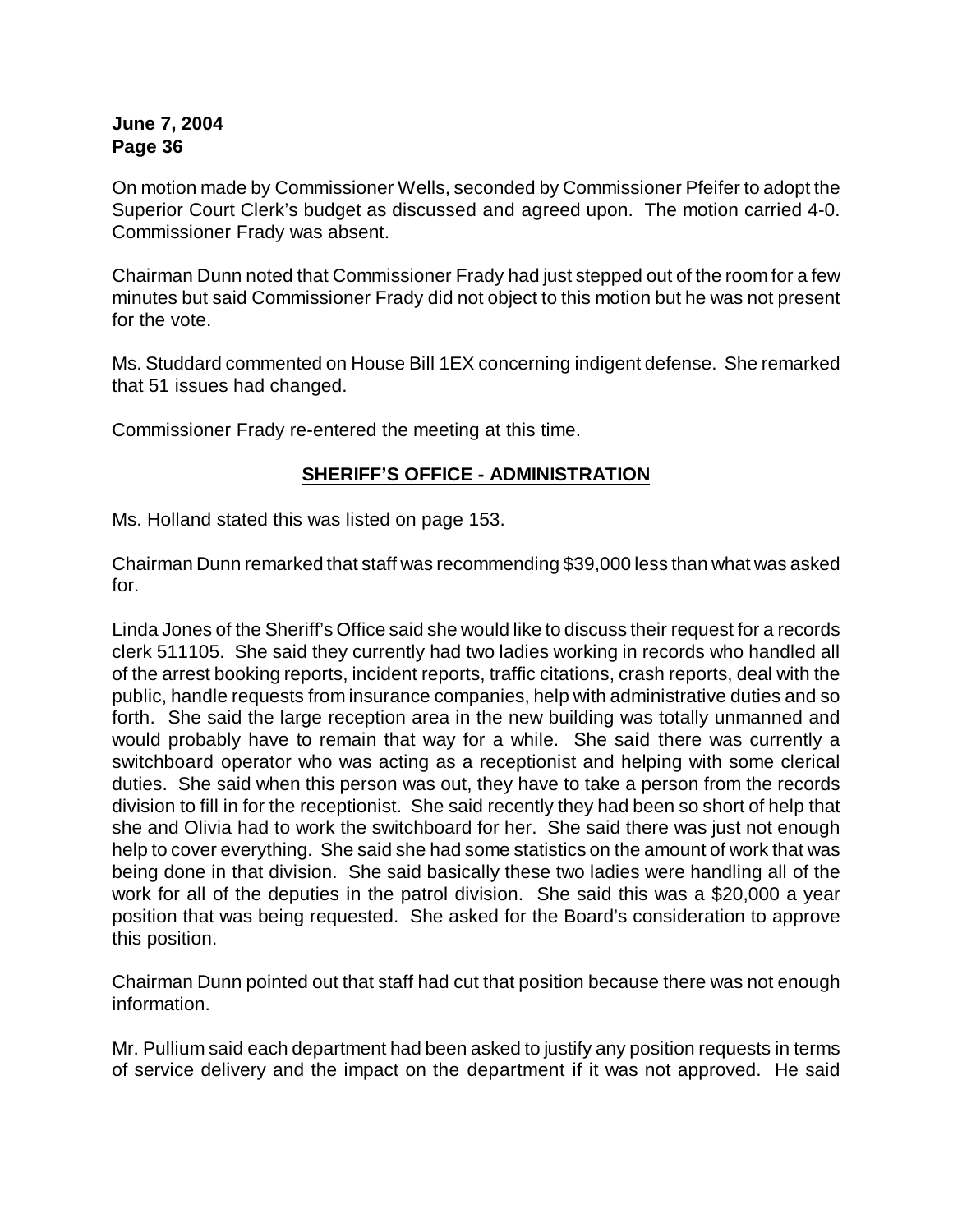alternatives such as part time employees needed to be considered. He said the justification that staff had received did address those specific criteria.

Commissioner Wells clarified that the numbers did not support an increase for an employee.

Mr. Pullium responded that staff did not have that justification.

Commissioner VanLandingham asked if every patrol car had a computer in it.

Ms. Jones replied no.

Chairman Dunn pointed out there were computers on board the patrol cars in the City of Fayetteville.

Mr. Pullium remarked that in terms of the form that was to be completed there was a series of seven items that were to be addressed in the justification category. He said those seven items were on the form for the position request.

Chairman Dunn asked Ms. Jones if there were any other issues she would like to address.

Ms. Jones replied that she would like to address the position of the housekeeping supervisor again. She said she was aware that they had requested this last year. She said the entire department felt like there was a strong enough need for that person. She said she had two divisions who offered to give up positions to place her. She said they had transferred a deputy position to keep her. She said there were three buildings that she was responsible for overseeing and cleaning. She stated these buildings included a portion of the jail, all of the building that they currently occupy and the C.I.D. building. She said there was a problem when trustees did the cleaning they had to be supervised. She said the trustees could not just go in and out of these offices. She said they were aware that the county did not have staff to take care of this cleaning.

Chairman Dunn remarked that last year they had gotten this slot.

Ms. Jones replied that they were using a deputy slot.

Chairman Dunn pointed out that last year Sheriff Johnson had stated that he would rather do that than take one of those deputy slots and convert it to this.

Ms. Jones said her priority was the records clerk if she had a choice. She said they would like to be able to give the deputy position back to the patrol division and fund this position.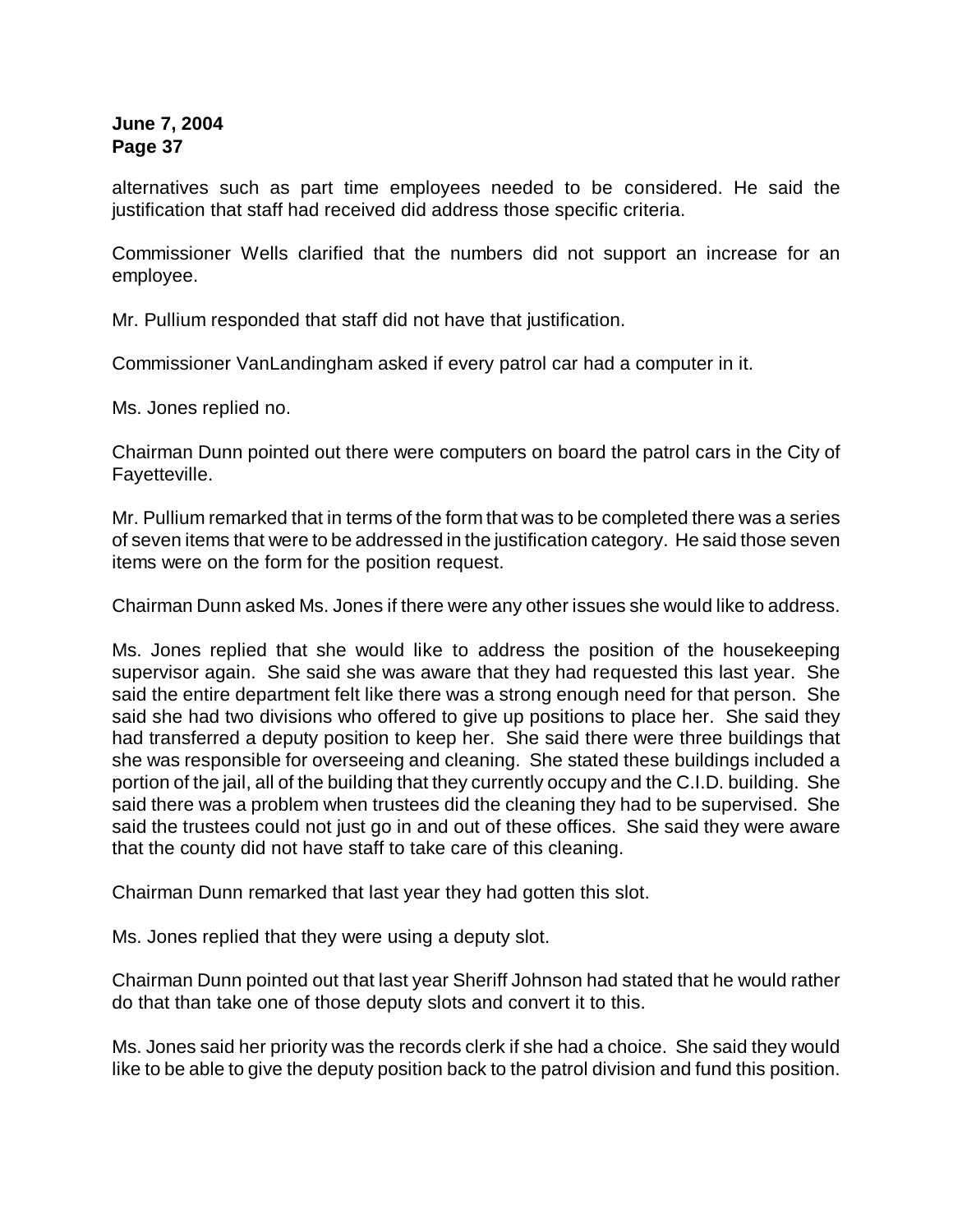Chairman Dunn interjected the fact that two departments were willing to give up a deputy sheriff kind of implied that there were too many deputy sheriff slots.

Ms. Jones disagreed. She said this would affect every division.

Chairman Dunn said this had already been discussed and the position had been transferred and that reduced one deputy slot. He said then the position was converted to housekeeping. He said at that time the Board had not agreed with that but the Sheriff did it anyway.

Ms. Jones said they went ahead and did this because they could not see any other way to get their buildings cleaned. She said they did what they had to do.

Chairman Dunn said he used to run a big jail with 1,200 prisoners and he had prisoners cleaning the jail with guards supervising them.

Commissioner VanLandingham said he had one question on page 153 where it stated that the increase of this figure was due to the recent transfer of two employees from C.I.D. to administrative services. He asked if this had been so noted in the C.I.D. budget that these two were transferred out into this.

Mr. Pullium said the personnel were not budgeted in both places. He said staff has the names, the positions and the dollar amounts for each.

Commissioner Wells asked Ms. Jones if she had any other issues.

Ms. Jones said she had one in the promotion that was requested from sergeant to a lieutenant. She said the Sheriff had requested that promotion. She said the Sheriff had transferred a sergeant as his assistant/public information officer and he felt because of the responsibility of her job and the importance of the position that it warranted a promotion during this budget year. She said the Sheriff was asking for the funding to promote this employee. She said this employee represents the Sheriff in a lot of the homeowners association meetings and does functions at the schools for him.

Commissioner Frady asked who this person was and Ms. Jones replied Belinda McCastle.

Ms. Jones said she would like to request again that this funding be added back in.

Mr. Pullium remarked that in their justification they had delineated the need for rank to demand the respect of other officers. He said there did not appear to be any additional supervisory functions added here.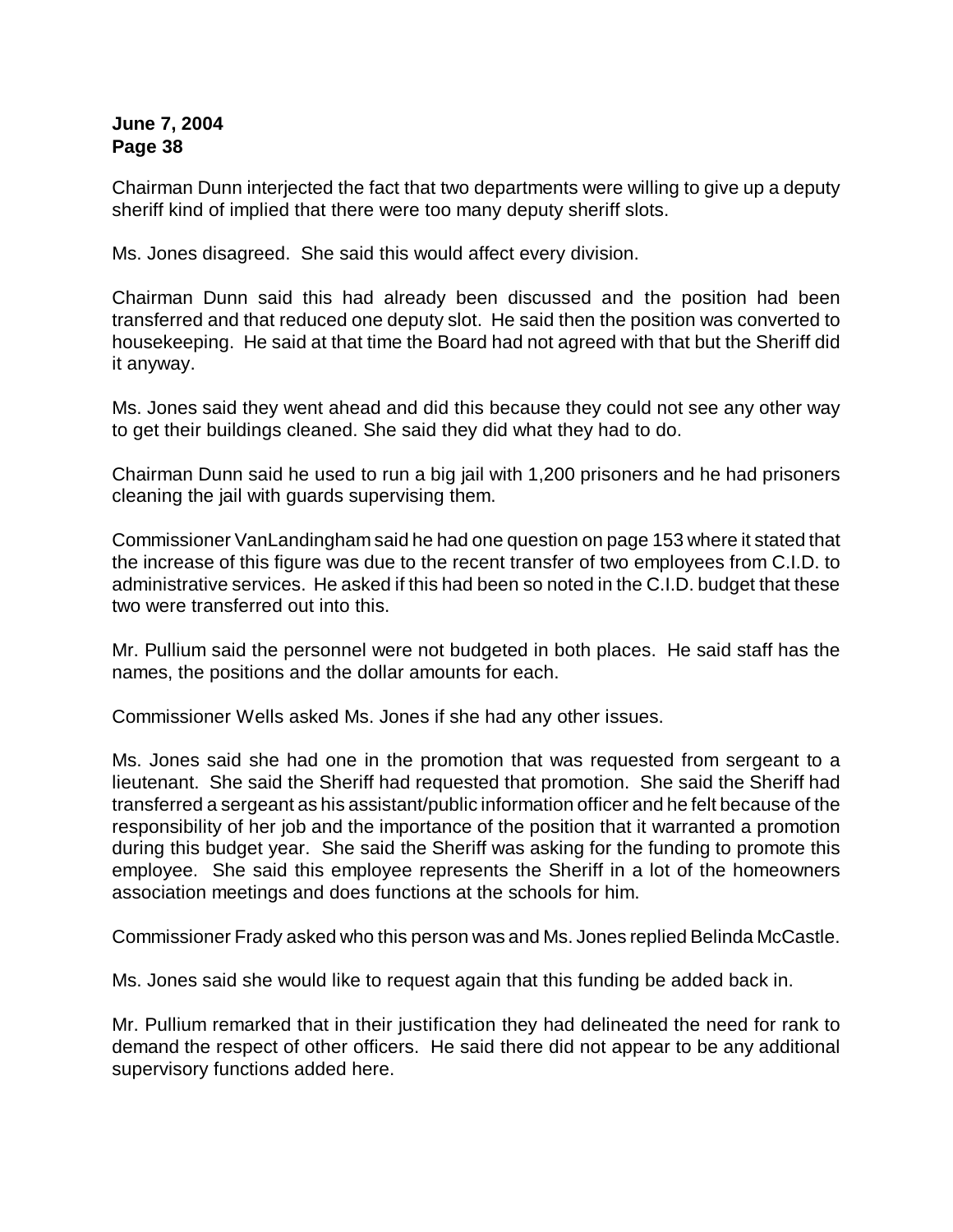Ms. Jones remarked that this employee did not directly supervise anyone but was the Sheriff's assistant now.

Commissioner VanLandingham interjected if this employee was the Sheriff's assistant, then other employees would respect her.

Chairman Dunn said he felt this was just a way to get this employee a raise.

Ms. Jones said it was an issue of rank. She said the Sheriff wanted to promote this individual and this was the reason she was bringing this item to the Board.

Chairman Dunn said the county had 750 employees and there was no Public Relations person anywhere here working for the county.

Ms. Jones said she would like to comment on the category of legal services. She said she had requested \$20,000 for legal expenses and \$7,500 was recommended based on the current FY'04 budgeting levels. She said currently they had spent \$12,500 through April, 2004. She said this was just the normal routine charges and nothing extraordinary.

Mr. Pullium remarked that the three year average was \$10,500 for the entire Sheriff's Department.

Commissioner Frady asked if the Sheriff's Office was using the county attorneys for this work.

Ms. Jones replied yes, but they still had to be paid.

Commissioner Wells interjected that the technical service for the jail division was budgeted separately.

Mr. Pullium responded yes that was correct. He said the \$10,500 figure represented the entire Sheriff's Department including the jail.

Ms. Jones remarked that this figure was just for the day to day legal services and did not include the current lawsuit with the Commissioners.

Ms. Jones said she would like to comment on the public relations portion of the budget listed on page 156. She said the Sheriff had supported "My Favorite Book Program" for several years. She said the current budget did not have any funding in it because in last year's budget they had enough money to pay two years. She said this was going to come up for renewal. She said this was a book that was given to all of the first graders in the county that related to safety. She said this cost \$750. She said there was another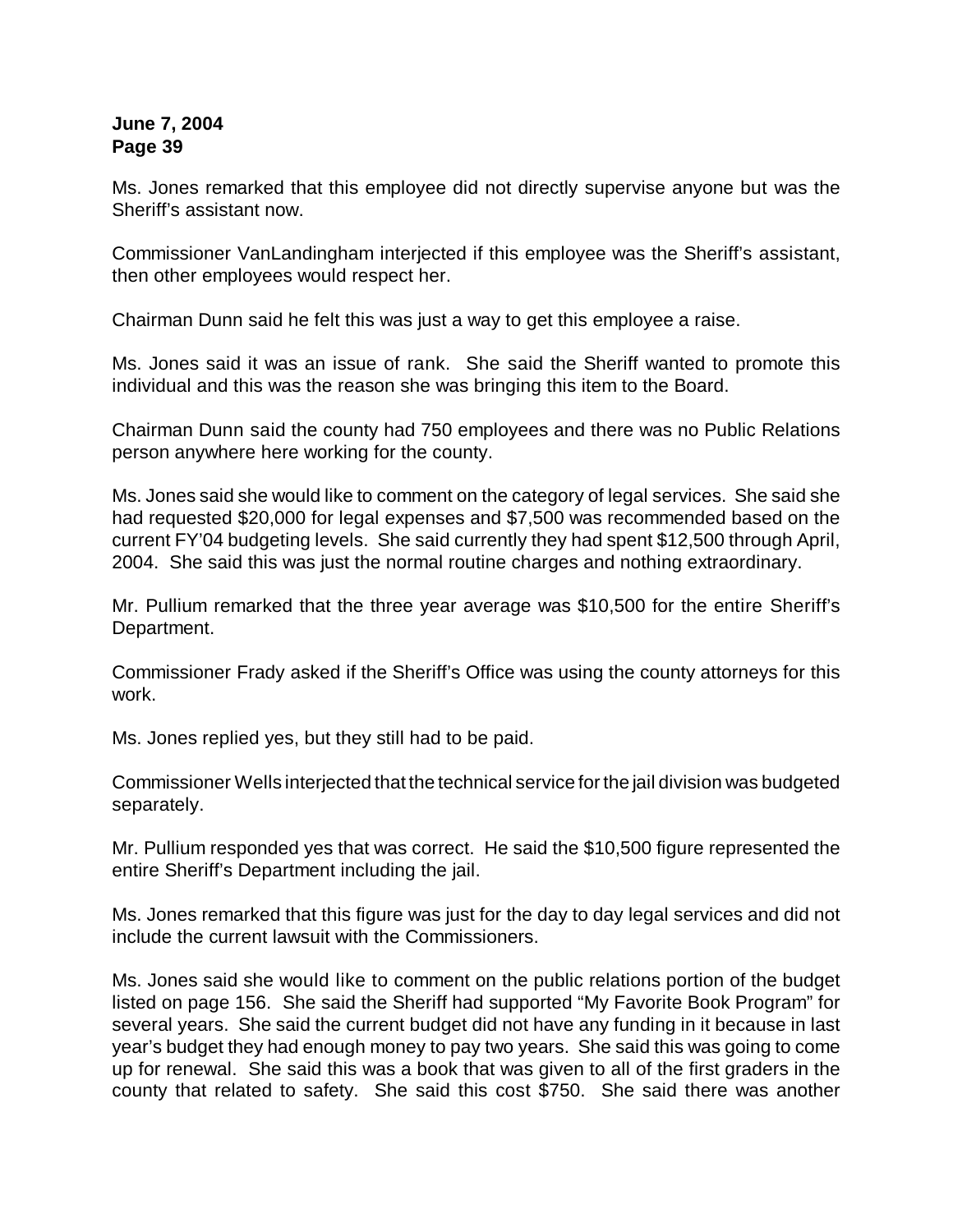program that the Sheriff had also started this year. She said this book would be sent to the church kindergartens and preschools. She said this was called "The Little People's Guide to the Big World Books". She said the Sheriff would also like to fund this.

Commissioner Wells said she did not have a problem funding the \$750 but she expressed concern about sending these to the county's churches. She said this might cause a problem.

Chairman Dunn asked the Board if they were in agreement with \$750 and it was the consensus of the Board that they were in agreement.

Commissioner Wells questioned the category technical services 521316 and how much had been spent this year.

Ms. Holland responded that \$4,097 had been spent thus far.

Ms. Jones commented on the software maintenance category 522236 on page 158.

Mr. Pullium said the Sheriff's Department had indicated that they needed another \$257 for a maintenance agreement item. He said staff had recommended the amount that was requested and the Board agreed.

Ms. Jones said they had not received the bill until long after the budget had been prepared.

Ms. Jones commented on the lodging and meals and seminars and dues on page 159 which was category 523591. She said they had filled out all of the forms and justifications for the seminars that they would like to attend.

Mr. Pullium said staff had recommended \$6,700 for the lodging, meals, seminars, dues, mileage and parking. He said staff had taken the year to date 2004 expenditures and annualized them and it would be \$5,992. He said staff was actually recommending \$708 over and above the anticipated actual expenditures for 2004.

Commissioner Wells stated that this was actually giving them \$700 more than what they had spent in 2004.

Chairman Dunn remarked that in lodging and meals staff had recommended \$5,000 less.

Mr. Pullium agreed and stated that staff had recommended \$2,500. He said in seminars and dues staff had recommended \$3,000. He said that was an increase of \$1,200 in that account.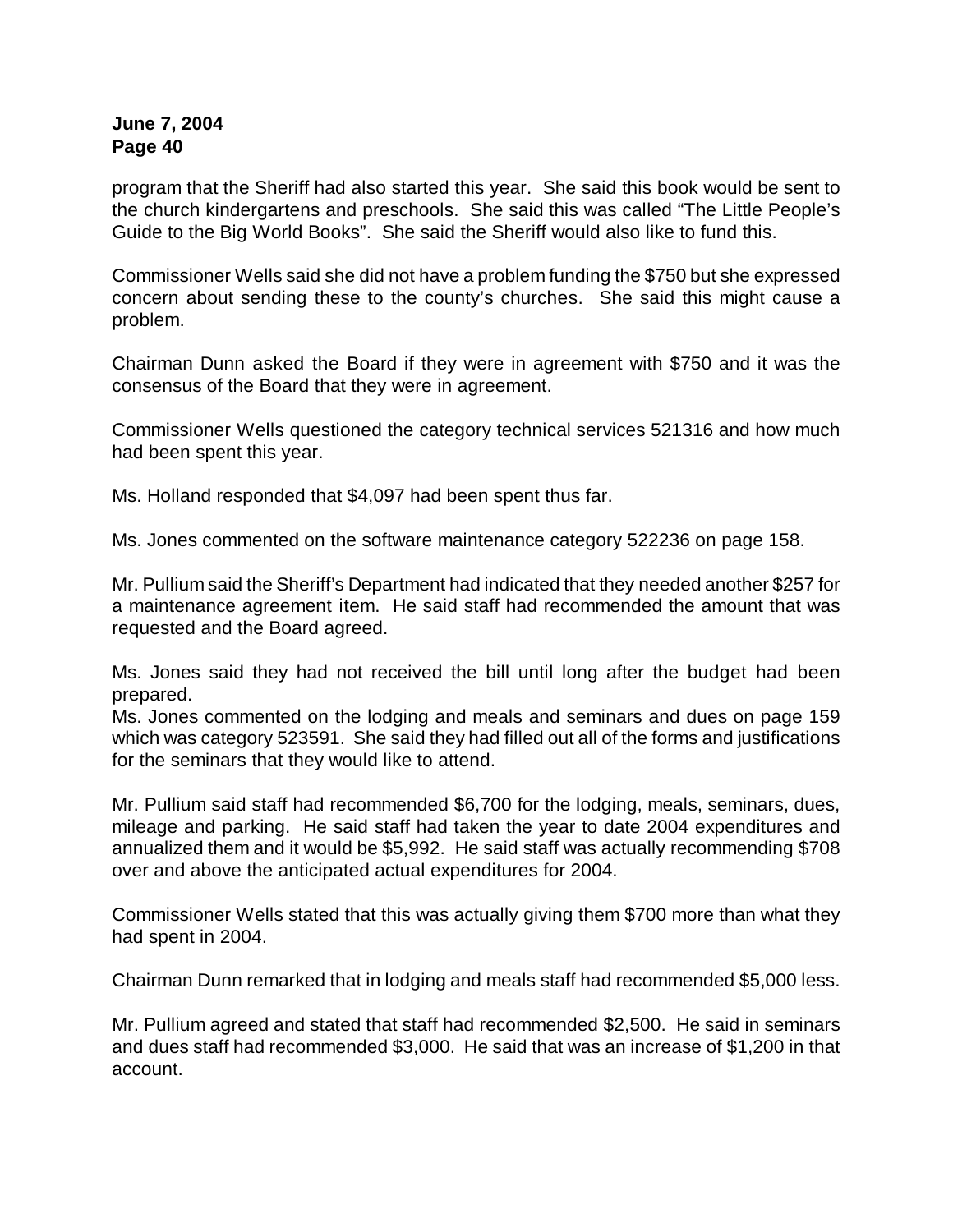Ms. Jones said they had spent pretty much everything in the seminars and lodging categories and actually went over budget in lodging and meals by \$1,000.

Mr. Pullium remarked that in terms of law enforcement administration, this included some additional staff and was \$170,000 more than their current budget.

Ms. Jones said it also included some dues such as the Georgia Sheriff's Association in the amount of \$800. She also commented that there were two salaried positions that were transferred to her division that were not in this current budget. She said this was the difference. She said they would be transferred July 1<sup>st</sup>.

Chairman Dunn asked where they would be coming from and Ms. Jones replied from C.I.D.

Ms. Jones said this was approximately a total of \$100,000 in salaries.

Chairman Dunn said it really did not matter where these two positions were carried.

Mr. Pullium interjected that these two positions were only budgeted once and not twice. He commented that in C.I.D. the actual recommended funding was an increase over the 2004 budget.

Chairman Dunn said this was because they were asking for more slots.

Commissioner Wells remarked that they were adding a school resource officer plus equipment, plus the car and so on.

Ms. Jones asked Mr. Pullium for the figure of the portion of her budget that related to those two positions.

Mr. Pullium said there were \$127,000 for these two positions and this was just for salaries.

Commissioner VanLandingham said he had a question on page 158 communication services. He said the county had just spent approximately \$8 million on communications. He asked why some of the Nextel telephones could not be eliminated now that there was a communication system that covered the county. He asked if Nextel was still needed in view of the county's improved communication system. He said they had a radio that they carried with them, they had a Nextel phone, a car radio and then they had pagers. He said he was having a hard time understanding the need for all of that.

Ms. Jones responded that a car radio was not secure communication. She said there was a need for the deputies to communicate and not be on the air where it would not be secure.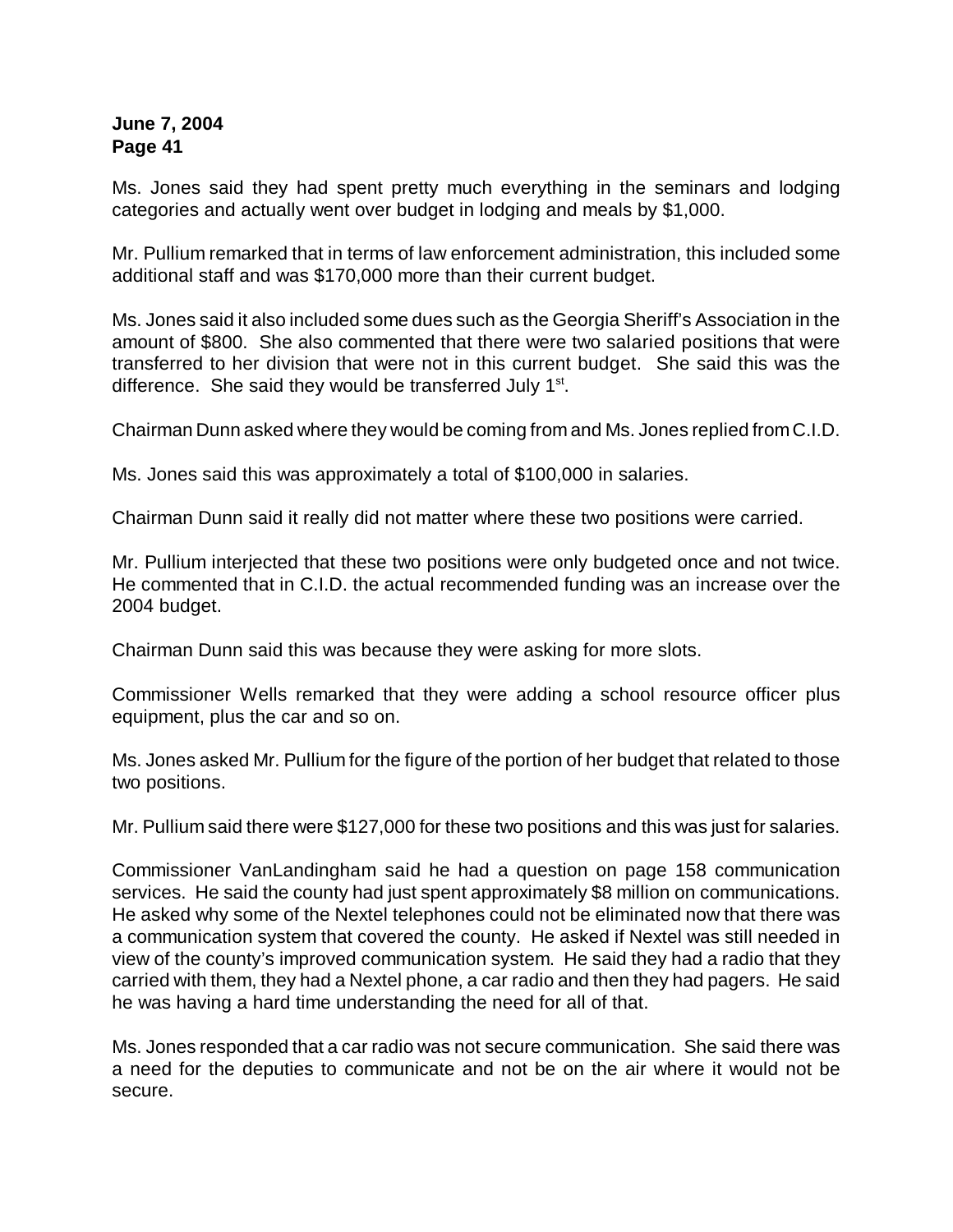Chairman Dunn asked Ms. Jones if they had long distance covered in their cell phone contract. He asked why there needed to be \$1,000 in the Sheriff's budget. He commented that most cell phones had unlimited long distance when there was a contract.

Mr. Pullium said some of the calls for long distance would be made on a land line in their office. He said these would be charged out accordingly.

Ms. Jones said she had a question about category 531111 relating to the meal supplies for canines. She said they had requested \$900 and \$600 was recommended with the notation that they could get food from the Animal Shelter. She said she was told that the majority of the food that the Animal Shelter received was in bags that were given to the Shelter by businesses. She said the bags might have been burst open leaving the possibility of rodents and bugs to get inside and contaminate the food. She said the deputies said they would not feed the expensive blood hounds this type of food.

Chairman Dunn said he used to be in the canine business and he certainly would not do this either.

Commissioner VanLandingham said if the Animal Shelter did not have the same food that these particular dogs were used to eating and they were given a strange food, then they would take eat it. He said if the dogs did eat the Animal Shelter food and the stable food was returned, they would not eat it.

It was the consensus of the Board to approve the \$900 for the dog food.

Ms. Jones asked if the Board had made a decision on the clerical position that she had requested.

Chairman Dunn asked Mr. Sawyer to review the figures in Ms. Jones' budget. He said the Board had not agreed to do anything on the positions.

Tom Sawyer remarked that legal services would be increased by \$500 to \$8,000. He said public relations would be \$750 with a note not to recommend any money for the booklets for the area churches. He said software maintenance increased by \$257,000 based on the current invoice and the dogs' meals increased from \$300 to \$900.

Chairman Dunn asked the Board if anyone wished to revisit the request for the three slots or was the Board going with the staff's recommendation. It was the consensus of the Board to go with staff's recommendation on these slots.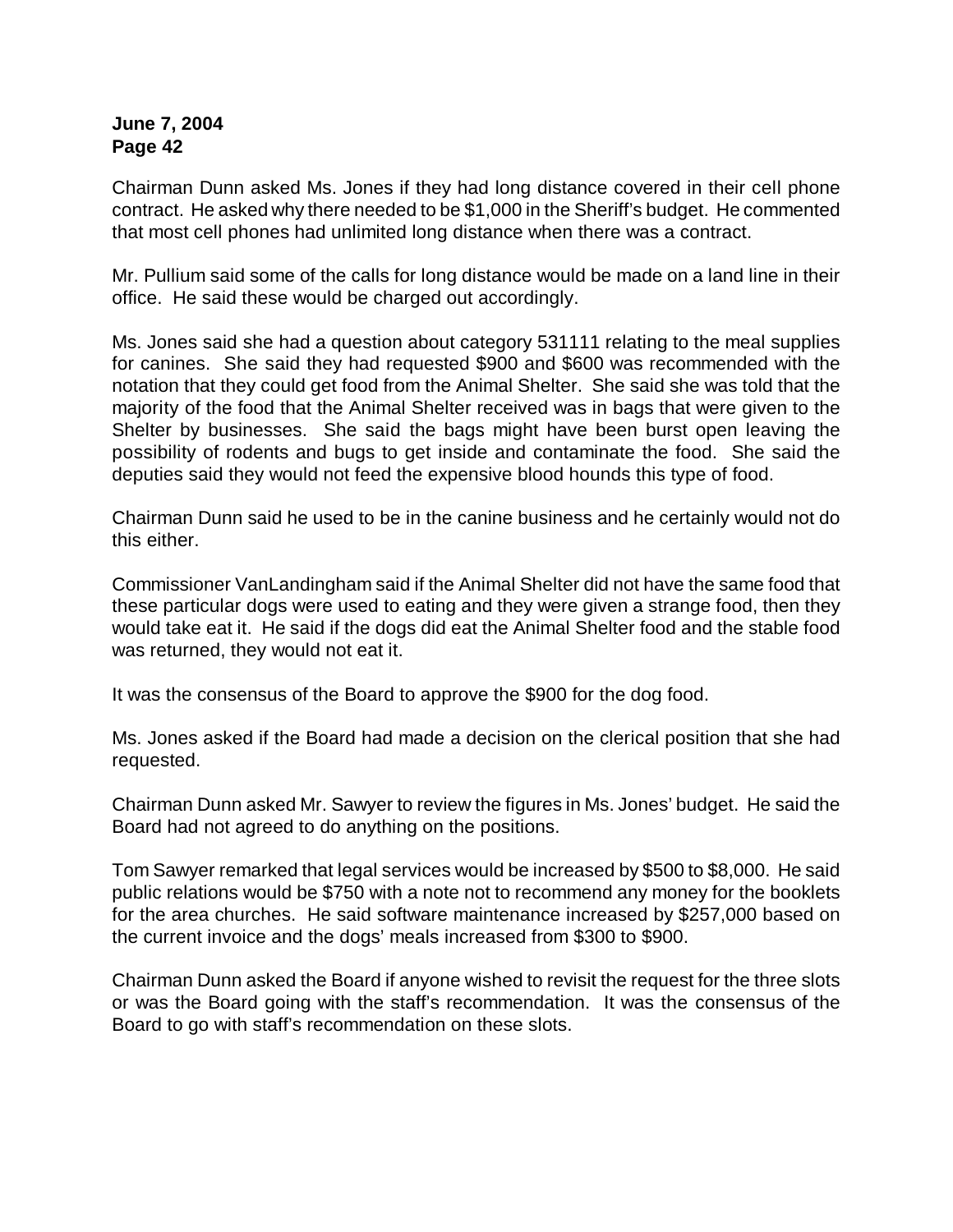On motion made by Commissioner Wells, seconded by Commissioner VanLandingham to approve the budget for Law Enforcement/Administration as just delineated. The motion carried 5-0.

### **SHERIFF'S DEPARTMENT - TRAFFIC DIVISION**

Wayne Hannah and Bryan Woodie appeared on behalf of this budget.

Chairman Dunn remarked that they had asked for \$906,000 base and staff was recommending \$895,000. He said they had asked for \$84,000 in new programs and staff had recommended \$54,000.

Wayne Hannah said he would like to discuss vehicle repair 522233 on page 228. He said he understood that they had devised some type of formula to arrive at \$5,000. He said the department was requesting \$17,000.

Chairman Dunn clarified that the department was asking for \$17,000 and staff recommended \$5,000.

Commissioner Wells pointed out that they had already spent \$9,654 which was more than the staff was recommending.

Mr. Hannah said his figures showed they had spent \$9,900 to date.

Mr. Cofty commented that Wayne and Bryan had told him that the Sheriff's Office did not use Alan Vigil that much for vehicles repairs. He said staff had taken actual repair bills and the majority of these bills were from Alan Vigil Ford. He said Vigil was charging a labor rate of \$70 per hour.

Tom Sawyer stated that approximately 60% of these bills was labor and staff had discounted this to 40%. He said most of the parts for the vehicles had a 20% add on and staff had discounted that back and this was how the \$5,152 was arrived at. He said this was 40% discounted by another 20%. He said it was staff's recommendation to use Fleet Maintenance.

Wayne Hannah commented that he had determined if they used Fleet Maintenance it would cost \$8,570. He said it would cost \$10 for an oil change per the Fleet Maintenance Department. He said they were paying \$22 to \$24 at Alan Vigil for an oil change.

Chairman Dunn pointed out that there was no break out on labor that was being paid there and the labor was included and Wayne Hannah agreed.

Chairman Dunn asked how much it cost to have Fleet Maintenance do an oil change.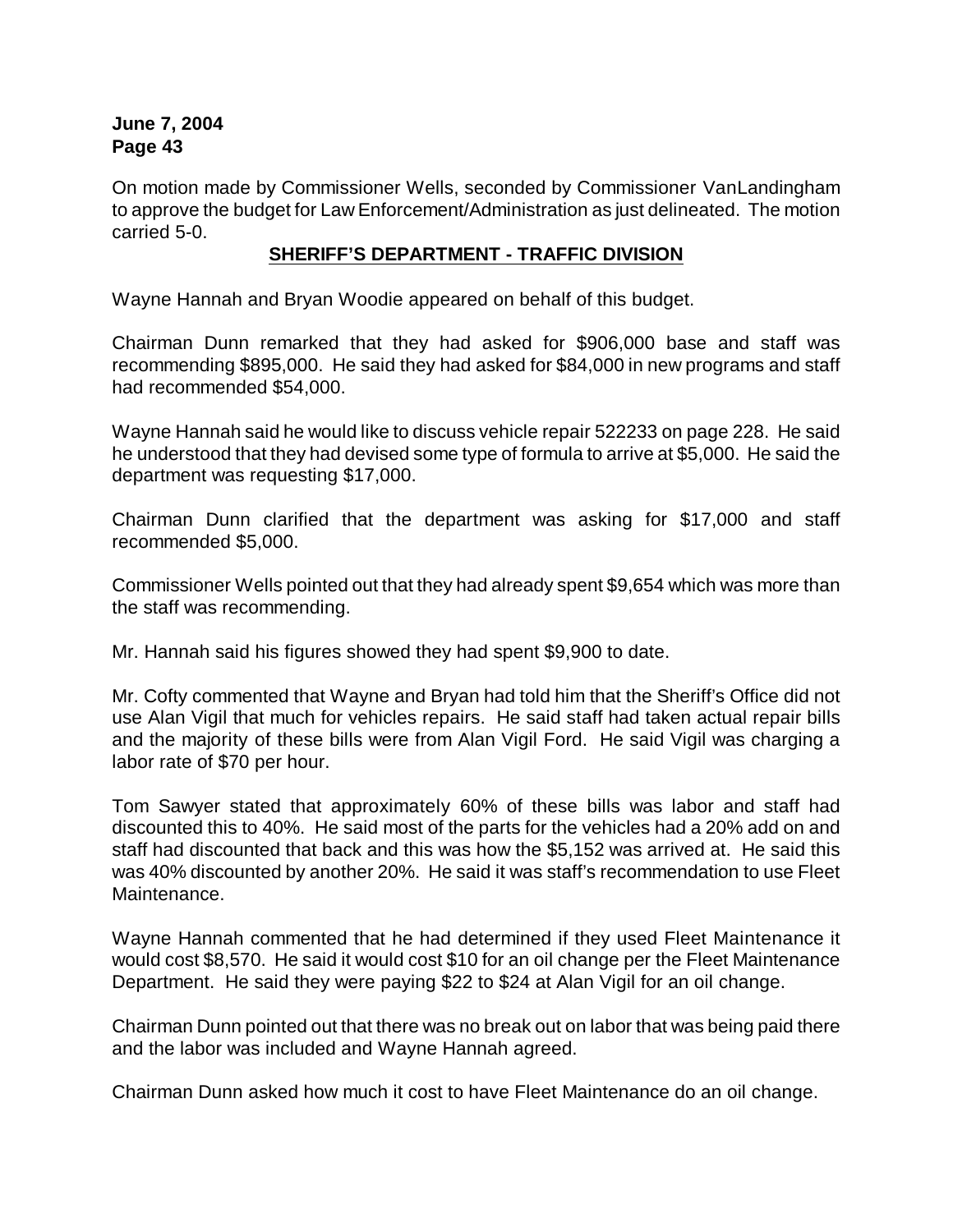Mr. Pullium replied that it would not be that high.

Mr. Hannah said Fleet had told him it would cost approximately \$10 for an oil change and a filter.

Mr. Pullium said he determined \$4.50 for the labor and parts and materials would cost another \$5.00 for a total of approximately \$10.

Mr. Hannah said he had also included the insurance deductibles in the amount of \$2,000 for crashes which was an unknown. He said with everything included for vehicle repair the amount was \$8,570.

It was the consensus of the Board to approve \$8,570 for vehicle maintenance to be done at the Fleet Maintenance facility.

Chairman Dunn questioned the department's request for \$990 and staff was recommending zero.

Ms. Holland said she thought this was tied in with the investigator position.

Bryan Woodie replied yes there was an investigator position and a car was associated with it. He said that car would require servicing which would not be covered under vehicle warranty.

Mr. Woodie said the Board had funded the investigator position.

Mr. Cofty said staff had recommended this position.

Commissioner Wells said she did not agree with that. She said this appeared under regular salary where they asked for two new people – one was an investigator and the other one was a secretary. She pointed out that staff's recommendation was not to approve the secretary but to approve the investigator.

Commissioner Wells pointed out that this department was asking for a new secretary and a new investigator and also asking for the exact same amount for overtime. She said it should be assumed if personnel was increased, that overtime would decrease and it was not.

Mr. Woodie said there were several factors as to why overtime would not decrease. He said traffic was not a twenty four hour position. He said this department was the fatal crash and serious accident division and investigators which also would include court time. He remarked that these incidents occur when people were off duty. He said even if they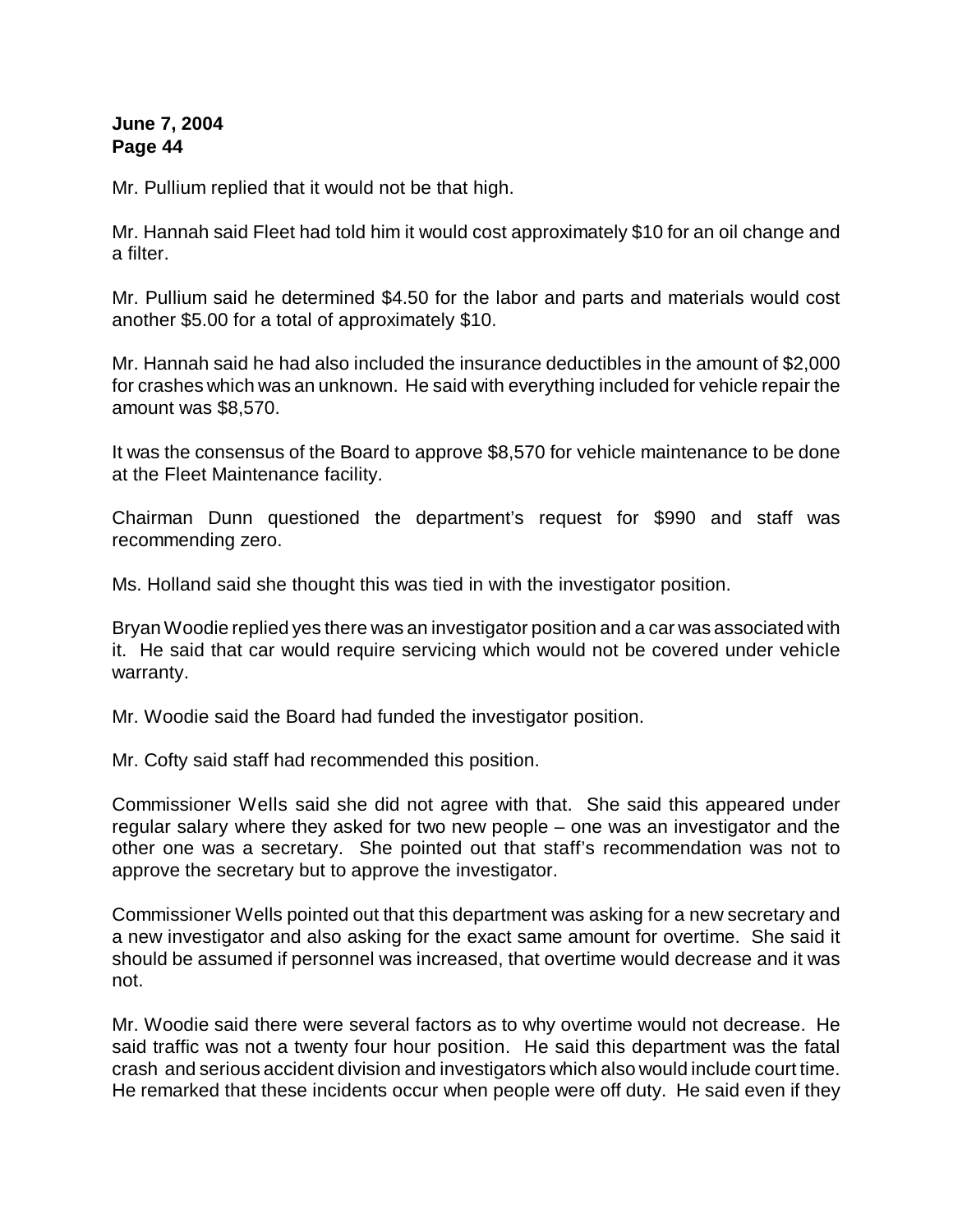added another position, they were not asking for enough to go twenty four hours a day. He said crashes happen that non exempt employees/investigators have to be called out on and they still require overtime. He said adding a new position was not going to address the 2:00 a.m. to 3:00 a.m. accidents or the times when other personnel must be called in to assist. He said these were specialized positions. He said in addition court would happen invariably when a deputy was off duty and they would have to be paid for that. He said this overtime was usually paid to someone to come in and work because they did not have enough people. He said this overtime would typically cover those things associated above and beyond regular duty.

Commissioner Wells asked how much had been paid to date for this.

Ms. Holland replied approximately \$31,000.

Commissioner Frady asked how many employees were in this division.

Mr. Hannah replied there were currently 12 employees.

Commissioner Wells clarified that they currently had 12 employees and were asking to add one more person.

Chairman Dunn pointed out that they had asked for two more.

Bryan Woodie said they had also asked for a secretary to help coordinate everything in the office thereby leaving more time for the deputies to be on the street. He said there was no way to predict when these accidents would occur. He said there was a fatal crash on May  $24<sup>th</sup>$  and associated with that they had personnel who had been called out at 4:00 a.m. and worked out six or seven hours and then they went home and then came back and worked their regular shift that evening. He said there were three people in that category.

Commissioner Wells asked Bryan and Wayne what division the three deputies were from who served the Commissioners with the papers for the latest lawsuit.

Bryan Woodie responded that these deputies were not from the traffic division.

Chairman Dunn said he did not understand why it would take three deputies to serve one person a piece of paper.

Commissioner Wells said she was trying to determine which division served the Commissioners and Mr. Hannah replied that it was not this division.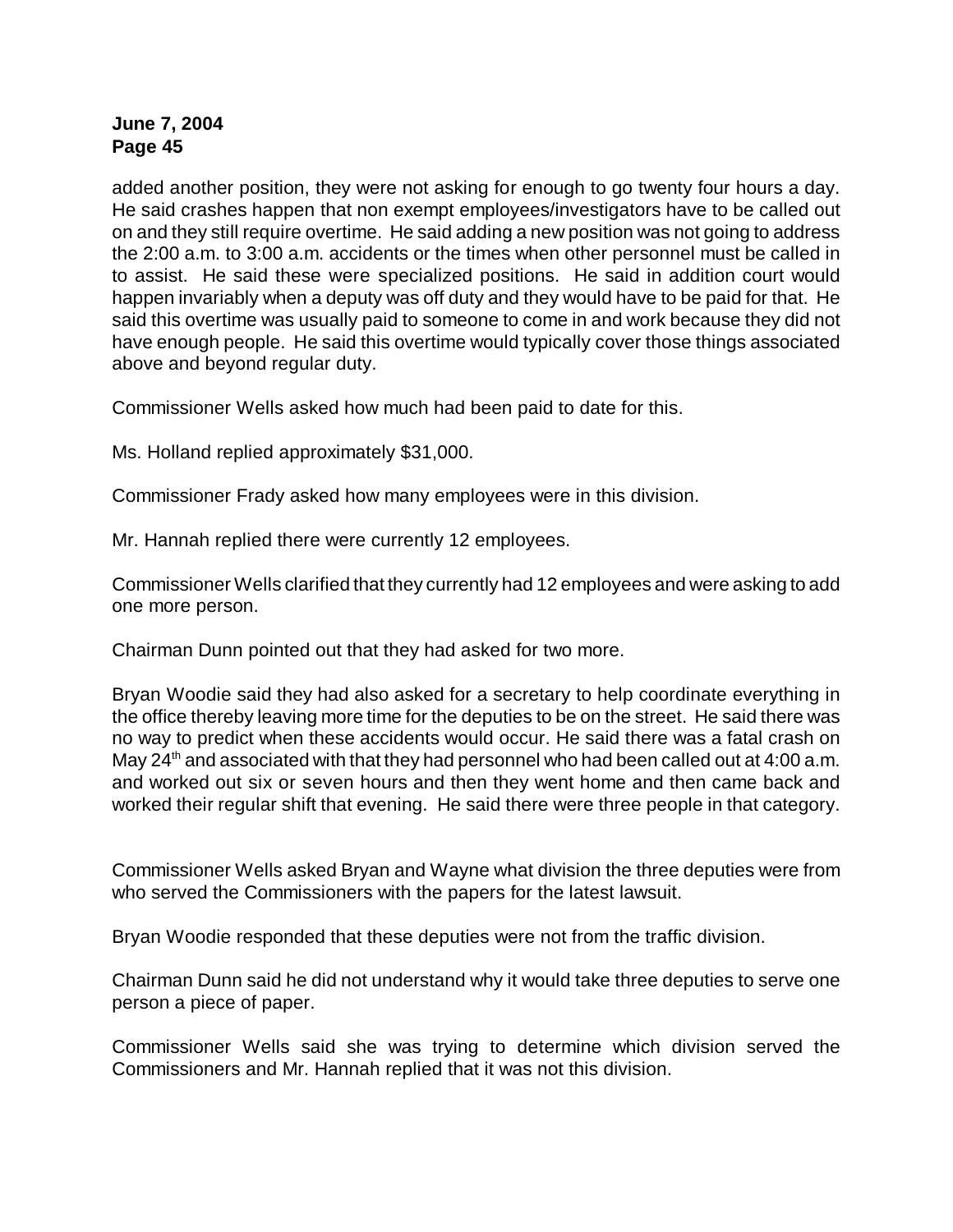Commissioner Wells asked Mr. Pullium if the justification for this position met the qualifications for a new position.

Mr. Pullium replied yes and commented that they had done an excellent job in their justification especially for the traffic investigator. He there was more traffic, more congestion and more accidents. He said they had a very good and well thought out documentation that met the criteria. He said it was staff's recommendation to approve this position.

Chairman Dunn asked how many cars this division had and Mr. Hannah replied 13 with one spare vehicle.

Commissioner Wells felt the investigator, if approved, could use the spare vehicle.

Mr. Woodie said the spare vehicle had 86,000 miles on it.

Chairman Dunn remarked that some of the divisions over there had more than two cars per person. He asked why one of the cars from another division could not be transferred. He asked how many cars were listed in the Sheriff's Department.

Commissioner Wells replied that there were 140 vehicles in the Sheriff's department.

Chairman Dunn interjected that there were no where near that amount of officers in the Sheriff's Department.

Chairman Dunn asked if the new vehicle was listed in the capital budget and Mr. Pullium replied yes.

Mr. Pullium remarked that all of the equipment related to this position was included in the capital budget.

Chairman Dunn asked Tom Sawyer for a recap on this budget.

Mr. Sawyer replied that \$3,418 was added to vehicle repair and one new position was approved.

On motion made by Commissioner Wells, seconded by Commissioner Frady to approve the traffic division of the Sheriff's Department. The motion carried 5-0.

# **SOUTHERN CRESCENT - SEXUAL ASSAULT**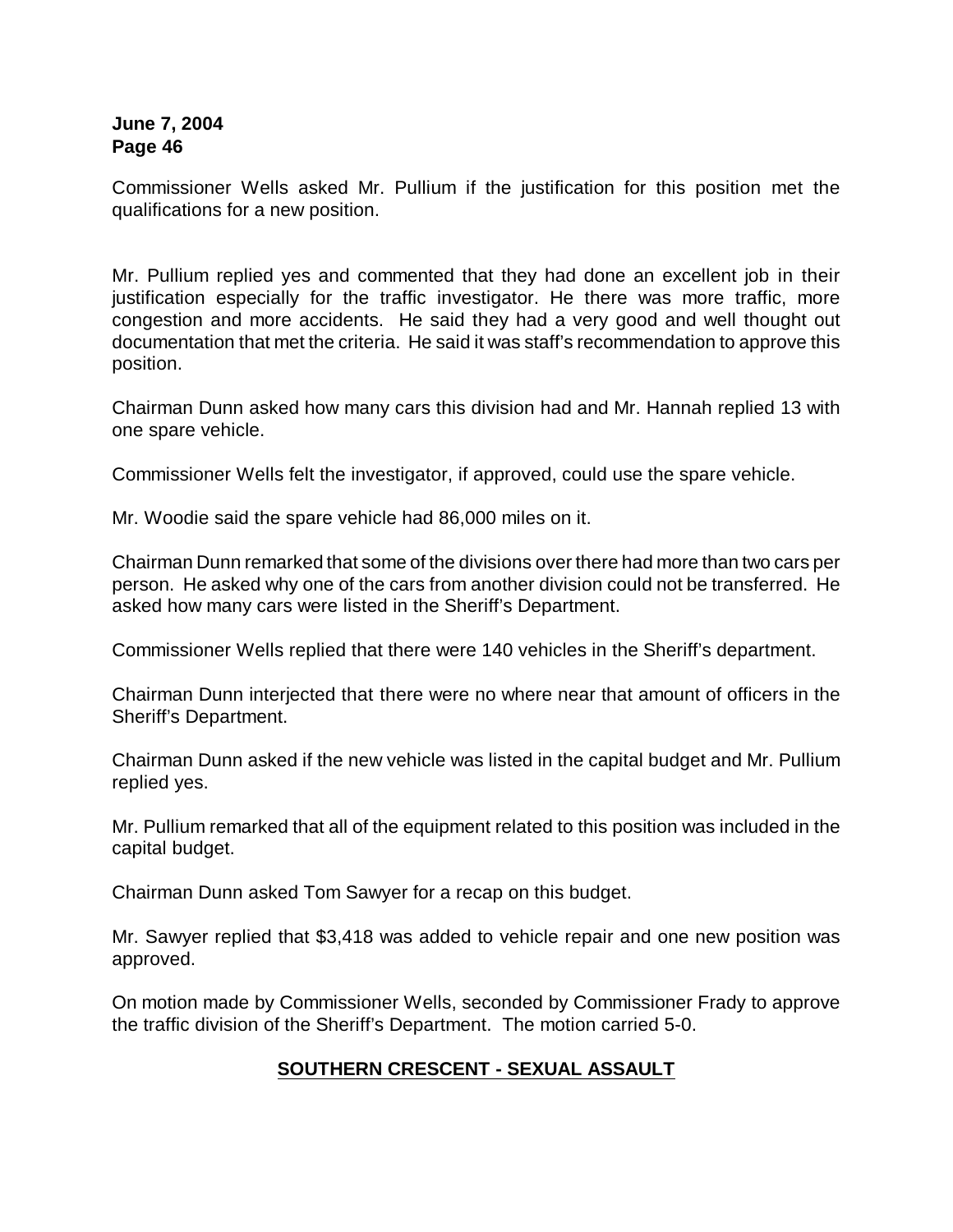Commissioner Wells said she wanted to discuss the \$5,000 for the Southern Crescent on page 306.

Commissioner Wells said she was not in favor of funding this. She said the majority of their services were not provided within Fayette County.

Commissioner VanLandingham interjected that this agency was also based outside of Fayette County.

On motion made by Commissioner VanLandingham, seconded by Commissioner Wells not to participate in the Southern Crescent Sexual Assault program. The motion carried 5-0. **DOMESTIC VIOLENCE**

Commissioner Wells said she was not in favor of this request. She said this was supposed to be for utilities and be a direct reimbursement.

Chairman Dunn noted that they had traditionally asked for \$10,000 and this year they were asking for \$20,000.

Commissioner Wells suggested that this particular budget be maintained at \$10,000 as it had been and not to increase it to \$20,000. She said this agency had stated that currently they were not receiving any State or Federal money and this was not correct. She pointed out that they were currently receiving money from the Department of Human Resources.

On motion made by Commissioner Wells, seconded by Commissioner Frady to continue with this budget in the amount of \$10,000. The motion carried 5-0.

## **VICTIMS ASSISTANCE**

Commissioner Wells questioned Mr. Pullium on the verbiage listed on page 21 that stated "Includes new assistant Solicitor General hired in April 2004 needs training and for the change of Solicitors in 2005". She asked if the Board had previously approved this in a budget. She said she was in favor of bringing this request down from the \$20,000 requested figure back down to \$10,000.

Mr. Pullium replied yes and stated that the Board had approved the new position for the Solicitor's Office and it was to be funded out of this program. He said he was not sure what year it was in.

Chairman Dunn asked how many assistants there were currently in the Solicitor's Office.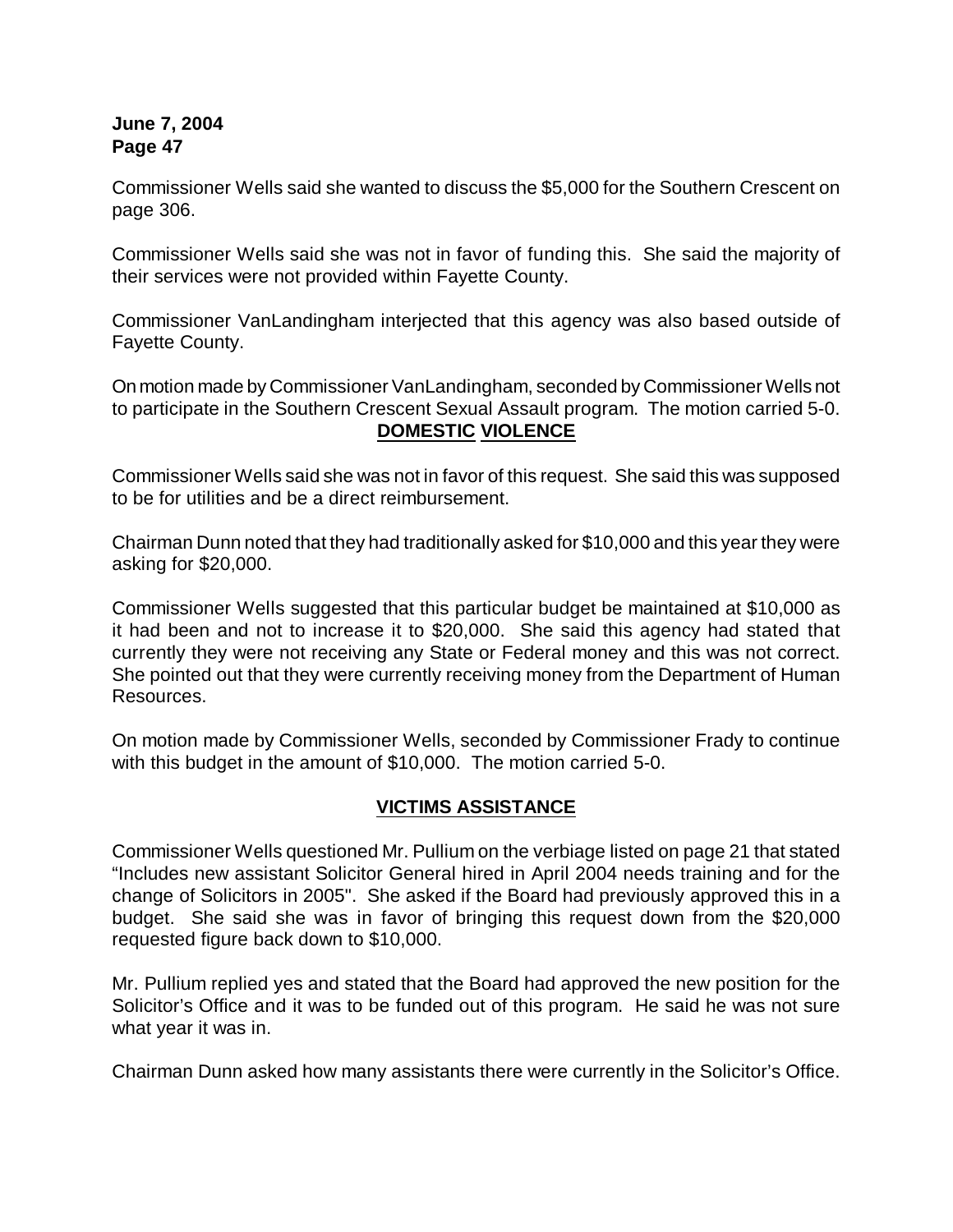Commissioner Wells replied at least two.

Chairman Dunn said the last thing he recalled was when the Board approved one new assistant for Solicitor Steve Harris but not two.

Mr. Sawyer said there was already one and one of them had quit. He said this was a new hire.

Commissioner Wells said if this was correct, then the Board would be adding new money.

Mr. Pullium said there were three positions approved in the Victim Assistance Fund. He said there was an attorney, a secretary and a victim witness advocate for Victim Assistance.

Commissioner Wells remarked that one of those was in the District Attorney's Office.

Chairman Dunn said the county was just paying partial for that position.

Commissioner Wells said a grant was picking up the other part of it.

Mr. Pullium said this one position had been approved in the 2003 budget but it was funded out of the Victim Assistance Program.

Mr. Pullium said there was an Assistant Solicitor General that had been approved four years in a row full time in the State Court.

Commissioner Wells interjected that in the State Court Solicitor's Office there was Steve Harris, his assistant Laurel, and she was not sure about any other positions.

Mr. Pullium responded that there was an office manager, a secretary and a part-time control terminal officer for a total of 4.63 full time employees. He said this had remained the same for the last four years. He said the Victim's Advocate was being paid out of the Victim Witness Fund. He said in 2002 there was a Victim's Witness Advocate and that had been carried forward for the last four years. He said in 2003 an attorney and a secretary were added to be paid out of the Victim Witness Fund.

Chairman Dunn said he did not recall the Board approving a third attorney over there and Mr. Pullium replied yes, and stated this was done in 2003 during the budget discussions.

Commissioner Wells said she did not recall this either.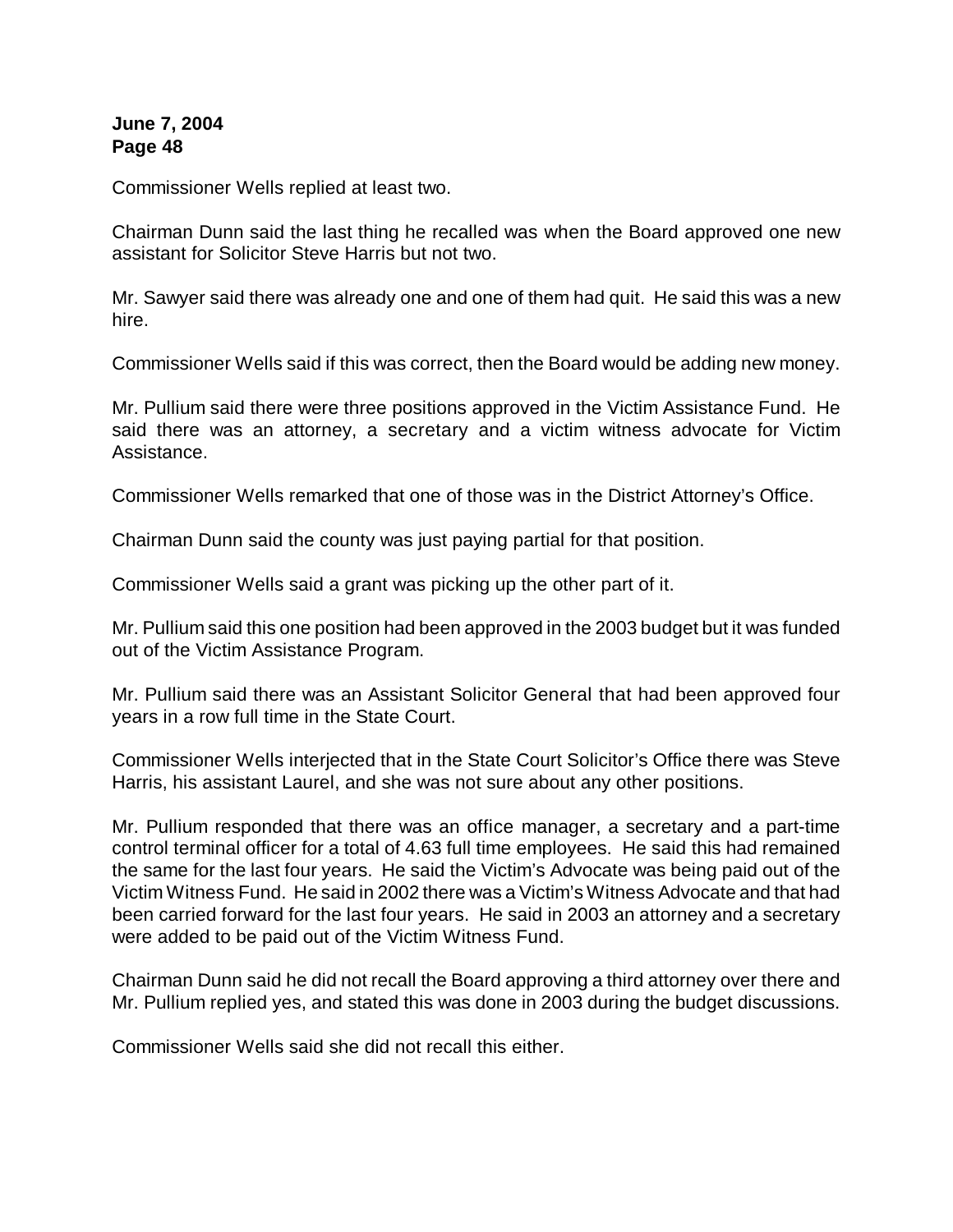Mr. Pullium said it was his understanding that the one person dedicated in the District Attorney's Office is contracted out on a circuit wide basis. He said it was his understanding that the money that was under the control of the county for the Victim's Assistance Fund the county was not paying for a position for the District Attorney out of that particular fund.

Commissioner Wells said she found it amazing that the District Attorney's Office handled a lot more violent crime and they only had two victims advocates whereas the State Court Solicitor handles far less violent crime and they have a whole crew.

Commissioner Frady questioned the conferences, seminars and dues and suggested this be reduced to zero.

Commissioner VanLandingham commented on the VOCA grant on page 23.

Commissioner Wells stated that this was for four counties.

Commissioner VanLandingham asked why they were asking the county to put \$67,000 in with it.

Commissioner Wells said they were only paying for two employees. She said if the county put in the \$67,000 plus the other money they were receiving from the VOCA grant which would be \$91,000 that would be split among four counties.

Chairman Dunn said when this amount was split among four counties that Fayette County still gets approximately 40% of it.

Commissioner Wells pointed out that tires were also listed on here and she had no idea when the Victims group and the District Attorney's Office got a car.

Commissioner Frady said they had \$53,000 to start with and they had only spent \$40,000 and the request was to raise it to \$67,400.

Commissioner Wells said she was sure that this would not be approved.

Chairman Dunn clarified that staff was recommending \$67,000 in this account.

Mr. Pullium said staff had recommended this based on the request but ultimately it would be the Board of Commissioners who would make the decision on this. He said he agreed with Commissioner Wells that a lot of times although this money was intended for victims of crime it winds up for the hiring of attorneys.

Chairman Dunn said all of the programs in the circuit must really be scrutinized.